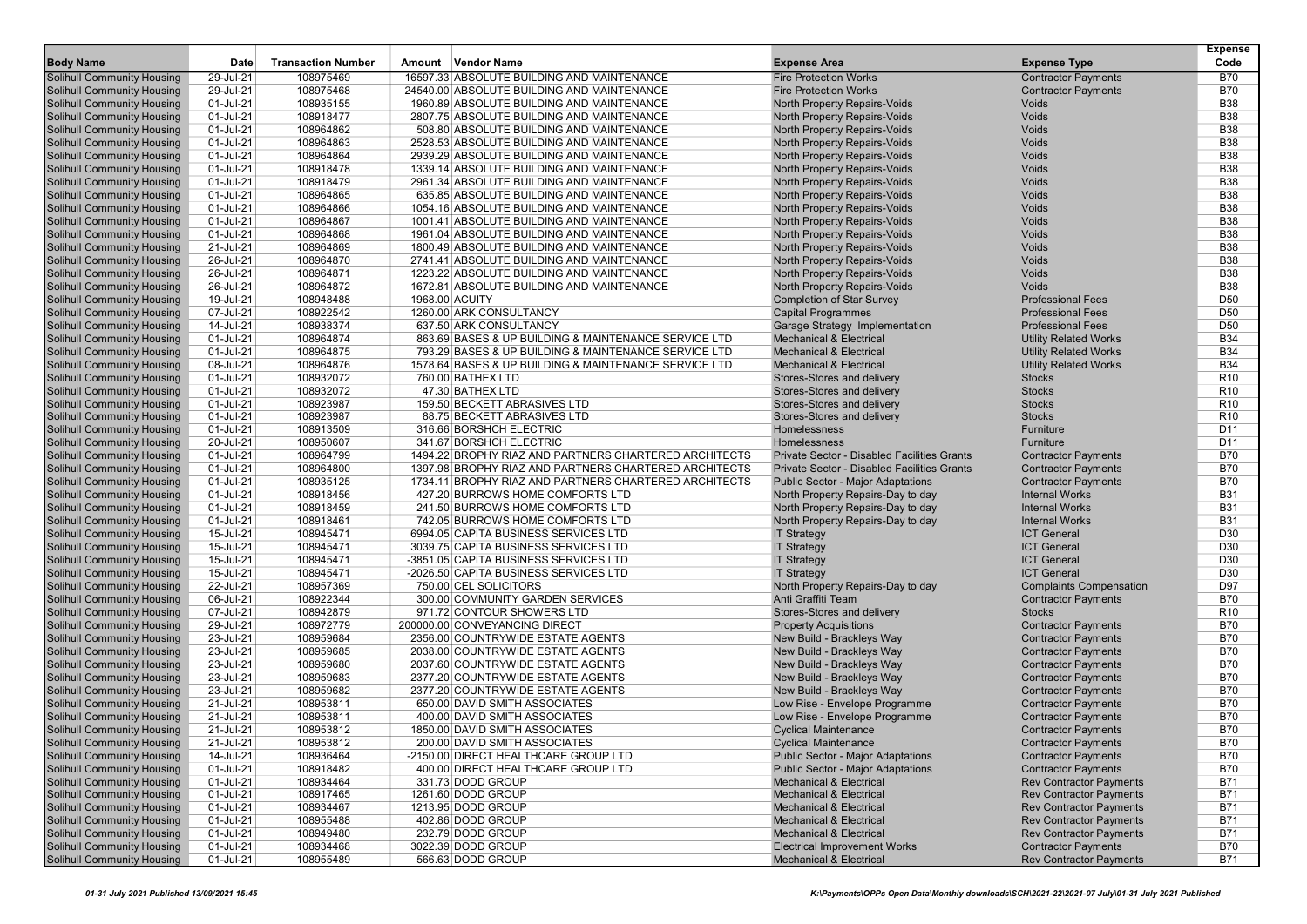| <b>Body Name</b>                                                       | Date                   | <b>Transaction Number</b> | Amount | Vendor Name                              | <b>Expense Area</b>                                                        | <b>Expense Type</b>                                              | <b>Expense</b><br>Code   |
|------------------------------------------------------------------------|------------------------|---------------------------|--------|------------------------------------------|----------------------------------------------------------------------------|------------------------------------------------------------------|--------------------------|
|                                                                        | 01-Jul-21              |                           |        | 296.15 DODD GROUP                        |                                                                            |                                                                  |                          |
| <b>Solihull Community Housing</b><br><b>Solihull Community Housing</b> | 01-Jul-21              | 108917466<br>108934471    |        | 343.35 DODD GROUP                        | <b>Mechanical &amp; Electrical</b><br><b>Mechanical &amp; Electrical</b>   | <b>Rev Contractor Payments</b><br><b>Rev Contractor Payments</b> | <b>B71</b><br><b>B71</b> |
| <b>Solihull Community Housing</b>                                      | 01-Jul-21              | 108955490                 |        | 366.44 DODD GROUP                        | <b>Mechanical &amp; Electrical</b>                                         | <b>Rev Contractor Payments</b>                                   | <b>B71</b>               |
| <b>Solihull Community Housing</b>                                      | 01-Jul-21              | 108955491                 |        | 334.08 DODD GROUP                        | <b>Mechanical &amp; Electrical</b>                                         | <b>Rev Contractor Payments</b>                                   | <b>B71</b>               |
| <b>Solihull Community Housing</b>                                      | 01-Jul-21              | 108917467                 |        | 286.25 DODD GROUP                        | <b>Mechanical &amp; Electrical</b>                                         | <b>Rev Contractor Payments</b>                                   | <b>B71</b>               |
| <b>Solihull Community Housing</b>                                      | 01-Jul-21              | 108934472                 |        | 346.86 DODD GROUP                        | <b>Mechanical &amp; Electrical</b>                                         | <b>Rev Contractor Payments</b>                                   | <b>B71</b>               |
| <b>Solihull Community Housing</b>                                      | 01-Jul-21              | 108917468                 |        | 305.64 DODD GROUP                        | <b>Mechanical &amp; Electrical</b>                                         | <b>Rev Contractor Payments</b>                                   | <b>B71</b>               |
| <b>Solihull Community Housing</b>                                      | 01-Jul-21              | 108917469                 |        | 678.56 DODD GROUP                        | <b>Mechanical &amp; Electrical</b>                                         | <b>Rev Contractor Payments</b>                                   | <b>B71</b>               |
| <b>Solihull Community Housing</b>                                      | 01-Jul-21              | 108917470                 |        | 463.48 DODD GROUP                        | <b>Mechanical &amp; Electrical</b>                                         | <b>Rev Contractor Payments</b>                                   | <b>B71</b>               |
| <b>Solihull Community Housing</b>                                      | 01-Jul-21              | 108917471                 |        | 319.65 DODD GROUP                        | <b>Mechanical &amp; Electrical</b>                                         | <b>Rev Contractor Payments</b>                                   | <b>B71</b>               |
| <b>Solihull Community Housing</b>                                      | 01-Jul-21              | 108917472                 |        | 400.30 DODD GROUP                        | <b>Mechanical &amp; Electrical</b>                                         | <b>Rev Contractor Payments</b>                                   | <b>B71</b>               |
| Solihull Community Housing                                             | 01-Jul-21              | 108917473                 |        | 439.28 DODD GROUP                        | <b>Mechanical &amp; Electrical</b>                                         | <b>Rev Contractor Payments</b>                                   | <b>B71</b>               |
| <b>Solihull Community Housing</b>                                      | 01-Jul-21              | 108917474                 |        | 285.42 DODD GROUP                        | <b>Mechanical &amp; Electrical</b>                                         | <b>Rev Contractor Payments</b>                                   | <b>B71</b>               |
| <b>Solihull Community Housing</b>                                      | 01-Jul-21              | 108955493                 |        | 2221.38 DODD GROUP                       | Gas Warm Air/B'boiler/Storage Heater                                       | <b>Contractor Payments</b>                                       | <b>B70</b>               |
| <b>Solihull Community Housing</b>                                      | 01-Jul-21              | 108964465                 |        | 241.80 DODD GROUP                        | <b>High Rise Window Replacement</b>                                        | <b>Contractor Payments</b>                                       | <b>B70</b>               |
| <b>Solihull Community Housing</b>                                      | 01-Jul-21              | 108917475                 |        | 209.32 DODD GROUP                        | <b>Mechanical &amp; Electrical</b>                                         | <b>Rev Contractor Payments</b>                                   | <b>B71</b>               |
| <b>Solihull Community Housing</b>                                      | 01-Jul-21              | 108955494                 |        | 209.32 DODD GROUP                        | <b>Mechanical &amp; Electrical</b>                                         | <b>Rev Contractor Payments</b>                                   | <b>B71</b>               |
| <b>Solihull Community Housing</b>                                      | 01-Jul-21              | 108917476                 |        | 343.28 DODD GROUP                        | <b>Mechanical &amp; Electrical</b>                                         | <b>Rev Contractor Payments</b>                                   | <b>B71</b>               |
| <b>Solihull Community Housing</b>                                      | 01-Jul-21              | 108917477                 |        | 346.13 DODD GROUP                        | <b>Mechanical &amp; Electrical</b>                                         | <b>Rev Contractor Payments</b>                                   | <b>B71</b>               |
| <b>Solihull Community Housing</b>                                      | 01-Jul-21              | 108917478                 |        | 397.86 DODD GROUP                        | <b>Mechanical &amp; Electrical</b>                                         | <b>Rev Contractor Payments</b>                                   | <b>B71</b>               |
| <b>Solihull Community Housing</b>                                      | 01-Jul-21              | 108917479                 |        | 343.27 DODD GROUP                        | <b>Mechanical &amp; Electrical</b>                                         | <b>Rev Contractor Payments</b>                                   | <b>B71</b>               |
| Solihull Community Housing                                             | 01-Jul-21              | 108917481                 |        | 403.93 DODD GROUP                        | <b>Mechanical &amp; Electrical</b>                                         | <b>Rev Contractor Payments</b>                                   | <b>B71</b>               |
| <b>Solihull Community Housing</b>                                      | 01-Jul-21              | 108917482                 |        | 374.78 DODD GROUP                        | <b>Mechanical &amp; Electrical</b>                                         | <b>Rev Contractor Payments</b>                                   | <b>B71</b>               |
| <b>Solihull Community Housing</b>                                      | 01-Jul-21              | 108934473                 |        | 255.90 DODD GROUP                        | <b>Electrical Improvement Works</b>                                        | <b>Contractor Payments</b>                                       | <b>B70</b>               |
| <b>Solihull Community Housing</b>                                      | 01-Jul-21              | 108934474                 |        | 494.30 DODD GROUP                        | <b>Electrical Improvement Works</b>                                        | <b>Contractor Payments</b>                                       | <b>B70</b>               |
| <b>Solihull Community Housing</b>                                      | 01-Jul-21              | 108934475                 |        | 720.21 DODD GROUP                        | <b>Electrical Improvement Works</b>                                        | <b>Contractor Payments</b>                                       | <b>B70</b>               |
| <b>Solihull Community Housing</b>                                      | 01-Jul-21              | 108934476                 |        | 668.05 DODD GROUP                        | <b>Electrical Improvement Works</b>                                        | <b>Contractor Payments</b>                                       | <b>B70</b>               |
| <b>Solihull Community Housing</b>                                      | 01-Jul-21              | 108934477                 |        | 332.53 DODD GROUP                        | <b>Electrical Improvement Works</b>                                        | <b>Contractor Payments</b>                                       | <b>B70</b>               |
| <b>Solihull Community Housing</b>                                      | 01-Jul-21              | 108934478                 |        | 468.59 DODD GROUP                        | <b>Electrical Improvement Works</b>                                        | <b>Contractor Payments</b>                                       | <b>B70</b>               |
| <b>Solihull Community Housing</b>                                      | 01-Jul-21              | 108934479                 |        | 801.06 DODD GROUP                        | <b>Electrical Improvement Works</b>                                        | <b>Contractor Payments</b>                                       | <b>B70</b>               |
| <b>Solihull Community Housing</b>                                      | 01-Jul-21              | 108934480                 |        | 1067.62 DODD GROUP                       | <b>Electrical Improvement Works</b>                                        | <b>Contractor Payments</b>                                       | <b>B70</b>               |
| <b>Solihull Community Housing</b>                                      | 01-Jul-21              | 108934481                 |        | 369.74 DODD GROUP                        | <b>Electrical Improvement Works</b>                                        | <b>Contractor Payments</b>                                       | <b>B70</b>               |
| <b>Solihull Community Housing</b>                                      | 01-Jul-21              | 108934482                 |        | 288.39 DODD GROUP                        | <b>Electrical Improvement Works</b>                                        | <b>Contractor Payments</b>                                       | <b>B70</b>               |
| <b>Solihull Community Housing</b>                                      | 01-Jul-21              | 108934483                 |        | 2469.40 DODD GROUP                       | <b>Electrical Improvement Works</b>                                        | <b>Contractor Payments</b>                                       | <b>B70</b>               |
| <b>Solihull Community Housing</b>                                      | 01-Jul-21              | 108934484                 |        | 266.14 DODD GROUP                        | <b>Electrical Improvement Works</b>                                        | <b>Contractor Payments</b>                                       | <b>B70</b>               |
| <b>Solihull Community Housing</b>                                      | 01-Jul-21              | 108955495                 |        | 2823.91 DODD GROUP                       | <b>Electrical Improvement Works</b>                                        | <b>Contractor Payments</b>                                       | <b>B70</b>               |
| <b>Solihull Community Housing</b>                                      | 01-Jul-21              | 108934485                 |        | 789.31 DODD GROUP                        | <b>Electrical Improvement Works</b>                                        | <b>Contractor Payments</b>                                       | <b>B70</b>               |
| <b>Solihull Community Housing</b>                                      | 01-Jul-21              | 108934486                 |        | 275.28 DODD GROUP                        | <b>Electrical Improvement Works</b>                                        | <b>Contractor Payments</b>                                       | <b>B70</b>               |
| <b>Solihull Community Housing</b>                                      | 01-Jul-21              | 108934487                 |        | 823.12 DODD GROUP                        | <b>Electrical Improvement Works</b>                                        | <b>Contractor Payments</b>                                       | <b>B70</b>               |
| <b>Solihull Community Housing</b>                                      | 01-Jul-21              | 108934488                 |        | 366.25 DODD GROUP                        | <b>Electrical Improvement Works</b>                                        | <b>Contractor Payments</b>                                       | <b>B70</b>               |
| <b>Solihull Community Housing</b>                                      | 01-Jul-21              | 108934489                 |        | 418.87 DODD GROUP                        | <b>Electrical Improvement Works</b>                                        | <b>Contractor Payments</b>                                       | <b>B70</b>               |
| <b>Solihull Community Housing</b>                                      | 01-Jul-21              | 108934490                 |        | 486.60 DODD GROUP                        | <b>Electrical Improvement Works</b>                                        | <b>Contractor Payments</b>                                       | <b>B70</b>               |
| <b>Solihull Community Housing</b>                                      | 01-Jul-21              | 108934491                 |        | 467.06 DODD GROUP                        | <b>Electrical Improvement Works</b>                                        | <b>Contractor Payments</b>                                       | <b>B70</b>               |
| <b>Solihull Community Housing</b>                                      | 01-Jul-21              | 108934492                 |        | 274.83 DODD GROUP                        | <b>Electrical Improvement Works</b>                                        | <b>Contractor Payments</b>                                       | <b>B70</b>               |
| <b>Solihull Community Housing</b>                                      | 01-Jul-21              | 108934493                 |        | 464.42 DODD GROUP                        | <b>Electrical Improvement Works</b>                                        | <b>Contractor Payments</b>                                       | <b>B70</b>               |
| <b>Solihull Community Housing</b>                                      | 01-Jul-21              | 108934494                 |        | 2199.12 DODD GROUP                       | <b>Electrical Improvement Works</b>                                        | <b>Contractor Payments</b>                                       | <b>B70</b>               |
| <b>Solihull Community Housing</b>                                      | 01-Jul-21              | 108934495                 |        | 425.23 DODD GROUP                        | <b>Electrical Improvement Works</b>                                        | <b>Contractor Payments</b>                                       | <b>B70</b>               |
| <b>Solihull Community Housing</b>                                      | 01-Jul-21              | 108934496                 |        | 327.86 DODD GROUP                        | <b>Electrical Improvement Works</b>                                        | <b>Contractor Payments</b>                                       | <b>B70</b>               |
| <b>Solihull Community Housing</b>                                      | 01-Jul-21              | 108934497                 |        | 2419.98 DODD GROUP                       | <b>Electrical Improvement Works</b>                                        | <b>Contractor Payments</b>                                       | <b>B70</b>               |
| <b>Solihull Community Housing</b>                                      | 01-Jul-21              | 108934498                 |        | 896.30 DODD GROUP                        | <b>Electrical Improvement Works</b>                                        | <b>Contractor Payments</b>                                       | <b>B70</b>               |
| <b>Solihull Community Housing</b>                                      | 01-Jul-21              | 108934499                 |        | 382.91 DODD GROUP                        | <b>Electrical Improvement Works</b>                                        | <b>Contractor Payments</b>                                       | <b>B70</b>               |
| <b>Solihull Community Housing</b>                                      | 01-Jul-21<br>01-Jul-21 | 108955496                 |        | 372.11 DODD GROUP<br>8769.72 DODD GROUP  | Direct-Standby                                                             | <b>Other Building Costs</b>                                      | <b>B39</b>               |
| <b>Solihull Community Housing</b>                                      |                        | 108934500                 |        |                                          | <b>Electrical Improvement Works</b>                                        | <b>Contractor Payments</b>                                       | <b>B70</b>               |
| <b>Solihull Community Housing</b><br><b>Solihull Community Housing</b> | 01-Jul-21<br>01-Jul-21 | 108934501<br>108934502    |        | 7891.41 DODD GROUP<br>4374.13 DODD GROUP | <b>Electrical Improvement Works</b>                                        | <b>Contractor Payments</b>                                       | <b>B70</b><br><b>B70</b> |
| <b>Solihull Community Housing</b>                                      | 01-Jul-21              | 108934503                 |        | 6102.09 DODD GROUP                       | <b>Electrical Improvement Works</b><br><b>Electrical Improvement Works</b> | <b>Contractor Payments</b><br><b>Contractor Payments</b>         | B70                      |
| <b>Solihull Community Housing</b>                                      | 01-Jul-21              | 108934504                 |        | 3332.58 DODD GROUP                       | <b>Electrical Improvement Works</b>                                        | <b>Contractor Payments</b>                                       | <b>B70</b>               |
| <b>Solihull Community Housing</b>                                      | 15-Jul-21              | 108943885                 |        | 66451.97 DODD GROUP                      | <b>Building Safety Works</b>                                               | <b>Contractor Payments</b>                                       | <b>B70</b>               |
| <b>Solihull Community Housing</b>                                      | 15-Jul-21              | 108943885                 |        | 163981.06 DODD GROUP                     | <b>Retro fitting Sprinklers</b>                                            | <b>Contractor Payments</b>                                       | <b>B70</b>               |
| <b>Solihull Community Housing</b>                                      | 15-Jul-21              | 108944465                 |        | 93691.03 DODD GROUP                      | <b>Building Safety Works</b>                                               | <b>Contractor Payments</b>                                       | <b>B70</b>               |
| <b>Solihull Community Housing</b>                                      | $01$ -Jul-21           | 108955497                 |        | 4121.92 DODD GROUP                       | <b>Electrical Testing</b>                                                  | <b>Utility Related Works</b>                                     | <b>B34</b>               |
|                                                                        |                        |                           |        |                                          |                                                                            |                                                                  |                          |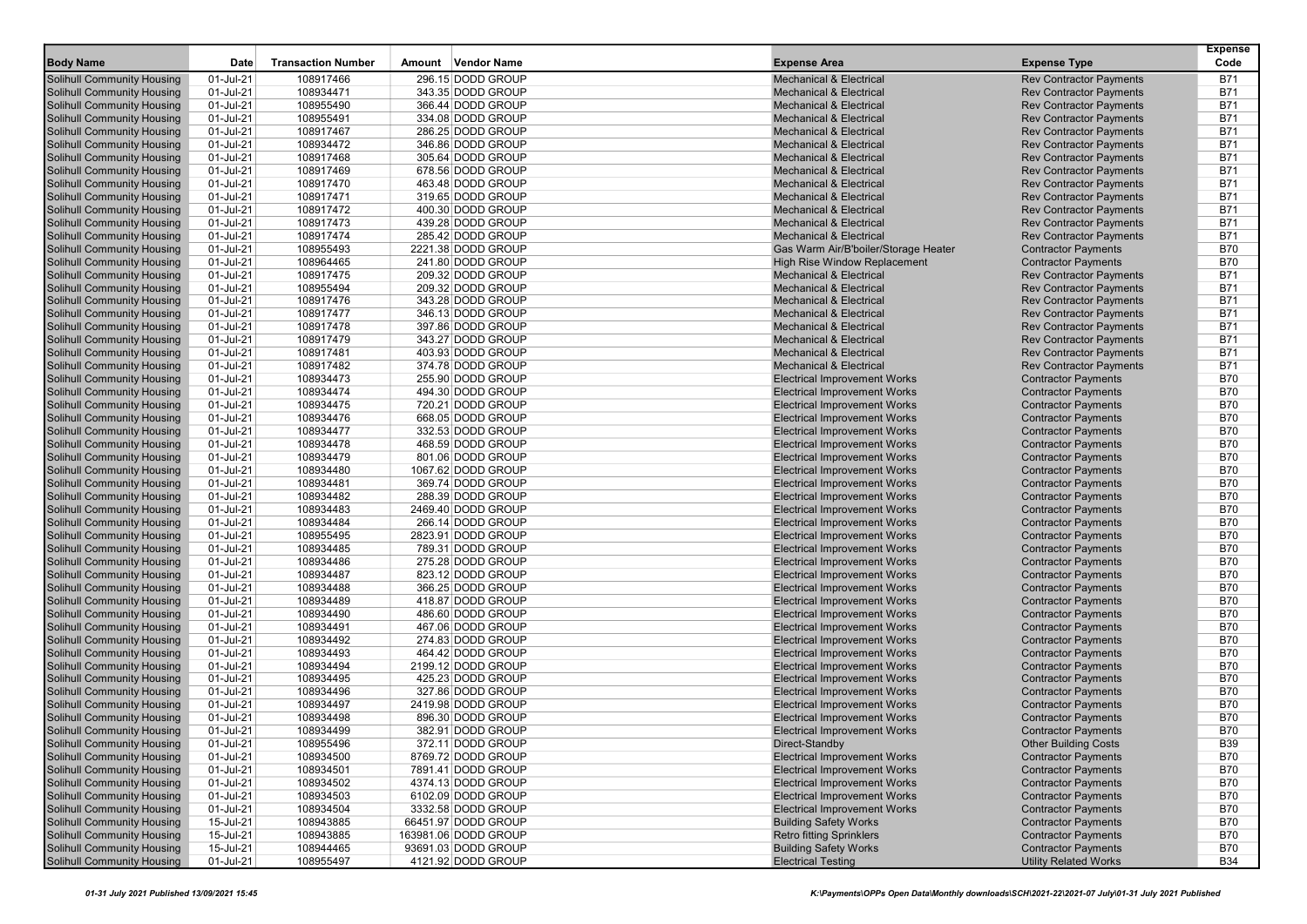|                                                                        |                        |                           |                                        |                                                              |                                | <b>Expense</b>           |
|------------------------------------------------------------------------|------------------------|---------------------------|----------------------------------------|--------------------------------------------------------------|--------------------------------|--------------------------|
| <b>Body Name</b>                                                       | Date                   | <b>Transaction Number</b> | Amount Vendor Name                     | <b>Expense Area</b>                                          | <b>Expense Type</b>            | Code                     |
| <b>Solihull Community Housing</b>                                      | 01-Jul-21              | 108934505                 | 338.63 DODD GROUP                      | <b>Mechanical &amp; Electrical</b>                           | <b>Rev Contractor Payments</b> | <b>B71</b>               |
| Solihull Community Housing                                             | 01-Jul-21              | 108955498                 | 285.30 DODD GROUP                      | <b>Mechanical &amp; Electrical</b>                           | <b>Rev Contractor Payments</b> | <b>B71</b>               |
| <b>Solihull Community Housing</b>                                      | 01-Jul-21              | 108917753                 | 257.26 DODD GROUP                      | North Property Repairs-Voids                                 | Voids<br>Voids                 | <b>B38</b><br><b>B38</b> |
| <b>Solihull Community Housing</b>                                      | 01-Jul-21              | 108917756<br>108917764    | 287.65 DODD GROUP                      | North Property Repairs-Voids                                 | Voids                          | <b>B38</b>               |
| <b>Solihull Community Housing</b><br><b>Solihull Community Housing</b> | 01-Jul-21<br>01-Jul-21 | 108917767                 | 253.80 DODD GROUP<br>254.83 DODD GROUP | North Property Repairs-Voids<br>North Property Repairs-Voids | Voids                          | <b>B38</b>               |
|                                                                        |                        |                           | 354.64 DODD GROUP                      |                                                              | Voids                          | <b>B38</b>               |
| <b>Solihull Community Housing</b><br><b>Solihull Community Housing</b> | 01-Jul-21<br>01-Jul-21 | 108917775<br>108917777    | 321.05 DODD GROUP                      | North Property Repairs-Voids<br>North Property Repairs-Voids | Voids                          | <b>B38</b>               |
| <b>Solihull Community Housing</b>                                      | 01-Jul-21              | 108917780                 | 391.84 DODD GROUP                      | North Property Repairs-Voids                                 | Voids                          | <b>B38</b>               |
| Solihull Community Housing                                             | 01-Jul-21              | 108917791                 | 282.79 DODD GROUP                      | North Property Repairs-Voids                                 | Voids                          | <b>B38</b>               |
| Solihull Community Housing                                             | 01-Jul-21              | 108934513                 | 1834.93 DODD GROUP                     | <b>Electrical Improvement Works</b>                          | <b>Contractor Payments</b>     | <b>B70</b>               |
| <b>Solihull Community Housing</b>                                      | 01-Jul-21              | 108934514                 | 413.29 DODD GROUP                      | <b>Electrical Improvement Works</b>                          | <b>Contractor Payments</b>     | <b>B70</b>               |
| <b>Solihull Community Housing</b>                                      | 01-Jul-21              | 108934515                 | 381.89 DODD GROUP                      | <b>Electrical Improvement Works</b>                          | <b>Contractor Payments</b>     | <b>B70</b>               |
| <b>Solihull Community Housing</b>                                      | 01-Jul-21              | 108934516                 | 419.80 DODD GROUP                      | <b>Electrical Improvement Works</b>                          | <b>Contractor Payments</b>     | <b>B70</b>               |
| <b>Solihull Community Housing</b>                                      | 01-Jul-21              | 108934517                 | 827.31 DODD GROUP                      | <b>Electrical Improvement Works</b>                          | <b>Contractor Payments</b>     | <b>B70</b>               |
| <b>Solihull Community Housing</b>                                      | 01-Jul-21              | 108934518                 | 529.76 DODD GROUP                      | <b>Electrical Improvement Works</b>                          | <b>Contractor Payments</b>     | <b>B70</b>               |
| <b>Solihull Community Housing</b>                                      | 01-Jul-21              | 108917800                 | 241.23 DODD GROUP                      | <b>Electrical Improvement Works</b>                          | <b>Contractor Payments</b>     | <b>B70</b>               |
| <b>Solihull Community Housing</b>                                      | 01-Jul-21              | 108917803                 | 241.23 DODD GROUP                      | <b>Electrical Improvement Works</b>                          | <b>Contractor Payments</b>     | <b>B70</b>               |
| <b>Solihull Community Housing</b>                                      | 01-Jul-21              | 108934519                 | 283.82 DODD GROUP                      | <b>Electrical Improvement Works</b>                          | <b>Contractor Payments</b>     | <b>B70</b>               |
| <b>Solihull Community Housing</b>                                      | 01-Jul-21              | 108917808                 | 241.23 DODD GROUP                      | <b>Electrical Improvement Works</b>                          | <b>Contractor Payments</b>     | <b>B70</b>               |
| <b>Solihull Community Housing</b>                                      | 01-Jul-21              | 108934520                 | 2344.37 DODD GROUP                     | <b>Electrical Improvement Works</b>                          | <b>Contractor Payments</b>     | <b>B70</b>               |
| <b>Solihull Community Housing</b>                                      | 01-Jul-21              | 108934521                 | 501.41 DODD GROUP                      | <b>Electrical Improvement Works</b>                          | <b>Contractor Payments</b>     | <b>B70</b>               |
| <b>Solihull Community Housing</b>                                      | 01-Jul-21              | 108934522                 | 1333.63 DODD GROUP                     | <b>Electrical Improvement Works</b>                          | <b>Contractor Payments</b>     | <b>B70</b>               |
| <b>Solihull Community Housing</b>                                      | 01-Jul-21              | 108934523                 | 324.67 DODD GROUP                      | <b>Electrical Improvement Works</b>                          | <b>Contractor Payments</b>     | <b>B70</b>               |
| <b>Solihull Community Housing</b>                                      | 01-Jul-21              | 108934524                 | 626.57 DODD GROUP                      | <b>Electrical Improvement Works</b>                          | <b>Contractor Payments</b>     | <b>B70</b>               |
| Solihull Community Housing                                             | 01-Jul-21              | 108955500                 | 424.62 DODD GROUP                      | <b>Mechanical &amp; Electrical</b>                           | <b>Rev Contractor Payments</b> | <b>B71</b>               |
| <b>Solihull Community Housing</b>                                      | 01-Jul-21              | 108955501                 | 230.94 DODD GROUP                      | <b>Mechanical &amp; Electrical</b>                           | <b>Rev Contractor Payments</b> | <b>B71</b>               |
| <b>Solihull Community Housing</b>                                      | 01-Jul-21              | 108955502                 | 386.67 DODD GROUP                      | <b>Mechanical &amp; Electrical</b>                           | <b>Rev Contractor Payments</b> | <b>B71</b>               |
| <b>Solihull Community Housing</b>                                      | 01-Jul-21              | 108955503                 | 331.15 DODD GROUP                      | <b>Mechanical &amp; Electrical</b>                           | <b>Rev Contractor Payments</b> | <b>B71</b>               |
| <b>Solihull Community Housing</b>                                      | 01-Jul-21              | 108955507                 | 346.71 DODD GROUP                      | <b>Mechanical &amp; Electrical</b>                           | <b>Rev Contractor Payments</b> | <b>B71</b>               |
| Solihull Community Housing                                             | 01-Jul-21              | 108955509                 | 272.83 DODD GROUP                      | <b>Mechanical &amp; Electrical</b>                           | <b>Rev Contractor Payments</b> | <b>B71</b>               |
| <b>Solihull Community Housing</b>                                      | 15-Jul-21              | 108943884                 | 37978.92 DODD GROUP                    | <b>Building Safety Works</b>                                 | <b>Contractor Payments</b>     | <b>B70</b>               |
| <b>Solihull Community Housing</b>                                      | 01-Jul-21              | 108964466                 | 3529.13 DODD GROUP                     | Private Sector - Disabled Facilities Grants                  | <b>Contractor Payments</b>     | <b>B70</b>               |
| <b>Solihull Community Housing</b>                                      | 13-Jul-21              | 108934667                 | 233.67 DODD GROUP                      | <b>Mechanical &amp; Electrical</b>                           | <b>Rev Contractor Payments</b> | <b>B71</b>               |
| <b>Solihull Community Housing</b>                                      | 13-Jul-21              | 108934700                 | 233.67 DODD GROUP                      | <b>Mechanical &amp; Electrical</b>                           | <b>Rev Contractor Payments</b> | <b>B71</b>               |
| <b>Solihull Community Housing</b>                                      | 13-Jul-21              | 108934779                 | 233.67 DODD GROUP                      | <b>Mechanical &amp; Electrical</b>                           | <b>Rev Contractor Payments</b> | <b>B71</b>               |
| <b>Solihull Community Housing</b>                                      | 01-Jul-21              | 108923976                 | 782.00 DOORFIT PRODUCTS LTD            | Stores-Stores and delivery                                   | <b>Stocks</b>                  | R <sub>10</sub>          |
| <b>Solihull Community Housing</b>                                      | 01-Jul-21              | 108913686                 | 79.20 DOORFIT PRODUCTS LTD             | Stores-Stores and delivery                                   | <b>Stocks</b>                  | R <sub>10</sub>          |
| <b>Solihull Community Housing</b>                                      | 01-Jul-21              | 108913686                 | 88.40 DOORFIT PRODUCTS LTD             | Stores-Stores and delivery                                   | <b>Stocks</b>                  | R <sub>10</sub>          |
| <b>Solihull Community Housing</b>                                      | 01-Jul-21              | 108913686                 | 193.85 DOORFIT PRODUCTS LTD            | Stores-Stores and delivery                                   | <b>Stocks</b>                  | R <sub>10</sub>          |
| <b>Solihull Community Housing</b>                                      | 01-Jul-21              | 108913686                 | 21.00 DOORFIT PRODUCTS LTD             | Stores-Stores and delivery                                   | <b>Stocks</b>                  | R <sub>10</sub>          |
| <b>Solihull Community Housing</b>                                      | 01-Jul-21              | 108923979                 | 688.00 DOORFIT PRODUCTS LTD            | Stores-Stores and delivery                                   | <b>Stocks</b>                  | R <sub>10</sub>          |
| <b>Solihull Community Housing</b>                                      | 09-Jul-21              | 108942875                 | 13.00 DOORFIT PRODUCTS LTD             | Stores-Stores and delivery                                   | <b>Stocks</b>                  | R <sub>10</sub>          |
| <b>Solihull Community Housing</b>                                      | 09-Jul-21              | 108942875                 | 23.30 DOORFIT PRODUCTS LTD             | Stores-Stores and delivery                                   | <b>Stocks</b>                  | R <sub>10</sub>          |
| <b>Solihull Community Housing</b>                                      | 09-Jul-21              | 108942875                 | 23.30 DOORFIT PRODUCTS LTD             | Stores-Stores and delivery                                   | <b>Stocks</b>                  | R <sub>10</sub>          |
| <b>Solihull Community Housing</b>                                      | 09-Jul-21              | 108942875                 | 50.16 DOORFIT PRODUCTS LTD             | Stores-Stores and delivery                                   | <b>Stocks</b>                  | R <sub>10</sub>          |
| <b>Solihull Community Housing</b>                                      | 09-Jul-21              | 108942875                 | 39.78 DOORFIT PRODUCTS LTD             | Stores-Stores and delivery                                   | <b>Stocks</b>                  | R <sub>10</sub>          |
| <b>Solihull Community Housing</b>                                      | 09-Jul-21              | 108942875                 | 98.20 DOORFIT PRODUCTS LTD             | Stores-Stores and delivery                                   | <b>Stocks</b>                  | R <sub>10</sub>          |
| <b>Solihull Community Housing</b>                                      | 09-Jul-21              | 108942875                 | 63.46 DOORFIT PRODUCTS LTD             | Stores-Stores and delivery                                   | <b>Stocks</b>                  | R <sub>10</sub>          |
| <b>Solihull Community Housing</b>                                      | 09-Jul-21              | 108942875                 | 50.00 DOORFIT PRODUCTS LTD             | Stores-Stores and delivery                                   | <b>Stocks</b>                  | R <sub>10</sub>          |
| <b>Solihull Community Housing</b>                                      | 13-Jul-21              | 108953723                 | 28.35 DOORFIT PRODUCTS LTD             | Stores-Stores and delivery                                   | <b>Stocks</b>                  | R <sub>10</sub>          |
| <b>Solihull Community Housing</b>                                      | 13-Jul-21              | 108953723                 | 193.85 DOORFIT PRODUCTS LTD            | Stores-Stores and delivery                                   | <b>Stocks</b>                  | R <sub>10</sub>          |
| <b>Solihull Community Housing</b>                                      | 15-Jul-21              | 108953726                 | 90.00 DOORFIT PRODUCTS LTD             | Stores-Stores and delivery                                   | <b>Stocks</b>                  | R <sub>10</sub>          |
| <b>Solihull Community Housing</b>                                      | 15-Jul-21              | 108953726                 | 326.00 DOORFIT PRODUCTS LTD            | Stores-Stores and delivery                                   | <b>Stocks</b>                  | R <sub>10</sub>          |
| <b>Solihull Community Housing</b>                                      | 15-Jul-21              | 108953726                 | 782.00 DOORFIT PRODUCTS LTD            | Stores-Stores and delivery                                   | <b>Stocks</b>                  | R <sub>10</sub>          |
| <b>Solihull Community Housing</b>                                      | 16-Jul-21              | 108953729                 | 239.90 DOORFIT PRODUCTS LTD            | Stores-Stores and delivery                                   | <b>Stocks</b>                  | R <sub>10</sub>          |
| <b>Solihull Community Housing</b>                                      | 23-Jul-21              | 108965473                 | 49.00 DOORFIT PRODUCTS LTD             | Stores-Stores and delivery                                   | <b>Stocks</b>                  | R <sub>10</sub>          |
| <b>Solihull Community Housing</b>                                      | 23-Jul-21              | 108965473                 | 79.20 DOORFIT PRODUCTS LTD             | Stores-Stores and delivery                                   | <b>Stocks</b>                  | R <sub>10</sub>          |
| <b>Solihull Community Housing</b>                                      | 23-Jul-21              | 108965473                 | 103.80 DOORFIT PRODUCTS LTD            | Stores-Stores and delivery                                   | <b>Stocks</b>                  | R <sub>10</sub>          |
| <b>Solihull Community Housing</b>                                      | 23-Jul-21              | 108965473                 | 83.60 DOORFIT PRODUCTS LTD             | Stores-Stores and delivery                                   | <b>Stocks</b>                  | R <sub>10</sub>          |
| <b>Solihull Community Housing</b>                                      | 23-Jul-21              | 108965473                 | 15.00 DOORFIT PRODUCTS LTD             | Stores-Stores and delivery                                   | <b>Stocks</b>                  | R <sub>10</sub>          |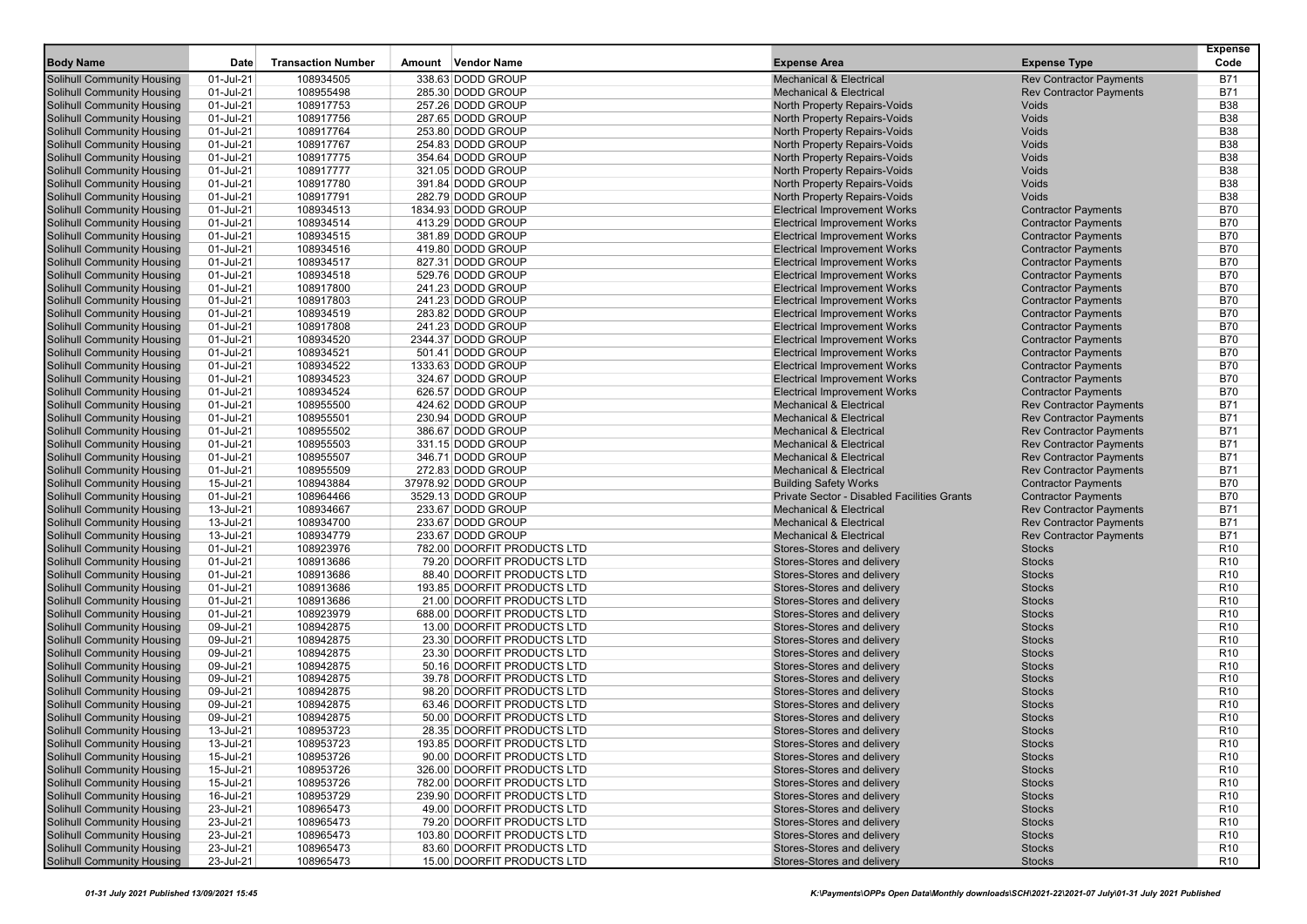|                                   |           |                           |                                           |                                             |                                 | <b>Expense</b>  |
|-----------------------------------|-----------|---------------------------|-------------------------------------------|---------------------------------------------|---------------------------------|-----------------|
| <b>Body Name</b>                  | Date      | <b>Transaction Number</b> | Amount Vendor Name                        | <b>Expense Area</b>                         | <b>Expense Type</b>             | Code            |
| <b>Solihull Community Housing</b> | 23-Jul-21 | 108965475                 | 92.00 DOORFIT PRODUCTS LTD                | Stores-Stores and delivery                  | <b>Stocks</b>                   | R <sub>10</sub> |
| <b>Solihull Community Housing</b> | 23-Jul-21 | 108965475                 | 44.34 DOORFIT PRODUCTS LTD                | Stores-Stores and delivery                  | <b>Stocks</b>                   | R <sub>10</sub> |
| <b>Solihull Community Housing</b> | 23-Jul-21 | 108965475                 | 193.85 DOORFIT PRODUCTS LTD               | Stores-Stores and delivery                  | <b>Stocks</b>                   | R <sub>10</sub> |
| <b>Solihull Community Housing</b> | 05-Jul-21 | 108919574                 | 748.00 DORO CARE                          | Safe and Sound Operational                  | <b>Equipment Rental/Lease</b>   | D <sub>18</sub> |
| <b>Solihull Community Housing</b> | 06-Jul-21 | 108920523                 | 217.88 DRAINTECH SERVICES (MIDLANDS) LTD  | <b>Retro fitting Sprinklers</b>             | <b>Contractor Payments</b>      | <b>B70</b>      |
| Solihull Community Housing        | 06-Jul-21 | 108920520                 | 217.88 DRAINTECH SERVICES (MIDLANDS) LTD  | <b>Retro fitting Sprinklers</b>             | <b>Contractor Payments</b>      | <b>B70</b>      |
| <b>Solihull Community Housing</b> | 06-Jul-21 | 108920521                 | 217.88 DRAINTECH SERVICES (MIDLANDS) LTD  | <b>Retro fitting Sprinklers</b>             | <b>Contractor Payments</b>      | <b>B70</b>      |
| <b>Solihull Community Housing</b> | 06-Jul-21 | 108920522                 | 217.88 DRAINTECH SERVICES (MIDLANDS) LTD  | <b>Retro fitting Sprinklers</b>             | <b>Contractor Payments</b>      | <b>B70</b>      |
| <b>Solihull Community Housing</b> | 09-Jul-21 | 108931939                 | 217.88 DRAINTECH SERVICES (MIDLANDS) LTD  | <b>Retro fitting Sprinklers</b>             | <b>Contractor Payments</b>      | <b>B70</b>      |
| <b>Solihull Community Housing</b> | 09-Jul-21 | 108931926                 | 217.88 DRAINTECH SERVICES (MIDLANDS) LTD  | <b>Retro fitting Sprinklers</b>             | <b>Contractor Payments</b>      | <b>B70</b>      |
| Solihull Community Housing        | 09-Jul-21 | 108931931                 | 217.88 DRAINTECH SERVICES (MIDLANDS) LTD  | <b>Retro fitting Sprinklers</b>             | <b>Contractor Payments</b>      | <b>B70</b>      |
| <b>Solihull Community Housing</b> | 09-Jul-21 | 108931934                 | 217.88 DRAINTECH SERVICES (MIDLANDS) LTD  | <b>Retro fitting Sprinklers</b>             | <b>Contractor Payments</b>      | <b>B70</b>      |
| <b>Solihull Community Housing</b> | 09-Jul-21 | 108931944                 | 217.88 DRAINTECH SERVICES (MIDLANDS) LTD  | <b>Retro fitting Sprinklers</b>             | <b>Contractor Payments</b>      | <b>B70</b>      |
| <b>Solihull Community Housing</b> | 09-Jul-21 | 108931942                 | 217.88 DRAINTECH SERVICES (MIDLANDS) LTD  | <b>Retro fitting Sprinklers</b>             | <b>Contractor Payments</b>      | <b>B70</b>      |
| <b>Solihull Community Housing</b> | 01-Jul-21 | 108934795                 | 321.37 DRAINTECH SERVICES (MIDLANDS) LTD  | North Property Repairs-Day to day           | <b>Other Works</b>              | <b>B32</b>      |
| Solihull Community Housing        | 01-Jul-21 | 108964688                 | 258.75 DRAINTECH SERVICES (MIDLANDS) LTD  | North Property Repairs-Day to day           | <b>Other Works</b>              | <b>B32</b>      |
| <b>Solihull Community Housing</b> | 07-Jul-21 | 108964718                 | 303.36 DRAINTECH SERVICES (MIDLANDS) LTD  | North Property Repairs-Day to day           | <b>External Structures</b>      | <b>B33</b>      |
| <b>Solihull Community Housing</b> | 01-Jul-21 | 108964719                 | 225.51 DRAINTECH SERVICES (MIDLANDS) LTD  | North Property Repairs-Day to day           | <b>Other Works</b>              | <b>B32</b>      |
| <b>Solihull Community Housing</b> | 01-Jul-21 | 108964720                 | 458.94 DRAINTECH SERVICES (MIDLANDS) LTD  | North Property Repairs-Day to day           | <b>Other Works</b>              | <b>B32</b>      |
| <b>Solihull Community Housing</b> | 01-Jul-21 | 108964721                 | 458.94 DRAINTECH SERVICES (MIDLANDS) LTD  | North Property Repairs-Day to day           | <b>Other Works</b>              | <b>B32</b>      |
| Solihull Community Housing        | 01-Jul-21 | 108964722                 | 2710.50 DRAINTECH SERVICES (MIDLANDS) LTD | North Property Repairs-Day to day           | <b>Other Works</b>              | <b>B32</b>      |
| <b>Solihull Community Housing</b> | 01-Jul-21 | 108964723                 | 1757.00 DRAINTECH SERVICES (MIDLANDS) LTD | North Property Repairs-Day to day           | <b>Other Works</b>              | <b>B32</b>      |
| <b>Solihull Community Housing</b> | 01-Jul-21 | 108964724                 | 373.61 DRAINTECH SERVICES (MIDLANDS) LTD  | North Property Repairs-Day to day           | <b>Other Works</b>              | <b>B32</b>      |
| <b>Solihull Community Housing</b> | 01-Jul-21 | 108964725                 | 373.13 DRAINTECH SERVICES (MIDLANDS) LTD  | North Property Repairs-Day to day           | <b>Other Works</b>              | <b>B32</b>      |
| <b>Solihull Community Housing</b> | 01-Jul-21 | 108964726                 | 266.91 DRAINTECH SERVICES (MIDLANDS) LTD  | North Property Repairs-Day to day           | <b>External Structures</b>      | <b>B33</b>      |
| Solihull Community Housing        | 01-Jul-21 | 108964728                 | 212.44 DRAINTECH SERVICES (MIDLANDS) LTD  | North Property Repairs-Day to day           | <b>Other Works</b>              | <b>B32</b>      |
| <b>Solihull Community Housing</b> | 01-Jul-21 | 108964729                 | 264.19 DRAINTECH SERVICES (MIDLANDS) LTD  | North Property Repairs-Day to day           | <b>Other Works</b>              | <b>B32</b>      |
| <b>Solihull Community Housing</b> | 01-Jul-21 | 108964731                 | 283.24 DRAINTECH SERVICES (MIDLANDS) LTD  | North Property Repairs-Day to day           | <b>Other Works</b>              | <b>B32</b>      |
| <b>Solihull Community Housing</b> | 01-Jul-21 | 108964732                 | 373.13 DRAINTECH SERVICES (MIDLANDS) LTD  | Private Sector - Disabled Facilities Grants | <b>Contractor Payments</b>      | <b>B70</b>      |
| <b>Solihull Community Housing</b> | 01-Jul-21 | 108964733                 | 212.44 DRAINTECH SERVICES (MIDLANDS) LTD  | <b>Public Sector - Major Adaptations</b>    | <b>Contractor Payments</b>      | <b>B70</b>      |
| Solihull Community Housing        | 01-Jul-21 | 108964734                 | 212.44 DRAINTECH SERVICES (MIDLANDS) LTD  | <b>Public Sector - Major Adaptations</b>    | <b>Contractor Payments</b>      | <b>B70</b>      |
| <b>Solihull Community Housing</b> | 01-Jul-21 | 108964735                 | 212.44 DRAINTECH SERVICES (MIDLANDS) LTD  | <b>Public Sector - Major Adaptations</b>    | <b>Contractor Payments</b>      | <b>B70</b>      |
| <b>Solihull Community Housing</b> | 07-Jul-21 | 108922545                 | 1426.52 DRISCOLL KINGSTON SOLICITORS      | North Property Repairs-Day to day           | <b>Complaints Compensation</b>  | D97             |
| Solihull Community Housing        | 15-Jul-21 | 108945477                 | 2500.00 DRISCOLL KINGSTON SOLICITORS      | North Property Repairs-Day to day           | <b>Complaints Compensation</b>  | D97             |
| <b>Solihull Community Housing</b> | 07-Jul-21 | 108922548                 | 8000.00 DRISCOLL KINGSTON SOLICITORS      | North Property Repairs-Day to day           | <b>Complaints Compensation</b>  | D97             |
| Solihull Community Housing        | 19-Jul-21 | 108948650                 | 484.16 DWP                                | <b>Payroll Deductions</b>                   | <b>General Creditors</b>        | S01             |
| <b>Solihull Community Housing</b> | 29-Jul-21 | 108972812                 | 210000.00 EHL CONVEYANCING LTD            | <b>Property Acquisitions</b>                | <b>Contractor Payments</b>      | <b>B70</b>      |
| <b>Solihull Community Housing</b> | 29-Jul-21 | 108972809                 | 22106.35 ENERGY BILLING LTD               | <b>Biomass System</b>                       | <b>Biomass Collection Agent</b> | <b>B47</b>      |
| <b>Solihull Community Housing</b> | 01-Jul-21 | 108934902                 | 621.84 ENVIROCALL LTD                     | North Property Repairs-Day to day           | <b>Internal Works</b>           | <b>B31</b>      |
| <b>Solihull Community Housing</b> | 01-Jul-21 | 108912791                 | 211.20 ENVIROCALL LTD                     | North Property Repairs-Day to day           | <b>Internal Works</b>           | <b>B31</b>      |
| Solihull Community Housing        | 01-Jul-21 | 108912793                 | 281.60 ENVIROCALL LTD                     | North Property Repairs-Day to day           | <b>Internal Works</b>           | <b>B31</b>      |
| <b>Solihull Community Housing</b> | 01-Jul-21 | 108934904                 | 371.76 ENVIROCALL LTD                     | North Property Repairs-Day to day           | <b>Internal Works</b>           | <b>B31</b>      |
| <b>Solihull Community Housing</b> | 01-Jul-21 | 108934905                 | 334.40 ENVIROCALL LTD                     | North Property Repairs-Day to day           | <b>Internal Works</b>           | <b>B31</b>      |
| <b>Solihull Community Housing</b> | 01-Jul-21 | 108912824                 | 228.80 ENVIROCALL LTD                     | North Property Repairs-Day to day           | <b>Internal Works</b>           | <b>B31</b>      |
| <b>Solihull Community Housing</b> | 01-Jul-21 | 108934908                 | 768.97 ENVIROCALL LTD                     | North Property Repairs-Day to day           | <b>Internal Works</b>           | <b>B31</b>      |
| Solihull Community Housing        | 01-Jul-21 | 108934917                 | 271.47 ENVIROCALL LTD                     | North Property Repairs-Day to day           | <b>Internal Works</b>           | <b>B31</b>      |
| <b>Solihull Community Housing</b> | 01-Jul-21 | 108934918                 | 215.13 ENVIROCALL LTD                     | North Property Repairs-Day to day           | <b>Internal Works</b>           | <b>B31</b>      |
| <b>Solihull Community Housing</b> | 01-Jul-21 | 108934944                 | 247.87 ENVIROCALL LTD                     | North Property Repairs-Day to day           | <b>Internal Works</b>           | <b>B31</b>      |
| Solihull Community Housing        | 01-Jul-21 | 108934945                 | 326.82 ENVIROCALL LTD                     | North Property Repairs-Day to day           | <b>Internal Works</b>           | <b>B31</b>      |
| <b>Solihull Community Housing</b> | 01-Jul-21 | 108934956                 | 531.29 ENVIROCALL LTD                     | North Property Repairs-Day to day           | <b>Internal Works</b>           | <b>B31</b>      |
| <b>Solihull Community Housing</b> | 01-Jul-21 | 108934957                 | 217.88 ENVIROCALL LTD                     | North Property Repairs-Day to day           | <b>Internal Works</b>           | <b>B31</b>      |
| Solihull Community Housing        | 01-Jul-21 | 108934959                 | 381.84 ENVIROCALL LTD                     | North Property Repairs-Day to day           | <b>Internal Works</b>           | <b>B31</b>      |
| <b>Solihull Community Housing</b> | 01-Jul-21 | 108942803                 | 228.80 ENVIROCALL LTD                     | North Property Repairs-Day to day           | <b>Internal Works</b>           | <b>B31</b>      |
| <b>Solihull Community Housing</b> | 01-Jul-21 | 108942824                 | 281.60 ENVIROCALL LTD                     | North Property Repairs-Day to day           | <b>Internal Works</b>           | <b>B31</b>      |
| <b>Solihull Community Housing</b> | 02-Jul-21 | 108942825                 | 211.27 ENVIROCALL LTD                     | North Property Repairs-Day to day           | <b>Internal Works</b>           | <b>B31</b>      |
| <b>Solihull Community Housing</b> | 03-Jul-21 | 108942835                 | 400.54 ENVIROCALL LTD                     | North Property Repairs-Day to day           | <b>Internal Works</b>           | <b>B31</b>      |
| <b>Solihull Community Housing</b> | 08-Jul-21 | 108955869                 | 234.38 ENVIROCALL LTD                     | North Property Repairs-Day to day           | <b>Internal Works</b>           | <b>B31</b>      |
| <b>Solihull Community Housing</b> | 09-Jul-21 | 108955884                 | 290.51 ENVIROCALL LTD                     | North Property Repairs-Day to day           | <b>Internal Works</b>           | <b>B31</b>      |
| <b>Solihull Community Housing</b> | 13-Jul-21 | 108935207                 | 22231.25 ENVIRONMENTAL CONTRACTS LTD      | Stores-Stores and delivery                  | <b>Waste Disposal</b>           | E20             |
| <b>Solihull Community Housing</b> | 13-Jul-21 | 108935210                 | 209.00 EUROPEAN METAL RECYCLING LTD       | Stores-Stores and delivery                  | <b>Waste Disposal</b>           | E20             |
| <b>Solihull Community Housing</b> | 26-Jul-21 | 108962800                 | 361.00 EUROPEAN METAL RECYCLING LTD       | Stores-Stores and delivery                  | <b>Waste Disposal</b>           | E20             |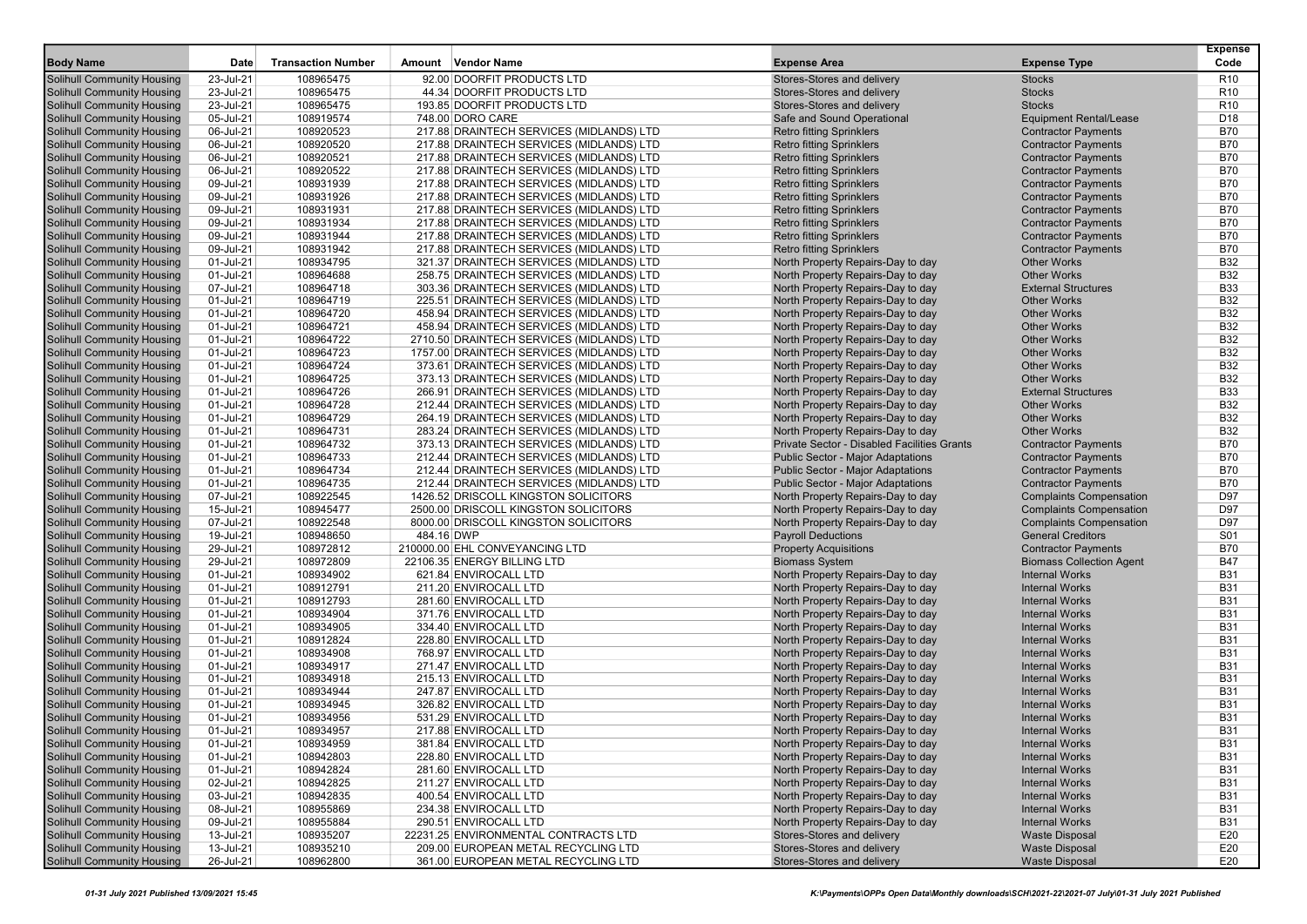|                                                                 |                        |                           |                                                                          |                                                    |                                      | <b>Expense</b>           |
|-----------------------------------------------------------------|------------------------|---------------------------|--------------------------------------------------------------------------|----------------------------------------------------|--------------------------------------|--------------------------|
| <b>Body Name</b>                                                | Date                   | <b>Transaction Number</b> | Amount Vendor Name                                                       | <b>Expense Area</b>                                | <b>Expense Type</b>                  | Code                     |
| Solihull Community Housing                                      | 12-Jul-21              | 108932623                 | 360.00 FAMILY CARE TRUST                                                 | <b>Private Sector Leasing</b>                      | <b>Internal Works</b>                | <b>B31</b>               |
| Solihull Community Housing                                      | 01-Jul-21              | 108964538                 | 264.50 FAMILY CARE TRUST                                                 | North Property Repairs-Day to day                  | <b>External Structures</b>           | <b>B33</b>               |
| <b>Solihull Community Housing</b>                               | 01-Jul-21              | 108964539                 | 757.00 FAMILY CARE TRUST                                                 | North Property Repairs-Day to day                  | <b>Other Works</b>                   | <b>B32</b>               |
| <b>Solihull Community Housing</b>                               | 01-Jul-21              | 108964540                 | 282.25 FAMILY CARE TRUST                                                 | North Property Repairs-Day to day                  | <b>External Structures</b>           | <b>B33</b>               |
| Solihull Community Housing                                      | 01-Jul-21              | 108964541                 | 396.75 FAMILY CARE TRUST                                                 | North Property Repairs-Day to day                  | <b>External Structures</b>           | <b>B33</b>               |
| Solihull Community Housing                                      | 01-Jul-21              | 108964542                 | 396.75 FAMILY CARE TRUST                                                 | North Property Repairs-Day to day                  | <b>External Structures</b>           | <b>B33</b>               |
| Solihull Community Housing                                      | 01-Jul-21              | 108964544                 | 264.50 FAMILY CARE TRUST                                                 | North Property Repairs-Voids                       | Voids                                | <b>B38</b>               |
| <b>Solihull Community Housing</b>                               | 01-Jul-21              | 108964546                 | 529.00 FAMILY CARE TRUST                                                 | North Property Repairs-Voids                       | Voids                                | <b>B38</b>               |
| <b>Solihull Community Housing</b>                               | 01-Jul-21              | 108964549                 | 433.27 FAMILY CARE TRUST                                                 | North Property Repairs-Voids                       | Voids                                | <b>B38</b>               |
| <b>Solihull Community Housing</b>                               | 29-Jul-21              | 108975467                 | 1250.00 FORBES LEGAL LAW                                                 | North Property Repairs-Day to day                  | <b>Complaints Compensation</b>       | D97                      |
| Solihull Community Housing                                      | 06-Jul-21              | 108921551                 | 1257.14 GABLES BED & BREAKFAST LTD                                       | <b>Housing Aid &amp; Homelessness</b>              | <b>B&amp;B Accommodation</b>         | <b>B23</b>               |
| Solihull Community Housing                                      | 13-Jul-21              | 108935259                 | 1171.43 GABLES BED & BREAKFAST LTD                                       | Housing Aid & Homelessness                         | <b>B&amp;B Accommodation</b>         | <b>B23</b>               |
| <b>Solihull Community Housing</b>                               | 20-Jul-21              | 108950940                 | 1200.00 GABLES BED & BREAKFAST LTD                                       | Housing Aid & Homelessness                         | <b>B&amp;B Accommodation</b>         | <b>B23</b>               |
| <b>Solihull Community Housing</b>                               | 26-Jul-21              | 108962813                 | 1285.71 GABLES BED & BREAKFAST LTD                                       | Housing Aid & Homelessness                         | <b>B&amp;B Accommodation</b>         | <b>B23</b>               |
| <b>Solihull Community Housing</b>                               | 15-Jul-21              | 108941473                 | 253.00 GRANGE REMOVAL CO LTD                                             | <b>Housing Aid &amp; Homelessness</b>              | <b>Other Supplier/Services Costs</b> | D90                      |
| Solihull Community Housing                                      | 15-Jul-21              | 108941469                 | 288.20 GRANGE REMOVAL CO LTD                                             | Housing Aid & Homelessness                         | <b>Other Supplier/Services Costs</b> | D90                      |
| Solihull Community Housing                                      | 15-Jul-21              | 108941467                 | 253.00 GRANGE REMOVAL CO LTD                                             | Housing Aid & Homelessness                         | <b>Other Supplier/Services Costs</b> | D90                      |
| <b>Solihull Community Housing</b>                               | 15-Jul-21              | 108941475                 | 396.90 GRANGE REMOVAL CO LTD                                             | Housing Aid & Homelessness                         | <b>Other Supplier/Services Costs</b> | D <sub>90</sub>          |
| <b>Solihull Community Housing</b>                               | 01-Jul-21              | 108913712                 | 321.00 GRANGE REMOVAL CO LTD                                             | Housing Aid & Homelessness                         | <b>Other Supplier/Services Costs</b> | D90                      |
| <b>Solihull Community Housing</b>                               | 06-Jul-21              | 108922361                 | 2083.33 HALFORDS                                                         | <b>Cycle To Works Scheme</b>                       | Other Fees & Charges                 | D <sub>59</sub>          |
| Solihull Community Housing                                      | 12-Jul-21              | 108932720                 | 187.69 HAMMOND LUBRICANTS & CHEMICALS LTD                                | Anti Graffiti Team                                 | <b>Contractor Payments</b>           | <b>B70</b>               |
| Solihull Community Housing                                      | 12-Jul-21              | 108932720<br>108964817    | 310.84 HAMMOND LUBRICANTS & CHEMICALS LTD                                | Anti Graffiti Team                                 | <b>Materials</b>                     | D <sub>13</sub>          |
| <b>Solihull Community Housing</b>                               | 01-Jul-21              |                           | 225.00 HANDICARE ACCESSIBILITY LTD                                       | Home Improvement Agency                            | Adaptations                          | <b>B83</b><br><b>B83</b> |
| <b>Solihull Community Housing</b>                               | 01-Jul-21              | 108964818<br>108964822    | 225.00 HANDICARE ACCESSIBILITY LTD<br>225.00 HANDICARE ACCESSIBILITY LTD | Home Improvement Agency                            | Adaptations                          | <b>B83</b>               |
| <b>Solihull Community Housing</b><br>Solihull Community Housing | 01-Jul-21<br>01-Jul-21 | 108964823                 | 612.81 HANDICARE ACCESSIBILITY LTD                                       | Home Improvement Agency<br>Home Improvement Agency | Adaptations<br>Adaptations           | <b>B83</b>               |
| Solihull Community Housing                                      | 01-Jul-21              | 108964826                 | 232.00 HANDICARE ACCESSIBILITY LTD                                       | Home Improvement Agency                            | Adaptations                          | <b>B83</b>               |
| <b>Solihull Community Housing</b>                               | 01-Jul-21              | 108964827                 | 225.00 HANDICARE ACCESSIBILITY LTD                                       | Home Improvement Agency                            | Adaptations                          | <b>B83</b>               |
| <b>Solihull Community Housing</b>                               | 01-Jul-21              | 108964832                 | 317.00 HANDICARE ACCESSIBILITY LTD                                       | Private Sector - Disabled Facilities Grants        | <b>Contractor Payments</b>           | <b>B70</b>               |
| <b>Solihull Community Housing</b>                               | 01-Jul-21              | 108935149                 | 2905.75 HANDICARE ACCESSIBILITY LTD                                      | <b>Public Sector - Major Adaptations</b>           | <b>Contractor Payments</b>           | <b>B70</b>               |
| Solihull Community Housing                                      | 01-Jul-21              | 108935150                 | 2250.00 HANDICARE ACCESSIBILITY LTD                                      | <b>Public Sector - Major Adaptations</b>           | <b>Contractor Payments</b>           | <b>B70</b>               |
| Solihull Community Housing                                      | 14-Jul-21              | 108938380                 | 2881.79 HI-SPEC FACILITIES SERVICES PLC                                  | <b>Endeavour House</b>                             | Cleaning                             | <b>B50</b>               |
| <b>Solihull Community Housing</b>                               | 14-Jul-21              | 108938380                 | 1167.12 HI-SPEC FACILITIES SERVICES PLC                                  | <b>Endeavour House</b>                             | <b>Other Premises Costs</b>          | <b>B90</b>               |
| Solihull Community Housing                                      | 14-Jul-21              | 108938380                 | 183.39 HI-SPEC FACILITIES SERVICES PLC                                   | <b>CCTV</b>                                        | Cleaning                             | <b>B50</b>               |
| <b>Solihull Community Housing</b>                               | 14-Jul-21              | 108938380                 | 198.26 HI-SPEC FACILITIES SERVICES PLC                                   | <b>Auckland Hall</b>                               | Cleaning                             | <b>B50</b>               |
| Solihull Community Housing                                      | 14-Jul-21              | 108938380                 | 130.95 HI-SPEC FACILITIES SERVICES PLC                                   | <b>Crabtree Hall</b>                               | Cleaning                             | <b>B50</b>               |
| Solihull Community Housing                                      | 14-Jul-21              | 108938380                 | 99.13 HI-SPEC FACILITIES SERVICES PLC                                    | Whar Hall Farm Community Hall                      | Cleaning                             | <b>B50</b>               |
| <b>Solihull Community Housing</b>                               | 14-Jul-21              | 108938380                 | 183.39 HI-SPEC FACILITIES SERVICES PLC                                   | Kingshurst Office                                  | Cleaning                             | <b>B50</b>               |
| Solihull Community Housing                                      | 14-Jul-21              | 108938380                 | 1076.25 HI-SPEC FACILITIES SERVICES PLC                                  | Business Support - MST Back Office Support         | Cleaning                             | <b>B50</b>               |
| <b>Solihull Community Housing</b>                               | 14-Jul-21              | 108939484                 | 2881.79 HI-SPEC FACILITIES SERVICES PLC                                  | <b>Endeavour House</b>                             | Cleaning                             | <b>B50</b>               |
| Solihull Community Housing                                      | 14-Jul-21              | 108939484                 | 1167.12 HI-SPEC FACILITIES SERVICES PLC                                  | <b>Endeavour House</b>                             | <b>Other Premises Costs</b>          | <b>B90</b>               |
| Solihull Community Housing                                      | 14-Jul-21              | 108939484                 | 183.39 HI-SPEC FACILITIES SERVICES PLC                                   | <b>CCTV</b>                                        | Cleaning                             | <b>B50</b>               |
| <b>Solihull Community Housing</b>                               | 14-Jul-21              | 108939484                 | 198.26 HI-SPEC FACILITIES SERVICES PLC                                   | <b>Auckland Hall</b>                               | Cleaning                             | <b>B50</b>               |
| Solihull Community Housing                                      | 14-Jul-21              | 108939484                 | 261.98 HI-SPEC FACILITIES SERVICES PLC                                   | <b>Crabtree Hall</b>                               | Cleaning                             | <b>B50</b>               |
| <b>Solihull Community Housing</b>                               | 14-Jul-21              | 108939484                 | 198.26 HI-SPEC FACILITIES SERVICES PLC                                   | Whar Hall Farm Community Hall                      | Cleaning                             | <b>B50</b>               |
| Solihull Community Housing                                      | 14-Jul-21              | 108939484                 | 183.39 HI-SPEC FACILITIES SERVICES PLC                                   | Kingshurst Office                                  | Cleaning                             | <b>B50</b>               |
| Solihull Community Housing                                      | 14-Jul-21              | 108939484                 | 1076.25 HI-SPEC FACILITIES SERVICES PLC                                  | Business Support - MST Back Office Support         | Cleaning                             | <b>B50</b>               |
| <b>Solihull Community Housing</b>                               | 23-Jul-21              | 108958464                 | 1018694.11 HM REVENUE & CUSTOMS                                          | <b>VAT</b>                                         | <b>Creditor: Government</b>          | <b>S04</b>               |
| Solihull Community Housing                                      | 01-Jul-21              | 108913543                 | 3531.00 HM REVENUE & CUSTOMS                                             | <b>Central Administration</b>                      | <b>Other Employee Costs</b>          | A90                      |
| <b>Solihull Community Housing</b>                               | 29-Jul-21              | 108972490                 | 3578.00 HM REVENUE & CUSTOMS                                             | <b>Central Administration</b>                      | <b>Other Employee Costs</b>          | A90                      |
| <b>Solihull Community Housing</b>                               | 29-Jul-21              | 108972805                 | 6000.00 HM REVENUE & CUSTOMS                                             | <b>Property Acquisitions</b>                       | <b>Contractor Payments</b>           | <b>B70</b>               |
| Solihull Community Housing                                      | 29-Jul-21              | 108972791                 | 6300.00 HM REVENUE & CUSTOMS                                             | <b>Property Acquisitions</b>                       | <b>Contractor Payments</b>           | <b>B70</b>               |
| <b>Solihull Community Housing</b>                               | 26-Jul-21              | 108962464                 | 27236.19 HOMES ENGLAND                                                   | 137-139 Warwick Rd (Social Rent)                   | <b>General Building Costs</b>        | <b>B30</b>               |
| <b>Solihull Community Housing</b>                               | 05-Jul-21              | 108918600                 | 22750.00 HOUSEMARK LTD                                                   | Training                                           | Training                             | A80                      |
| <b>Solihull Community Housing</b>                               | 05-Jul-21              | 108918585                 | 526.00 HOUSING PARTNERS LTD                                              | <b>IT Services</b>                                 | <b>ICT Software</b>                  | D31                      |
| Solihull Community Housing                                      | 01-Jul-21              | 108964834                 | 279.38 HUNTLEY REFRIGERATION LTD                                         | <b>Frontline Offices</b>                           | <b>General Building Costs</b>        | <b>B30</b>               |
| Solihull Community Housing                                      | 01-Jul-21              | 108964835                 | 279.38 HUNTLEY REFRIGERATION LTD                                         | Business Support - MST Back Office Support         | <b>Other Premises Costs</b>          | <b>B90</b>               |
| <b>Solihull Community Housing</b>                               | 02-Jul-21              | 108915464                 | 605.00 IAN STEMP LANDSCAPE ASSOCIATES                                    | <b>Feasibility Works</b>                           | <b>Contractor Payments</b>           | <b>B70</b>               |
| <b>Solihull Community Housing</b>                               | 14-Jul-21              | 108938355                 | 15046.01 J HARPER & SONS (LEOMINSTER) LTD                                | New Build - Cambridge Drive                        | <b>Contractor Payments</b>           | <b>B70</b>               |
| <b>Solihull Community Housing</b>                               | 05-Jul-21              | 108918571                 | 1110.00 JAMES ANDREWS RECRUITMENT SOLUTIONS LTD                          | Housing Aid & Homelessness                         | <b>Agency Staff (Funded Posts)</b>   | A61                      |
| <b>Solihull Community Housing</b>                               | 07-Jul-21              | 108924593                 | 1110.00 JAMES ANDREWS RECRUITMENT SOLUTIONS LTD                          | Housing Aid & Homelessness                         | <b>Agency Staff (Funded Posts)</b>   | A61                      |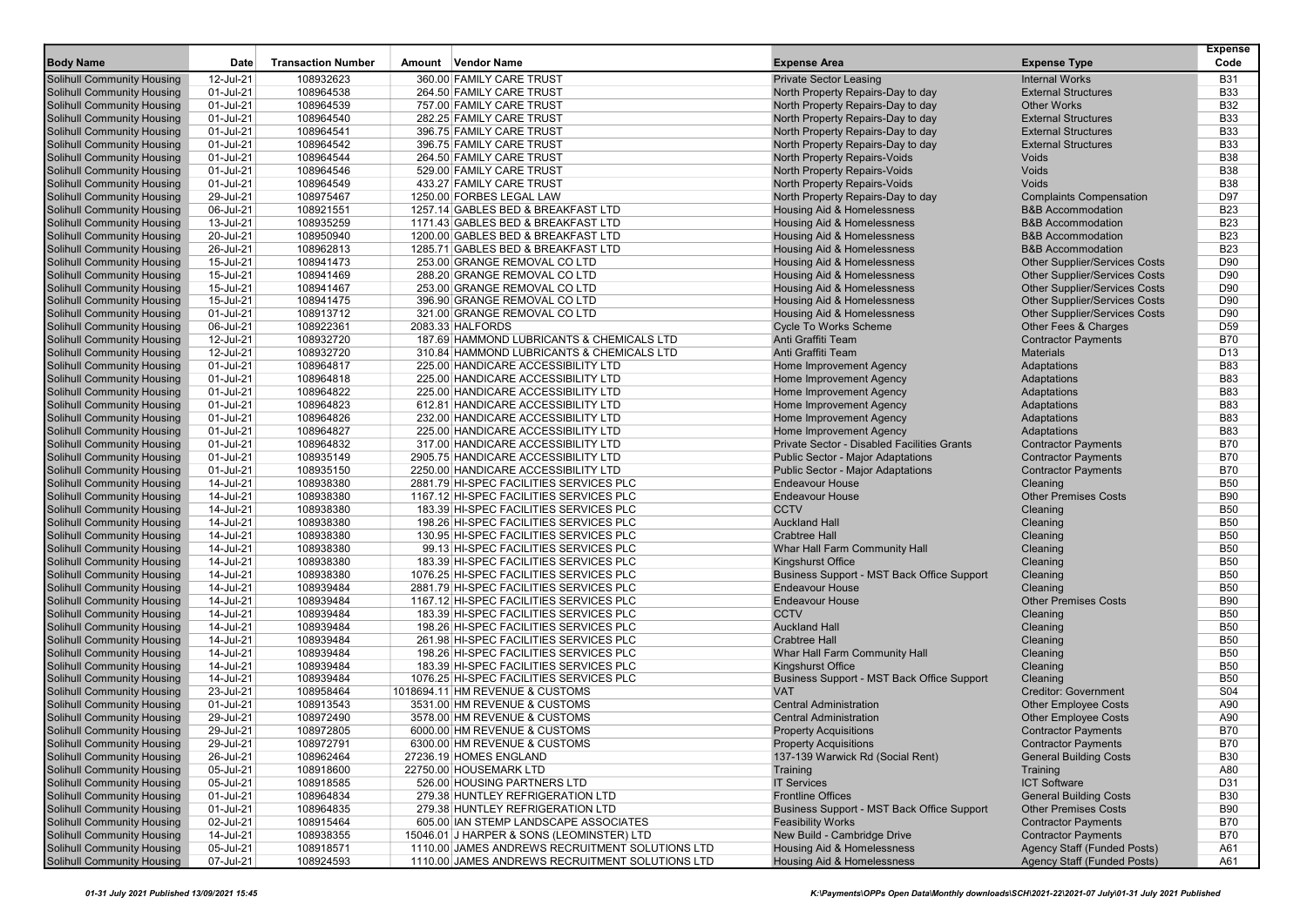| <b>Body Name</b>                                                       | Date                   | <b>Transaction Number</b> | Amount Vendor Name                              | <b>Expense Area</b>                                      | <b>Expense Type</b>                | <b>Expense</b><br>Code             |
|------------------------------------------------------------------------|------------------------|---------------------------|-------------------------------------------------|----------------------------------------------------------|------------------------------------|------------------------------------|
| <b>Solihull Community Housing</b>                                      | 14-Jul-21              | 108939481                 | 1110.00 JAMES ANDREWS RECRUITMENT SOLUTIONS LTD | <b>Housing Aid &amp; Homelessness</b>                    | <b>Agency Staff (Funded Posts)</b> | A61                                |
| Solihull Community Housing                                             | 22-Jul-21              | 108957374                 | 1110.00 JAMES ANDREWS RECRUITMENT SOLUTIONS LTD | <b>Housing Aid &amp; Homelessness</b>                    | Agency Staff (Funded Posts)        | A61                                |
| <b>Solihull Community Housing</b>                                      | 29-Jul-21              | 108972808                 | 1110.00 JAMES ANDREWS RECRUITMENT SOLUTIONS LTD | <b>Housing Aid &amp; Homelessness</b>                    | <b>Agency Staff (Funded Posts)</b> | A61                                |
| <b>Solihull Community Housing</b>                                      | 09-Jul-21              | 108931503                 | 135.43 JESSUP BROTHERS LTD                      | New Build - Faulkner Road                                | <b>Contractor Payments</b>         | <b>B70</b>                         |
| <b>Solihull Community Housing</b>                                      | 09-Jul-21              | 108931503                 | 181167.15 JESSUP BROTHERS LTD                   | New Build - Wagon Lane                                   | <b>Contractor Payments</b>         | <b>B70</b>                         |
| Solihull Community Housing                                             | 09-Jul-21              | 108931503                 | 861.88 JESSUP BROTHERS LTD                      | New Build - Brackleys Way                                | <b>Contractor Payments</b>         | <b>B70</b>                         |
| <b>Solihull Community Housing</b>                                      | 09-Jul-21              | 108931503                 | 17578.40 JESSUP BROTHERS LTD                    | New Build - Halifax Road                                 | <b>Contractor Payments</b>         | <b>B70</b>                         |
| <b>Solihull Community Housing</b>                                      | 09-Jul-21              | 108931503                 | 487.58 JESSUP BROTHERS LTD                      | New Build - Willow Way                                   | <b>Contractor Payments</b>         | <b>B70</b>                         |
| <b>Solihull Community Housing</b>                                      | 02-Jul-21              | 108932073                 | 21.60 JEWSON LTD                                | Stores-Stores and delivery                               | <b>Stocks</b>                      | R <sub>10</sub>                    |
| <b>Solihull Community Housing</b>                                      | 02-Jul-21              | 108932073                 | 1.80 JEWSON LTD                                 | Stores-Stores and delivery                               | <b>Stocks</b>                      | R <sub>10</sub>                    |
| Solihull Community Housing                                             | 02-Jul-21              | 108932073                 | 30.10 JEWSON LTD                                | Stores-Stores and delivery                               | <b>Stocks</b>                      | R <sub>10</sub>                    |
| <b>Solihull Community Housing</b>                                      | 02-Jul-21              | 108932073                 | 140.07 JEWSON LTD                               | Stores-Stores and delivery                               | <b>Stocks</b>                      | R <sub>10</sub>                    |
| <b>Solihull Community Housing</b>                                      | 02-Jul-21              | 108932073                 | 7.50 JEWSON LTD                                 | Stores-Stores and delivery                               | <b>Stocks</b>                      | R <sub>10</sub>                    |
| <b>Solihull Community Housing</b>                                      | 02-Jul-21              | 108932073                 | 14.80 JEWSON LTD                                | Stores-Stores and delivery                               | <b>Stocks</b>                      | R <sub>10</sub>                    |
| <b>Solihull Community Housing</b>                                      | 02-Jul-21              | 108932073                 | 49.60 JEWSON LTD                                | Stores-Stores and delivery                               | <b>Stocks</b>                      | R <sub>10</sub>                    |
| <b>Solihull Community Housing</b>                                      | 02-Jul-21              | 108932073                 | 15.14 JEWSON LTD                                | Stores-Stores and delivery                               | <b>Stocks</b>                      | R <sub>10</sub>                    |
| <b>Solihull Community Housing</b>                                      | 02-Jul-21              | 108932073                 | 10.20 JEWSON LTD                                | Stores-Stores and delivery                               | <b>Stocks</b>                      | R <sub>10</sub>                    |
| <b>Solihull Community Housing</b>                                      | 02-Jul-21              | 108932073                 | 389.80 JEWSON LTD                               | Stores-Stores and delivery                               | <b>Stocks</b>                      | R <sub>10</sub>                    |
| <b>Solihull Community Housing</b>                                      | 02-Jul-21              | 108932073                 | 4.05 JEWSON LTD                                 | Stores-Stores and delivery                               | <b>Stocks</b>                      | R <sub>10</sub>                    |
| <b>Solihull Community Housing</b>                                      | 02-Jul-21              | 108932073                 | 239.40 JEWSON LTD                               | Stores-Stores and delivery                               | <b>Stocks</b>                      | R <sub>10</sub>                    |
| <b>Solihull Community Housing</b>                                      | 02-Jul-21              | 108932073                 | 287.36 JEWSON LTD                               | Stores-Stores and delivery                               | <b>Stocks</b>                      | R <sub>10</sub>                    |
| <b>Solihull Community Housing</b>                                      | 02-Jul-21              | 108932073<br>108932073    | 131.16 JEWSON LTD                               | Stores-Stores and delivery                               | <b>Stocks</b>                      | R <sub>10</sub>                    |
| <b>Solihull Community Housing</b><br><b>Solihull Community Housing</b> | 02-Jul-21<br>02-Jul-21 | 108932073                 | 59.97 JEWSON LTD<br>15.20 JEWSON LTD            | Stores-Stores and delivery<br>Stores-Stores and delivery | <b>Stocks</b><br><b>Stocks</b>     | R <sub>10</sub><br>R <sub>10</sub> |
| <b>Solihull Community Housing</b>                                      | 02-Jul-21              | 108932073                 | 28.20 JEWSON LTD                                | Stores-Stores and delivery                               | <b>Stocks</b>                      | R <sub>10</sub>                    |
| <b>Solihull Community Housing</b>                                      | 02-Jul-21              | 108932073                 | 76.00 JEWSON LTD                                | Stores-Stores and delivery                               | <b>Stocks</b>                      | R <sub>10</sub>                    |
| <b>Solihull Community Housing</b>                                      | 02-Jul-21              | 108932073                 | 384.00 JEWSON LTD                               | Stores-Stores and delivery                               | <b>Stocks</b>                      | R <sub>10</sub>                    |
| Solihull Community Housing                                             | 02-Jul-21              | 108932073                 | 170.80 JEWSON LTD                               | Stores-Stores and delivery                               | <b>Stocks</b>                      | R <sub>10</sub>                    |
| <b>Solihull Community Housing</b>                                      | 02-Jul-21              | 108932073                 | 143.40 JEWSON LTD                               | Stores-Stores and delivery                               | <b>Stocks</b>                      | R <sub>10</sub>                    |
| <b>Solihull Community Housing</b>                                      | 02-Jul-21              | 108932073                 | 15.60 JEWSON LTD                                | Stores-Stores and delivery                               | <b>Stocks</b>                      | R <sub>10</sub>                    |
| Solihull Community Housing                                             | 02-Jul-21              | 108932073                 | 135.72 JEWSON LTD                               | Stores-Stores and delivery                               | <b>Stocks</b>                      | R <sub>10</sub>                    |
| Solihull Community Housing                                             | 02-Jul-21              | 108932073                 | 68.40 JEWSON LTD                                | Stores-Stores and delivery                               | <b>Stocks</b>                      | R <sub>10</sub>                    |
| <b>Solihull Community Housing</b>                                      | 02-Jul-21              | 108932074                 | 76.80 JEWSON LTD                                | Stores-Stores and delivery                               | <b>Stocks</b>                      | R <sub>10</sub>                    |
| <b>Solihull Community Housing</b>                                      | 02-Jul-21              | 108932074                 | 189.00 JEWSON LTD                               | Stores-Stores and delivery                               | <b>Stocks</b>                      | R <sub>10</sub>                    |
| <b>Solihull Community Housing</b>                                      | 02-Jul-21              | 108932074                 | 88.20 JEWSON LTD                                | Stores-Stores and delivery                               | <b>Stocks</b>                      | R <sub>10</sub>                    |
| <b>Solihull Community Housing</b>                                      | 02-Jul-21              | 108932074                 | 416.20 JEWSON LTD                               | Stores-Stores and delivery                               | <b>Stocks</b>                      | R <sub>10</sub>                    |
| <b>Solihull Community Housing</b>                                      | 02-Jul-21              | 108932074                 | 96.80 JEWSON LTD                                | Stores-Stores and delivery                               | <b>Stocks</b>                      | R <sub>10</sub>                    |
| <b>Solihull Community Housing</b>                                      | 02-Jul-21              | 108932074                 | 365.50 JEWSON LTD                               | Stores-Stores and delivery                               | <b>Stocks</b>                      | R <sub>10</sub>                    |
| <b>Solihull Community Housing</b>                                      | 02-Jul-21              | 108932074                 | 52.20 JEWSON LTD                                | Stores-Stores and delivery                               | <b>Stocks</b>                      | R <sub>10</sub>                    |
| <b>Solihull Community Housing</b>                                      | 02-Jul-21              | 108932075                 | 14.50 JEWSON LTD                                | Stores-Stores and delivery                               | <b>Stocks</b>                      | R <sub>10</sub>                    |
| <b>Solihull Community Housing</b>                                      | 02-Jul-21              | 108932075                 | 106.20 JEWSON LTD                               | Stores-Stores and delivery                               | <b>Stocks</b>                      | R <sub>10</sub>                    |
| <b>Solihull Community Housing</b>                                      | 02-Jul-21              | 108932075                 | 35.20 JEWSON LTD                                | Stores-Stores and delivery                               | <b>Stocks</b>                      | R <sub>10</sub>                    |
| <b>Solihull Community Housing</b>                                      | 02-Jul-21              | 108932075                 | 6.00 JEWSON LTD                                 | Stores-Stores and delivery                               | <b>Stocks</b>                      | R <sub>10</sub>                    |
| <b>Solihull Community Housing</b>                                      | 02-Jul-21              | 108932075                 | 213.60 JEWSON LTD                               | Stores-Stores and delivery                               | <b>Stocks</b>                      | R <sub>10</sub>                    |
| <b>Solihull Community Housing</b>                                      | 02-Jul-21              | 108932075                 | 135.50 JEWSON LTD                               | Stores-Stores and delivery                               | <b>Stocks</b>                      | R <sub>10</sub>                    |
| <b>Solihull Community Housing</b>                                      | 02-Jul-21              | 108932075                 | 1542.24 JEWSON LTD                              | Stores-Stores and delivery                               | <b>Stocks</b>                      | R <sub>10</sub>                    |
| <b>Solihull Community Housing</b>                                      | 02-Jul-21              | 108932075                 | 34.40 JEWSON LTD                                | Stores-Stores and delivery                               | <b>Stocks</b>                      | R <sub>10</sub>                    |
| <b>Solihull Community Housing</b>                                      | 02-Jul-21              | 108932075                 | 320.10 JEWSON LTD                               | Stores-Stores and delivery                               | <b>Stocks</b>                      | R <sub>10</sub>                    |
| <b>Solihull Community Housing</b>                                      | 02-Jul-21              | 108932075                 | 57.50 JEWSON LTD                                | Stores-Stores and delivery                               | <b>Stocks</b>                      | R <sub>10</sub>                    |
| <b>Solihull Community Housing</b>                                      | 02-Jul-21              | 108932075                 | 592.00 JEWSON LTD                               | Stores-Stores and delivery                               | <b>Stocks</b>                      | R <sub>10</sub>                    |
| <b>Solihull Community Housing</b>                                      | 02-Jul-21              | 108932075                 | 195.50 JEWSON LTD                               | Stores-Stores and delivery                               | <b>Stocks</b>                      | R <sub>10</sub>                    |
| <b>Solihull Community Housing</b>                                      | 02-Jul-21              | 108932075                 | 110.00 JEWSON LTD                               | Stores-Stores and delivery                               | <b>Stocks</b>                      | R <sub>10</sub>                    |
| <b>Solihull Community Housing</b>                                      | 02-Jul-21              | 108932075                 | 145.90 JEWSON LTD<br>433.00 JEWSON LTD          | Stores-Stores and delivery<br>Stores-Stores and delivery | <b>Stocks</b>                      | R <sub>10</sub>                    |
| <b>Solihull Community Housing</b><br><b>Solihull Community Housing</b> | 02-Jul-21              | 108932075<br>108932075    |                                                 | Stores-Stores and delivery                               | <b>Stocks</b><br><b>Stocks</b>     | R <sub>10</sub><br>R <sub>10</sub> |
| <b>Solihull Community Housing</b>                                      | 02-Jul-21<br>02-Jul-21 | 108932076                 | 251.00 JEWSON LTD<br>1.80 JEWSON LTD            | Stores-Stores and delivery                               | <b>Stocks</b>                      | R <sub>10</sub>                    |
| <b>Solihull Community Housing</b>                                      | 02-Jul-21              | 108932076                 | 89.70 JEWSON LTD                                | Stores-Stores and delivery                               | <b>Stocks</b>                      | R <sub>10</sub>                    |
| <b>Solihull Community Housing</b>                                      | 02-Jul-21              | 108932076                 | 177.80 JEWSON LTD                               | Stores-Stores and delivery                               | <b>Stocks</b>                      | R <sub>10</sub>                    |
| <b>Solihull Community Housing</b>                                      | 02-Jul-21              | 108932076                 | 6.40 JEWSON LTD                                 | Stores-Stores and delivery                               | <b>Stocks</b>                      | R <sub>10</sub>                    |
| <b>Solihull Community Housing</b>                                      | 02-Jul-21              | 108932076                 | 23.30 JEWSON LTD                                | Stores-Stores and delivery                               | <b>Stocks</b>                      | R <sub>10</sub>                    |
| <b>Solihull Community Housing</b>                                      | 02-Jul-21              | 108932076                 | 131.16 JEWSON LTD                               | Stores-Stores and delivery                               | <b>Stocks</b>                      | R <sub>10</sub>                    |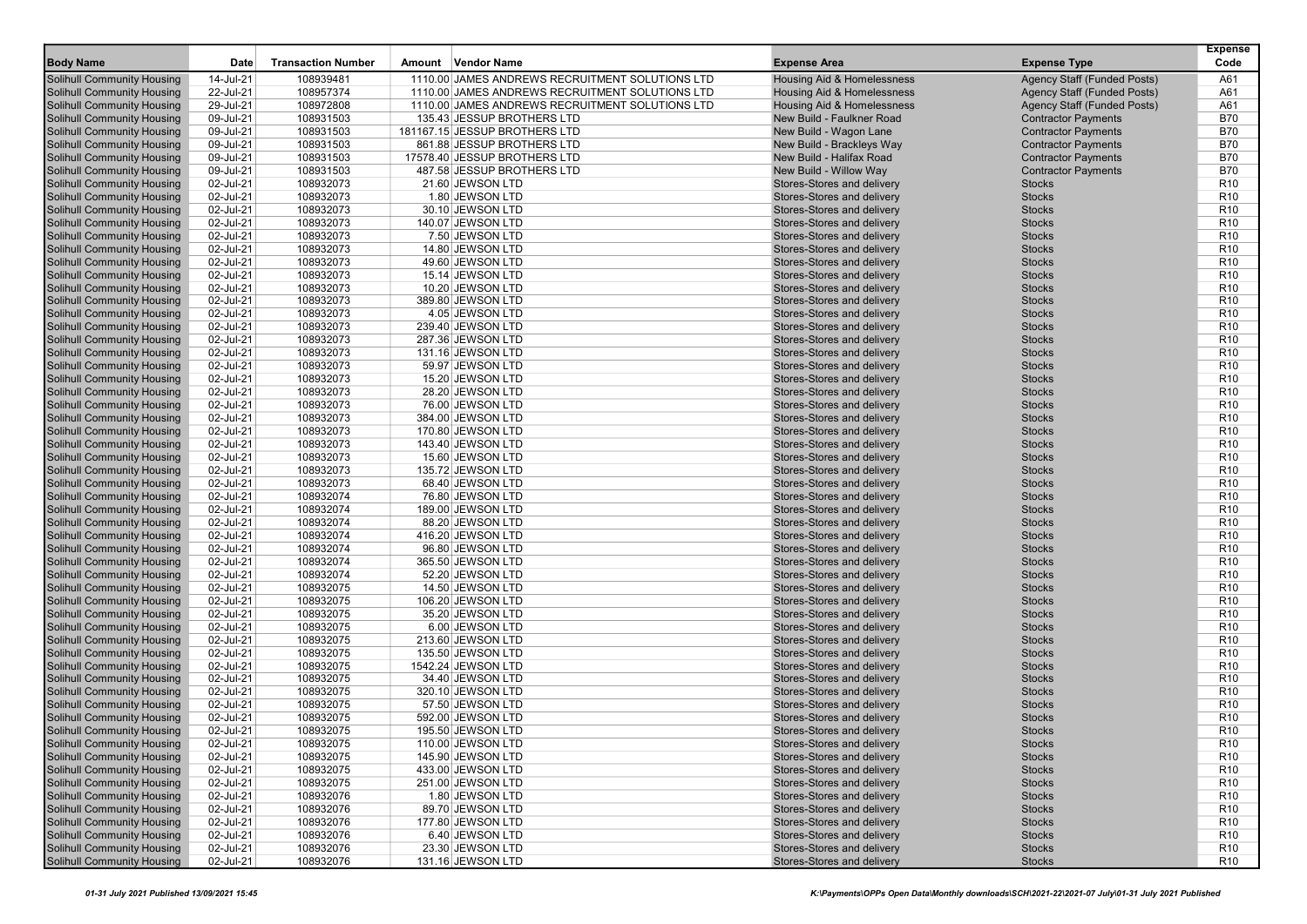| <b>Body Name</b>                                                       | Date                   | <b>Transaction Number</b> | Amount Vendor Name                   | <b>Expense Area</b>                                      | <b>Expense Type</b>            | <b>Expense</b><br>Code             |
|------------------------------------------------------------------------|------------------------|---------------------------|--------------------------------------|----------------------------------------------------------|--------------------------------|------------------------------------|
| <b>Solihull Community Housing</b>                                      | 02-Jul-21              | 108932076                 | 12.03 JEWSON LTD                     | Stores-Stores and delivery                               | <b>Stocks</b>                  | R <sub>10</sub>                    |
| <b>Solihull Community Housing</b>                                      | 02-Jul-21              | 108932076                 | 95.45 JEWSON LTD                     | Stores-Stores and delivery                               | <b>Stocks</b>                  | R <sub>10</sub>                    |
| <b>Solihull Community Housing</b>                                      | 02-Jul-21              | 108932076                 | 149.90 JEWSON LTD                    | Stores-Stores and delivery                               | <b>Stocks</b>                  | R <sub>10</sub>                    |
| <b>Solihull Community Housing</b>                                      | 02-Jul-21              | 108932076                 | 15.70 JEWSON LTD                     | Stores-Stores and delivery                               | <b>Stocks</b>                  | R <sub>10</sub>                    |
| <b>Solihull Community Housing</b>                                      | 02-Jul-21              | 108932076                 | 111.00 JEWSON LTD                    | Stores-Stores and delivery                               | <b>Stocks</b>                  | R <sub>10</sub>                    |
| Solihull Community Housing                                             | 02-Jul-21              | 108932076                 | 32.70 JEWSON LTD                     | Stores-Stores and delivery                               | <b>Stocks</b>                  | R <sub>10</sub>                    |
| <b>Solihull Community Housing</b>                                      | 02-Jul-21              | 108932076                 | 14.25 JEWSON LTD                     | Stores-Stores and delivery                               | <b>Stocks</b>                  | R <sub>10</sub>                    |
| <b>Solihull Community Housing</b>                                      | 02-Jul-21              | 108932076                 | 32.00 JEWSON LTD                     | Stores-Stores and delivery                               | <b>Stocks</b>                  | R <sub>10</sub>                    |
| <b>Solihull Community Housing</b>                                      | 01-Jul-21              | 108913688                 | -279.99 JEWSON LTD                   | Stores-Stores and delivery                               | <b>Stocks</b>                  | R <sub>10</sub>                    |
| <b>Solihull Community Housing</b>                                      | 02-Jul-21              | 108932077                 | 153.60 JEWSON LTD                    | Stores-Stores and delivery                               | <b>Stocks</b>                  | R <sub>10</sub>                    |
| <b>Solihull Community Housing</b>                                      | 02-Jul-21              | 108932077                 | 34.80 JEWSON LTD                     | Stores-Stores and delivery                               | <b>Stocks</b>                  | R <sub>10</sub>                    |
| <b>Solihull Community Housing</b>                                      | 02-Jul-21              | 108932077                 | 303.00 JEWSON LTD                    | Stores-Stores and delivery                               | <b>Stocks</b>                  | R <sub>10</sub>                    |
| <b>Solihull Community Housing</b>                                      | 02-Jul-21              | 108932078                 | 959.80 JEWSON LTD                    | Stores-Stores and delivery                               | <b>Stocks</b>                  | R <sub>10</sub>                    |
| Solihull Community Housing                                             | 02-Jul-21              | 108932080                 | 187.64 JEWSON LTD                    | Stores-Stores and delivery                               | <b>Stocks</b>                  | R <sub>10</sub>                    |
| Solihull Community Housing                                             | 02-Jul-21              | 108932080                 | 189.60 JEWSON LTD                    | Stores-Stores and delivery                               | <b>Stocks</b>                  | R <sub>10</sub>                    |
| <b>Solihull Community Housing</b>                                      | 02-Jul-21              | 108932080                 | 571.50 JEWSON LTD                    | Stores-Stores and delivery                               | <b>Stocks</b>                  | R <sub>10</sub>                    |
| <b>Solihull Community Housing</b>                                      | 02-Jul-21              | 108932080                 | 2.00 JEWSON LTD                      | Stores-Stores and delivery                               | <b>Stocks</b>                  | R <sub>10</sub>                    |
| <b>Solihull Community Housing</b>                                      | 02-Jul-21              | 108932081                 | 468.04 JEWSON LTD                    | Stores-Stores and delivery                               | <b>Stocks</b>                  | R <sub>10</sub>                    |
| <b>Solihull Community Housing</b>                                      | 02-Jul-21              | 108932081                 | 240.04 JEWSON LTD                    | Stores-Stores and delivery                               | <b>Stocks</b>                  | R <sub>10</sub>                    |
| <b>Solihull Community Housing</b>                                      | 02-Jul-21              | 108932081                 | 269.64 JEWSON LTD                    | Stores-Stores and delivery                               | <b>Stocks</b>                  | R <sub>10</sub>                    |
| <b>Solihull Community Housing</b>                                      | 02-Jul-21              | 108932081                 | 287.36 JEWSON LTD                    | Stores-Stores and delivery                               | <b>Stocks</b>                  | R <sub>10</sub>                    |
| Solihull Community Housing                                             | 02-Jul-21              | 108932081                 | 385.28 JEWSON LTD                    | Stores-Stores and delivery                               | <b>Stocks</b>                  | R <sub>10</sub>                    |
| <b>Solihull Community Housing</b>                                      | 01-Jul-21              | 108913690                 | 279.99 JEWSON LTD                    | Stores-Stores and delivery                               | <b>Stocks</b>                  | R <sub>10</sub>                    |
| <b>Solihull Community Housing</b>                                      | 02-Jul-21              | 108932082                 | 2309.80 JEWSON LTD                   | Stores-Stores and delivery                               | <b>Stocks</b>                  | R <sub>10</sub>                    |
| <b>Solihull Community Housing</b>                                      | 02-Jul-21              | 108932083                 | 45.50 JEWSON LTD                     | Stores-Stores and delivery                               | <b>Stocks</b>                  | R <sub>10</sub>                    |
| <b>Solihull Community Housing</b>                                      | 02-Jul-21              | 108932083                 | 7.50 JEWSON LTD                      | Stores-Stores and delivery                               | <b>Stocks</b>                  | R <sub>10</sub>                    |
| <b>Solihull Community Housing</b>                                      | 02-Jul-21              | 108932083                 | 143.90 JEWSON LTD                    | Stores-Stores and delivery                               | <b>Stocks</b>                  | R <sub>10</sub>                    |
| Solihull Community Housing                                             | 02-Jul-21              | 108932083                 | 13.05 JEWSON LTD                     | Stores-Stores and delivery                               | <b>Stocks</b>                  | R <sub>10</sub>                    |
| <b>Solihull Community Housing</b>                                      | 02-Jul-21              | 108932083                 | 121.05 JEWSON LTD                    | Stores-Stores and delivery                               | <b>Stocks</b>                  | R <sub>10</sub>                    |
| <b>Solihull Community Housing</b>                                      | 02-Jul-21              | 108932083                 | 5.16 JEWSON LTD                      | Stores-Stores and delivery                               | <b>Stocks</b>                  | R <sub>10</sub>                    |
| Solihull Community Housing                                             | 02-Jul-21              | 108932083                 | 22.75 JEWSON LTD                     | Stores-Stores and delivery                               | <b>Stocks</b>                  | R <sub>10</sub>                    |
| <b>Solihull Community Housing</b>                                      | 02-Jul-21              | 108932085                 | 255.00 JEWSON LTD                    | Stores-Stores and delivery                               | <b>Stocks</b>                  | R <sub>10</sub>                    |
| <b>Solihull Community Housing</b>                                      | 02-Jul-21              | 108932087                 | 78.00 JEWSON LTD                     | Stores-Stores and delivery                               | <b>Stocks</b>                  | R <sub>10</sub>                    |
| <b>Solihull Community Housing</b>                                      | 02-Jul-21              | 108932087                 | 170.40 JEWSON LTD                    | Stores-Stores and delivery                               | <b>Stocks</b>                  | R <sub>10</sub>                    |
| <b>Solihull Community Housing</b>                                      | 02-Jul-21              | 108932087                 | 25.00 JEWSON LTD                     | Stores-Stores and delivery                               | <b>Stocks</b>                  | R <sub>10</sub>                    |
| <b>Solihull Community Housing</b>                                      | 02-Jul-21              | 108932087                 | 373.97 JEWSON LTD                    | Stores-Stores and delivery                               | <b>Stocks</b>                  | R <sub>10</sub>                    |
| <b>Solihull Community Housing</b>                                      | 02-Jul-21              | 108932087<br>108932087    | 46.60 JEWSON LTD                     | Stores-Stores and delivery                               | <b>Stocks</b>                  | R <sub>10</sub>                    |
| <b>Solihull Community Housing</b>                                      | 02-Jul-21              |                           | 67.00 JEWSON LTD                     | Stores-Stores and delivery<br>Stores-Stores and delivery | <b>Stocks</b><br><b>Stocks</b> | R <sub>10</sub><br>R <sub>10</sub> |
| <b>Solihull Community Housing</b><br><b>Solihull Community Housing</b> | 02-Jul-21<br>02-Jul-21 | 108932088<br>108932088    | 21.60 JEWSON LTD<br>76.80 JEWSON LTD | Stores-Stores and delivery                               | <b>Stocks</b>                  | R <sub>10</sub>                    |
| <b>Solihull Community Housing</b>                                      | 02-Jul-21              | 108932088                 | 12.50 JEWSON LTD                     | Stores-Stores and delivery                               | <b>Stocks</b>                  | R <sub>10</sub>                    |
| <b>Solihull Community Housing</b>                                      | 02-Jul-21              | 108932088                 | 16.80 JEWSON LTD                     | Stores-Stores and delivery                               | <b>Stocks</b>                  | R <sub>10</sub>                    |
| <b>Solihull Community Housing</b>                                      | 02-Jul-21              | 108932088                 | 77.95 JEWSON LTD                     | Stores-Stores and delivery                               | <b>Stocks</b>                  | R <sub>10</sub>                    |
| <b>Solihull Community Housing</b>                                      | 02-Jul-21              | 108932088                 | 22.60 JEWSON LTD                     | Stores-Stores and delivery                               | <b>Stocks</b>                  | R <sub>10</sub>                    |
| <b>Solihull Community Housing</b>                                      | 02-Jul-21              | 108932088                 | 16.50 JEWSON LTD                     | Stores-Stores and delivery                               | <b>Stocks</b>                  | R <sub>10</sub>                    |
| <b>Solihull Community Housing</b>                                      | 02-Jul-21              | 108932088                 | 23.30 JEWSON LTD                     | Stores-Stores and delivery                               | <b>Stocks</b>                  | R <sub>10</sub>                    |
| <b>Solihull Community Housing</b>                                      | 02-Jul-21              | 108932088                 | 239.10 JEWSON LTD                    | Stores-Stores and delivery                               | <b>Stocks</b>                  | R <sub>10</sub>                    |
| <b>Solihull Community Housing</b>                                      | 02-Jul-21              | 108932088                 | 210.00 JEWSON LTD                    | Stores-Stores and delivery                               | <b>Stocks</b>                  | R <sub>10</sub>                    |
| <b>Solihull Community Housing</b>                                      | 02-Jul-21              | 108932088                 | 137.80 JEWSON LTD                    | Stores-Stores and delivery                               | <b>Stocks</b>                  | R <sub>10</sub>                    |
| Solihull Community Housing                                             | 02-Jul-21              | 108932088                 | 64.50 JEWSON LTD                     | Stores-Stores and delivery                               | <b>Stocks</b>                  | R <sub>10</sub>                    |
| <b>Solihull Community Housing</b>                                      | 02-Jul-21              | 108932088                 | 27.90 JEWSON LTD                     | Stores-Stores and delivery                               | <b>Stocks</b>                  | R <sub>10</sub>                    |
| <b>Solihull Community Housing</b>                                      | 02-Jul-21              | 108932088                 | 198.50 JEWSON LTD                    | Stores-Stores and delivery                               | <b>Stocks</b>                  | R <sub>10</sub>                    |
| <b>Solihull Community Housing</b>                                      | 02-Jul-21              | 108932088                 | 38.91 JEWSON LTD                     | Stores-Stores and delivery                               | <b>Stocks</b>                  | R <sub>10</sub>                    |
| <b>Solihull Community Housing</b>                                      | 02-Jul-21              | 108932088                 | 239.10 JEWSON LTD                    | Stores-Stores and delivery                               | <b>Stocks</b>                  | R <sub>10</sub>                    |
| <b>Solihull Community Housing</b>                                      | 02-Jul-21              | 108932088                 | 46.20 JEWSON LTD                     | Stores-Stores and delivery                               | <b>Stocks</b>                  | R <sub>10</sub>                    |
| <b>Solihull Community Housing</b>                                      | 02-Jul-21              | 108932090                 | 595.05 JEWSON LTD                    | Stores-Stores and delivery                               | <b>Stocks</b>                  | R <sub>10</sub>                    |
| <b>Solihull Community Housing</b>                                      | 15-Jul-21              | 108953732                 | 31.90 JEWSON LTD                     | Stores-Stores and delivery                               | <b>Stocks</b>                  | R <sub>10</sub>                    |
| <b>Solihull Community Housing</b>                                      | 15-Jul-21              | 108953732                 | 30.20 JEWSON LTD                     | Stores-Stores and delivery                               | <b>Stocks</b>                  | R <sub>10</sub>                    |
| <b>Solihull Community Housing</b>                                      | 15-Jul-21              | 108953732                 | 23.10 JEWSON LTD                     | Stores-Stores and delivery                               | <b>Stocks</b>                  | R <sub>10</sub>                    |
| <b>Solihull Community Housing</b>                                      | 15-Jul-21              | 108953732                 | 812.50 JEWSON LTD                    | Stores-Stores and delivery                               | <b>Stocks</b>                  | R <sub>10</sub>                    |
| <b>Solihull Community Housing</b>                                      | $15$ -Jul-21           | 108953732                 | 63.00 JEWSON LTD                     | Stores-Stores and delivery                               | <b>Stocks</b>                  | R <sub>10</sub>                    |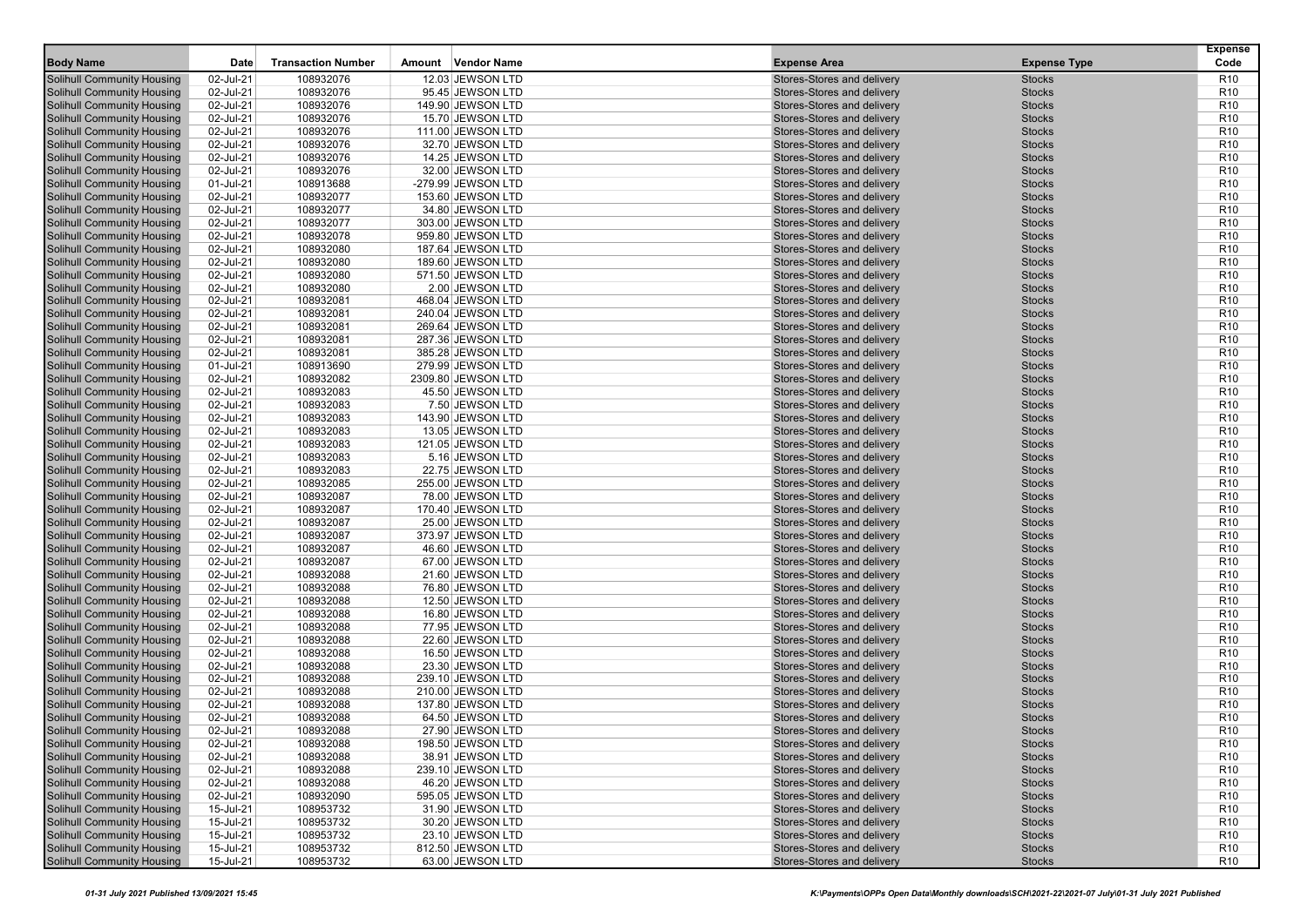| <b>Body Name</b>                                                       | Date                   | <b>Transaction Number</b> | Amount Vendor Name                    | <b>Expense Area</b>                                      | <b>Expense Type</b>            | <b>Expense</b><br>Code             |
|------------------------------------------------------------------------|------------------------|---------------------------|---------------------------------------|----------------------------------------------------------|--------------------------------|------------------------------------|
|                                                                        | 15-Jul-21              | 108953732                 | 210.87 JEWSON LTD                     | Stores-Stores and delivery                               | <b>Stocks</b>                  | R <sub>10</sub>                    |
| <b>Solihull Community Housing</b><br>Solihull Community Housing        | 15-Jul-21              | 108953732                 | 59.80 JEWSON LTD                      | Stores-Stores and delivery                               | <b>Stocks</b>                  | R <sub>10</sub>                    |
| <b>Solihull Community Housing</b>                                      | 15-Jul-21              | 108953732                 | 13.08 JEWSON LTD                      | Stores-Stores and delivery                               | <b>Stocks</b>                  | R <sub>10</sub>                    |
| <b>Solihull Community Housing</b>                                      | 02-Jul-21              | 108932093                 | 252.30 JEWSON LTD                     | Stores-Stores and delivery                               | <b>Stocks</b>                  | R <sub>10</sub>                    |
| <b>Solihull Community Housing</b>                                      | 15-Jul-21              | 108953733                 | 178.80 JEWSON LTD                     | Stores-Stores and delivery                               | <b>Stocks</b>                  | R <sub>10</sub>                    |
| Solihull Community Housing                                             | 15-Jul-21              | 108953733                 | 61.65 JEWSON LTD                      | Stores-Stores and delivery                               | <b>Stocks</b>                  | R <sub>10</sub>                    |
| <b>Solihull Community Housing</b>                                      | 09-Jul-21              | 108932094                 | 14.50 JEWSON LTD                      | Stores-Stores and delivery                               | <b>Stocks</b>                  | R <sub>10</sub>                    |
| <b>Solihull Community Housing</b>                                      | 09-Jul-21              | 108932094                 | 13.40 JEWSON LTD                      | Stores-Stores and delivery                               | <b>Stocks</b>                  | R <sub>10</sub>                    |
| <b>Solihull Community Housing</b>                                      | 09-Jul-21              | 108932094                 | 5.80 JEWSON LTD                       | Stores-Stores and delivery                               | <b>Stocks</b>                  | R <sub>10</sub>                    |
| <b>Solihull Community Housing</b>                                      | 09-Jul-21              | 108932094                 | 6.00 JEWSON LTD                       | Stores-Stores and delivery                               | <b>Stocks</b>                  | R <sub>10</sub>                    |
| <b>Solihull Community Housing</b>                                      | 09-Jul-21              | 108932094                 | 246.96 JEWSON LTD                     | Stores-Stores and delivery                               | <b>Stocks</b>                  | R <sub>10</sub>                    |
| Solihull Community Housing                                             | 09-Jul-21              | 108932094                 | 24.60 JEWSON LTD                      | Stores-Stores and delivery                               | <b>Stocks</b>                  | R <sub>10</sub>                    |
| <b>Solihull Community Housing</b>                                      | 09-Jul-21              | 108932094                 | 114.40 JEWSON LTD                     | Stores-Stores and delivery                               | <b>Stocks</b>                  | R <sub>10</sub>                    |
| <b>Solihull Community Housing</b>                                      | 09-Jul-21              | 108932094                 | 28.75 JEWSON LTD                      | Stores-Stores and delivery                               | <b>Stocks</b>                  | R <sub>10</sub>                    |
| <b>Solihull Community Housing</b>                                      | 09-Jul-21              | 108932094                 | 410.00 JEWSON LTD                     | Stores-Stores and delivery                               | <b>Stocks</b>                  | R <sub>10</sub>                    |
| <b>Solihull Community Housing</b>                                      | 09-Jul-21              | 108932094                 | 15.60 JEWSON LTD                      | Stores-Stores and delivery                               | <b>Stocks</b>                  | R <sub>10</sub>                    |
| <b>Solihull Community Housing</b>                                      | 09-Jul-21              | 108932094                 | 16.20 JEWSON LTD                      | Stores-Stores and delivery                               | <b>Stocks</b>                  | R <sub>10</sub>                    |
| <b>Solihull Community Housing</b>                                      | 09-Jul-21              | 108932094                 | 53.10 JEWSON LTD                      | Stores-Stores and delivery                               | <b>Stocks</b>                  | R <sub>10</sub>                    |
| <b>Solihull Community Housing</b>                                      | 09-Jul-21              | 108932094                 | 13.68 JEWSON LTD                      | Stores-Stores and delivery                               | <b>Stocks</b>                  | R <sub>10</sub>                    |
| <b>Solihull Community Housing</b>                                      | 09-Jul-21              | 108932094                 | 55.00 JEWSON LTD                      | Stores-Stores and delivery                               | <b>Stocks</b>                  | R <sub>10</sub>                    |
| <b>Solihull Community Housing</b>                                      | 09-Jul-21              | 108932094                 | 12.40 JEWSON LTD                      | Stores-Stores and delivery                               | <b>Stocks</b>                  | R <sub>10</sub>                    |
| Solihull Community Housing                                             | 12-Jul-21              | 108947110                 | 76.16 JEWSON LTD                      | Stores-Stores and delivery                               | <b>Stocks</b>                  | R <sub>10</sub>                    |
| <b>Solihull Community Housing</b>                                      | 12-Jul-21              | 108947110                 | 24.24 JEWSON LTD                      | Stores-Stores and delivery                               | <b>Stocks</b>                  | R <sub>10</sub>                    |
| <b>Solihull Community Housing</b>                                      | 12-Jul-21              | 108947110                 | 168.00 JEWSON LTD                     | Stores-Stores and delivery                               | <b>Stocks</b>                  | R <sub>10</sub>                    |
| <b>Solihull Community Housing</b>                                      | 12-Jul-21              | 108947110                 | 546.25 JEWSON LTD                     | Stores-Stores and delivery                               | <b>Stocks</b>                  | R <sub>10</sub>                    |
| Solihull Community Housing                                             | 15-Jul-21              | 108953735                 | 7.00 JEWSON LTD                       | Stores-Stores and delivery                               | <b>Stocks</b>                  | R <sub>10</sub>                    |
| Solihull Community Housing                                             | 15-Jul-21              | 108953735                 | 41.60 JEWSON LTD                      | Stores-Stores and delivery                               | <b>Stocks</b>                  | R <sub>10</sub>                    |
| <b>Solihull Community Housing</b>                                      | 15-Jul-21              | 108953735                 | 14.50 JEWSON LTD                      | Stores-Stores and delivery                               | <b>Stocks</b>                  | R <sub>10</sub>                    |
| <b>Solihull Community Housing</b>                                      | 15-Jul-21              | 108953735                 | 7.00 JEWSON LTD                       | Stores-Stores and delivery                               | <b>Stocks</b>                  | R <sub>10</sub>                    |
| <b>Solihull Community Housing</b>                                      | 15-Jul-21              | 108953735                 | 60.80 JEWSON LTD                      | Stores-Stores and delivery                               | <b>Stocks</b>                  | R <sub>10</sub>                    |
| <b>Solihull Community Housing</b>                                      | 15-Jul-21              | 108953735                 | 23.30 JEWSON LTD                      | Stores-Stores and delivery                               | <b>Stocks</b>                  | R <sub>10</sub>                    |
| <b>Solihull Community Housing</b>                                      | 15-Jul-21              | 108953735<br>108953735    | 78.30 JEWSON LTD                      | Stores-Stores and delivery                               | <b>Stocks</b>                  | R <sub>10</sub>                    |
| <b>Solihull Community Housing</b>                                      | 15-Jul-21              |                           | 6.40 JEWSON LTD                       | Stores-Stores and delivery                               | <b>Stocks</b>                  | R <sub>10</sub>                    |
| <b>Solihull Community Housing</b><br><b>Solihull Community Housing</b> | 15-Jul-21<br>15-Jul-21 | 108953735<br>108953735    | 57.00 JEWSON LTD<br>142.95 JEWSON LTD | Stores-Stores and delivery<br>Stores-Stores and delivery | <b>Stocks</b><br><b>Stocks</b> | R <sub>10</sub><br>R <sub>10</sub> |
| <b>Solihull Community Housing</b>                                      | 15-Jul-21              | 108953735                 | 554.50 JEWSON LTD                     | Stores-Stores and delivery                               | <b>Stocks</b>                  | R <sub>10</sub>                    |
| <b>Solihull Community Housing</b>                                      | 15-Jul-21              | 108953735                 | 25.70 JEWSON LTD                      | Stores-Stores and delivery                               | <b>Stocks</b>                  | R <sub>10</sub>                    |
| <b>Solihull Community Housing</b>                                      | 15-Jul-21              | 108953735                 | 138.90 JEWSON LTD                     | Stores-Stores and delivery                               | <b>Stocks</b>                  | R <sub>10</sub>                    |
| <b>Solihull Community Housing</b>                                      | 15-Jul-21              | 108953735                 | 10.20 JEWSON LTD                      | Stores-Stores and delivery                               | <b>Stocks</b>                  | R <sub>10</sub>                    |
| <b>Solihull Community Housing</b>                                      | 06-Jul-21              | 108921576                 | 783.00 JOHN ROWAN & PARTNERS          | <b>Retro fitting Sprinklers</b>                          | <b>Contractor Payments</b>     | <b>B70</b>                         |
| <b>Solihull Community Housing</b>                                      | 07-Jul-21              | 108922544                 | 555.03 KARTER THOMAS LTD              | <b>Estate Mgmt Team</b>                                  | <b>Agency Staff</b>            | A60                                |
| <b>Solihull Community Housing</b>                                      | 14-Jul-21              | 108938176                 | 766.50 KARTER THOMAS LTD              | <b>Estate Mgmt Team</b>                                  | <b>Agency Staff</b>            | A60                                |
| <b>Solihull Community Housing</b>                                      | 21-Jul-21              | 108953346                 | 759.78 KARTER THOMAS LTD              | <b>Estate Mgmt Team</b>                                  | <b>Agency Staff</b>            | A60                                |
| <b>Solihull Community Housing</b>                                      | 30-Jul-21              | 108977828                 | 746.55 KARTER THOMAS LTD              | <b>Estate Mgmt Team</b>                                  | <b>Agency Staff</b>            | A60                                |
| <b>Solihull Community Housing</b>                                      | 12-Jul-21              | 108932718                 | 453.44 KILLGERM CHEMICALS LTD         | Anti Graffiti Team                                       | <b>Contractor Payments</b>     | <b>B70</b>                         |
| <b>Solihull Community Housing</b>                                      | 29-Jul-21              | 108972734                 | 217.65 KILLGERM CHEMICALS LTD         | Anti Graffiti Team                                       | <b>Contractor Payments</b>     | <b>B70</b>                         |
| <b>Solihull Community Housing</b>                                      | 01-Jul-21              | 108964844                 | 420.00 L&M DOMESTIC SCAFFOLDING LTD   | North Property Repairs-Day to day                        | <b>External Structures</b>     | <b>B33</b>                         |
| <b>Solihull Community Housing</b>                                      | 01-Jul-21              | 108964845                 | 420.00 L&M DOMESTIC SCAFFOLDING LTD   | North Property Repairs-Day to day                        | <b>External Structures</b>     | <b>B33</b>                         |
| <b>Solihull Community Housing</b>                                      | 01-Jul-21              | 108964846                 | 440.00 L&M DOMESTIC SCAFFOLDING LTD   | North Property Repairs-Day to day                        | <b>External Structures</b>     | <b>B33</b>                         |
| Solihull Community Housing                                             | 01-Jul-21              | 108964847                 | 520.00 L&M DOMESTIC SCAFFOLDING LTD   | North Property Repairs-Day to day                        | <b>External Structures</b>     | <b>B33</b>                         |
| <b>Solihull Community Housing</b>                                      | 01-Jul-21              | 108964848                 | 520.00 L&M DOMESTIC SCAFFOLDING LTD   | North Property Repairs-Day to day                        | <b>External Structures</b>     | <b>B33</b>                         |
| <b>Solihull Community Housing</b>                                      | 01-Jul-21              | 108964849                 | 320.00 L&M DOMESTIC SCAFFOLDING LTD   | North Property Repairs-Day to day                        | <b>External Structures</b>     | <b>B33</b>                         |
| <b>Solihull Community Housing</b>                                      | 01-Jul-21              | 108964850                 | 420.00 L&M DOMESTIC SCAFFOLDING LTD   | North Property Repairs-Day to day                        | <b>External Structures</b>     | <b>B33</b>                         |
| <b>Solihull Community Housing</b>                                      | 01-Jul-21              | 108964852                 | 420.00 L&M DOMESTIC SCAFFOLDING LTD   | North Property Repairs-Day to day                        | <b>External Structures</b>     | <b>B33</b>                         |
| <b>Solihull Community Housing</b>                                      | 01-Jul-21              | 108964854                 | 420.00 L&M DOMESTIC SCAFFOLDING LTD   | North Property Repairs-Day to day                        | <b>External Structures</b>     | <b>B33</b>                         |
| <b>Solihull Community Housing</b>                                      | 01-Jul-21              | 108964855                 | 420.00 L&M DOMESTIC SCAFFOLDING LTD   | North Property Repairs-Day to day                        | <b>External Structures</b>     | <b>B33</b>                         |
| <b>Solihull Community Housing</b>                                      | 01-Jul-21              | 108964856                 | 420.00 L&M DOMESTIC SCAFFOLDING LTD   | North Property Repairs-Day to day                        | <b>External Structures</b>     | <b>B33</b>                         |
| <b>Solihull Community Housing</b>                                      | 01-Jul-21              | 108964857                 | 840.00 L&M DOMESTIC SCAFFOLDING LTD   | North Property Repairs-Day to day                        | <b>External Structures</b>     | <b>B33</b>                         |
| <b>Solihull Community Housing</b>                                      | 01-Jul-21              | 108964858                 | 520.00 L&M DOMESTIC SCAFFOLDING LTD   | North Property Repairs-Day to day                        | <b>External Structures</b>     | <b>B33</b>                         |
| <b>Solihull Community Housing</b>                                      | 01-Jul-21              | 108964859                 | 320.00 L&M DOMESTIC SCAFFOLDING LTD   | North Property Repairs-Day to day                        | <b>External Structures</b>     | <b>B33</b>                         |
| <b>Solihull Community Housing</b>                                      | 01-Jul-21              | 108964860                 | 420.00 L&M DOMESTIC SCAFFOLDING LTD   | North Property Repairs-Day to day                        | <b>External Structures</b>     | <b>B33</b>                         |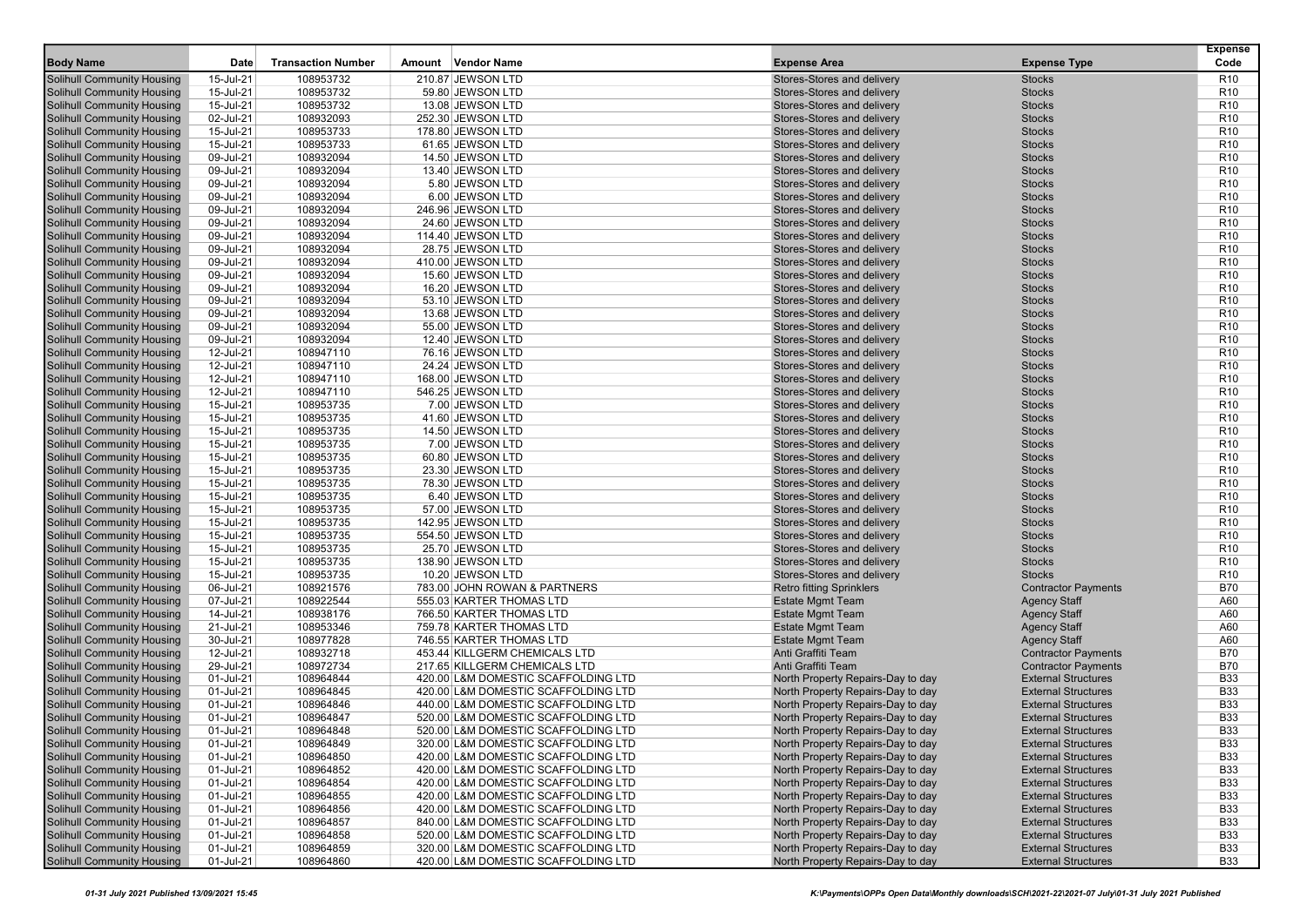|                                                                        |                        |                           |        |                                                                  |                                                              |                                                     | <b>Expense</b>                     |
|------------------------------------------------------------------------|------------------------|---------------------------|--------|------------------------------------------------------------------|--------------------------------------------------------------|-----------------------------------------------------|------------------------------------|
| <b>Body Name</b>                                                       | Date                   | <b>Transaction Number</b> | Amount | Vendor Name                                                      | <b>Expense Area</b>                                          | <b>Expense Type</b>                                 | Code                               |
| <b>Solihull Community Housing</b>                                      | 01-Jul-21              | 108964861                 |        | 420.00 L&M DOMESTIC SCAFFOLDING LTD                              | North Property Repairs-Day to day                            | <b>External Structures</b>                          | <b>B33</b>                         |
| <b>Solihull Community Housing</b>                                      | 23-Jul-21              | 108959673                 |        | 781.20 LEGRAND                                                   | Safe and Sound Operational                                   | <b>Equipment Rental/Lease</b>                       | D <sub>18</sub>                    |
| <b>Solihull Community Housing</b>                                      | 16-Jul-21              | 108947041                 |        | 27982.56 LEX AUTOLEASE LTD                                       | <b>Client - Fleet Management</b>                             | Vehicle Hire                                        | C <sub>30</sub>                    |
| <b>Solihull Community Housing</b><br><b>Solihull Community Housing</b> | 01-Jul-21<br>29-Jul-21 | 108913564<br>108972784    |        | 446.00 LIBERATA UK LIMITED                                       | Income Collection Team                                       | <b>Court Fees</b>                                   | D <sub>54</sub><br>D <sub>54</sub> |
| <b>Solihull Community Housing</b>                                      | 14-Jul-21              | 108949535                 |        | 597.00 LIBERATA UK LIMITED<br>505.00 LIFT & ENGINEERING SERVICES | Income Collection Team<br><b>Mechanical &amp; Electrical</b> | <b>Court Fees</b><br><b>Rev Contractor Payments</b> | <b>B71</b>                         |
| <b>Solihull Community Housing</b>                                      | 14-Jul-21              | 108949545                 |        | 465.61 LIFT & ENGINEERING SERVICES                               | Direct-Standby                                               | <b>Other Building Costs</b>                         | <b>B39</b>                         |
| <b>Solihull Community Housing</b>                                      | 14-Jul-21              | 108949549                 |        | 236.34 LIFT & ENGINEERING SERVICES                               | Direct-Standby                                               | <b>Other Building Costs</b>                         | <b>B39</b>                         |
| <b>Solihull Community Housing</b>                                      | 14-Jul-21              | 108949550                 |        | 439.35 LIFT & ENGINEERING SERVICES                               | Direct-Standby                                               | <b>Other Building Costs</b>                         | <b>B39</b>                         |
| <b>Solihull Community Housing</b>                                      | 14-Jul-21              | 108949551                 |        | 259.57 LIFT & ENGINEERING SERVICES                               | Direct-Standby                                               | <b>Other Building Costs</b>                         | <b>B39</b>                         |
| <b>Solihull Community Housing</b>                                      | 14-Jul-21              | 108949552                 |        | 656.50 LIFT & ENGINEERING SERVICES                               | <b>Mechanical &amp; Electrical</b>                           | <b>Rev Contractor Payments</b>                      | <b>B71</b>                         |
| <b>Solihull Community Housing</b>                                      | 14-Jul-21              | 108949557                 |        | 464.60 LIFT & ENGINEERING SERVICES                               | <b>Mechanical &amp; Electrical</b>                           | <b>Utility Related Works</b>                        | <b>B34</b>                         |
| <b>Solihull Community Housing</b>                                      | 02-Jul-21              | 108915492                 |        | 22790.90 MAN COMMERCIAL PROTECTION LTD                           | <b>CCTV</b>                                                  | Security                                            | <b>B43</b>                         |
| <b>Solihull Community Housing</b>                                      | 01-Jul-21              | 108918469                 |        | 1148.42 MITIE PROPERTY SERVICES (UK) LTD                         | <b>Planned Maintenance</b>                                   | <b>Planned Works</b>                                | <b>B36</b>                         |
| <b>Solihull Community Housing</b>                                      | 01-Jul-21              | 108918470                 |        | 1223.38 MITIE PROPERTY SERVICES (UK) LTD                         | <b>Planned Maintenance</b>                                   | <b>Planned Works</b>                                | <b>B36</b>                         |
| <b>Solihull Community Housing</b>                                      | 01-Jul-21              | 108918471                 |        | 1223.38 MITIE PROPERTY SERVICES (UK) LTD                         | <b>Planned Maintenance</b>                                   | <b>Planned Works</b>                                | <b>B36</b>                         |
| <b>Solihull Community Housing</b>                                      | 01-Jul-21              | 108918472                 |        | 1223.38 MITIE PROPERTY SERVICES (UK) LTD                         | <b>Planned Maintenance</b>                                   | <b>Planned Works</b>                                | <b>B36</b>                         |
| <b>Solihull Community Housing</b>                                      | 01-Jul-21              | 108918473                 |        | 1223.38 MITIE PROPERTY SERVICES (UK) LTD                         | <b>Planned Maintenance</b>                                   | <b>Planned Works</b>                                | <b>B36</b>                         |
| <b>Solihull Community Housing</b>                                      | 01-Jul-21              | 108918474                 |        | 1223.38 MITIE PROPERTY SERVICES (UK) LTD                         | <b>Planned Maintenance</b>                                   | <b>Planned Works</b>                                | <b>B36</b>                         |
| <b>Solihull Community Housing</b>                                      | 01-Jul-21              | 108918475                 |        | 1223.38 MITIE PROPERTY SERVICES (UK) LTD                         | <b>Planned Maintenance</b>                                   | <b>Planned Works</b>                                | <b>B36</b>                         |
| <b>Solihull Community Housing</b>                                      | 01-Jul-21              | 108918476                 |        | 1223.38 MITIE PROPERTY SERVICES (UK) LTD                         | <b>Planned Maintenance</b>                                   | <b>Planned Works</b>                                | <b>B36</b>                         |
| <b>Solihull Community Housing</b>                                      | 14-Jul-21              | 108964843                 |        | 1223.38 MITIE PROPERTY SERVICES (UK) LTD                         | <b>Planned Maintenance</b>                                   | <b>Planned Works</b>                                | <b>B36</b>                         |
| <b>Solihull Community Housing</b>                                      | 14-Jul-21              | 108938227                 |        | 2736.00 MORGAN LAMBERT LTD                                       | <b>Mechanical &amp; Electrical</b>                           | <b>Utility Related Works</b>                        | <b>B34</b>                         |
| <b>Solihull Community Housing</b>                                      | 13-Jul-21              | 108947115                 |        | 49.50 NATIONAL SAFETY SUPPLIES                                   | Stores-Stores and delivery                                   | <b>Stocks</b>                                       | R <sub>10</sub>                    |
| <b>Solihull Community Housing</b>                                      | 13-Jul-21              | 108947115                 |        | 84.50 NATIONAL SAFETY SUPPLIES                                   | Stores-Stores and delivery                                   | <b>Stocks</b>                                       | R <sub>10</sub>                    |
| <b>Solihull Community Housing</b>                                      | 13-Jul-21              | 108947115                 |        | 202.00 NATIONAL SAFETY SUPPLIES                                  | Stores-Stores and delivery                                   | <b>Stocks</b>                                       | R <sub>10</sub>                    |
| <b>Solihull Community Housing</b>                                      | 13-Jul-21              | 108947115                 |        | 76.80 NATIONAL SAFETY SUPPLIES                                   | Stores-Stores and delivery                                   | <b>Stocks</b>                                       | R <sub>10</sub>                    |
| <b>Solihull Community Housing</b>                                      | 01-Jul-21              | 108935152                 |        | 273.92 N-CAP FLOORING LTD                                        | North Property Repairs-Day to day                            | <b>Internal Works</b>                               | <b>B31</b>                         |
| <b>Solihull Community Housing</b>                                      | 02-Jul-21              | 108918462                 |        | 741.96 N-CAP FLOORING LTD                                        | North Property Repairs-Voids                                 | Voids                                               | <b>B38</b>                         |
| <b>Solihull Community Housing</b>                                      | 02-Jul-21              | 108918463                 |        | 240.48 N-CAP FLOORING LTD                                        | North Property Repairs-Voids                                 | Voids                                               | <b>B38</b>                         |
| <b>Solihull Community Housing</b>                                      | 02-Jul-21              | 108918467                 |        | 264.53 N-CAP FLOORING LTD                                        | North Property Repairs-Day to day                            | <b>Internal Works</b>                               | <b>B31</b>                         |
| <b>Solihull Community Housing</b>                                      | 14-Jul-21              | 108964837                 |        | 1428.96 N-CAP FLOORING LTD                                       | North Property Repairs-Voids                                 | Voids                                               | <b>B38</b>                         |
| <b>Solihull Community Housing</b>                                      | 14-Jul-21              | 108964838                 |        | 1566.36 N-CAP FLOORING LTD                                       | North Property Repairs-Voids                                 | Voids                                               | <b>B38</b>                         |
| <b>Solihull Community Housing</b>                                      | 14-Jul-21<br>14-Jul-21 | 108964839<br>108964840    |        | 210.42 N-CAP FLOORING LTD<br>288.48 N-CAP FLOORING LTD           | North Property Repairs-Voids                                 | Voids<br>Voids                                      | <b>B38</b><br><b>B38</b>           |
| <b>Solihull Community Housing</b><br><b>Solihull Community Housing</b> | 14-Jul-21              | 108964841                 |        | 240.48 N-CAP FLOORING LTD                                        | North Property Repairs-Voids<br>North Property Repairs-Voids | Voids                                               | <b>B38</b>                         |
| <b>Solihull Community Housing</b>                                      | 14-Jul-21              | 108964842                 |        | 216.43 N-CAP FLOORING LTD                                        | North Property Repairs-Day to day                            | <b>Internal Works</b>                               | <b>B31</b>                         |
| <b>Solihull Community Housing</b>                                      | 01-Jul-21              | 108934839                 |        | 1184.04 NERG LTD                                                 | <b>Biomass System</b>                                        | <b>Biomass Boilers</b>                              | B45                                |
| <b>Solihull Community Housing</b>                                      | 01-Jul-21              | 108934840                 |        | 351.17 NERG LTD                                                  | <b>Biomass System</b>                                        | <b>Biomass Boilers</b>                              | <b>B45</b>                         |
| <b>Solihull Community Housing</b>                                      | 01-Jul-21              | 108934841                 |        | 736.64 NERG LTD                                                  | <b>Biomass System</b>                                        | <b>Biomass Boilers</b>                              | <b>B45</b>                         |
| <b>Solihull Community Housing</b>                                      | 01-Jul-21              | 108934844                 |        | 325.00 NERG LTD                                                  | <b>Biomass System</b>                                        | <b>Biomass Boilers</b>                              | <b>B45</b>                         |
| <b>Solihull Community Housing</b>                                      | 01-Jul-21              | 108934845                 |        | 274.21 NERG LTD                                                  | <b>Biomass System</b>                                        | <b>Biomass Boilers</b>                              | <b>B45</b>                         |
| <b>Solihull Community Housing</b>                                      | 01-Jul-21              | 108934846                 |        | 3025.60 NERG LTD                                                 | <b>Biomass System</b>                                        | <b>Biomass Boilers</b>                              | B45                                |
| <b>Solihull Community Housing</b>                                      | 01-Jul-21              | 108934847                 |        | 1390.80 NERG LTD                                                 | <b>Biomass System</b>                                        | <b>Biomass Boilers</b>                              | <b>B45</b>                         |
| <b>Solihull Community Housing</b>                                      | 01-Jul-21              | 108934848                 |        | 3694.16 NERG LTD                                                 | <b>Biomass System</b>                                        | <b>Biomass Boilers</b>                              | <b>B45</b>                         |
| <b>Solihull Community Housing</b>                                      | 01-Jul-21              | 108934849                 |        | 3747.84 NERG LTD                                                 | <b>Biomass System</b>                                        | <b>Biomass Boilers</b>                              | <b>B45</b>                         |
| <b>Solihull Community Housing</b>                                      | 01-Jul-21              | 108934850                 |        | 130.00 NERG LTD                                                  | <b>Biomass System</b>                                        | <b>Biomass Boilers</b>                              | <b>B45</b>                         |
| <b>Solihull Community Housing</b>                                      | 01-Jul-21              | 108934850                 |        | 130.00 NERG LTD                                                  | <b>Biomass System</b>                                        | <b>Biomass Boilers</b>                              | B45                                |
| <b>Solihull Community Housing</b>                                      | 01-Jul-21              | 108934850                 |        | 130.00 NERG LTD                                                  | <b>Biomass System</b>                                        | <b>Biomass Boilers</b>                              | <b>B45</b>                         |
| <b>Solihull Community Housing</b>                                      | 01-Jul-21              | 108934850                 |        | 130.00 NERG LTD                                                  | <b>Biomass System</b>                                        | <b>Biomass Boilers</b>                              | <b>B45</b>                         |
| <b>Solihull Community Housing</b>                                      | 01-Jul-21              | 108934850                 |        | 130.00 NERG LTD                                                  | <b>Biomass System</b>                                        | <b>Biomass Boilers</b>                              | <b>B45</b>                         |
| <b>Solihull Community Housing</b>                                      | 01-Jul-21              | 108934850                 |        | 130.00 NERG LTD                                                  | <b>Biomass System</b>                                        | <b>Biomass Boilers</b>                              | <b>B45</b>                         |
| <b>Solihull Community Housing</b>                                      | 01-Jul-21              | 108934850                 |        | 130.00 NERG LTD                                                  | <b>Biomass System</b>                                        | <b>Biomass Boilers</b>                              | <b>B45</b>                         |
| <b>Solihull Community Housing</b>                                      | 01-Jul-21              | 108934850                 |        | 130.00 NERG LTD                                                  | <b>Biomass System</b>                                        | <b>Biomass Boilers</b>                              | <b>B45</b>                         |
| <b>Solihull Community Housing</b>                                      | 01-Jul-21              | 108934850                 |        | 130.00 NERG LTD                                                  | <b>Biomass System</b>                                        | <b>Biomass Boilers</b>                              | <b>B45</b>                         |
| <b>Solihull Community Housing</b>                                      | 01-Jul-21              | 108934850                 |        | 130.00 NERG LTD                                                  | <b>Biomass System</b>                                        | <b>Biomass Boilers</b>                              | B45                                |
| <b>Solihull Community Housing</b>                                      | 01-Jul-21              | 108934850                 |        | 130.00 NERG LTD                                                  | <b>Biomass System</b>                                        | <b>Biomass Boilers</b>                              | <b>B45</b>                         |
| <b>Solihull Community Housing</b>                                      | 01-Jul-21              | 108934850                 |        | 130.00 NERG LTD                                                  | <b>Biomass System</b>                                        | <b>Biomass Boilers</b>                              | <b>B45</b>                         |
| <b>Solihull Community Housing</b><br><b>Solihull Community Housing</b> | 01-Jul-21<br>01-Jul-21 | 108934850<br>108934851    |        | 130.00 NERG LTD                                                  | <b>Biomass System</b><br><b>Biomass System</b>               | <b>Biomass Boilers</b><br><b>Biomass Boilers</b>    | <b>B45</b><br><b>B45</b>           |
| <b>Solihull Community Housing</b>                                      | $01$ -Jul-21           | 108934852                 |        | 2074.00 NERG LTD<br>2386.32 NERG LTD                             | <b>Biomass System</b>                                        | <b>Biomass Boilers</b>                              | <b>B45</b>                         |
|                                                                        |                        |                           |        |                                                                  |                                                              |                                                     |                                    |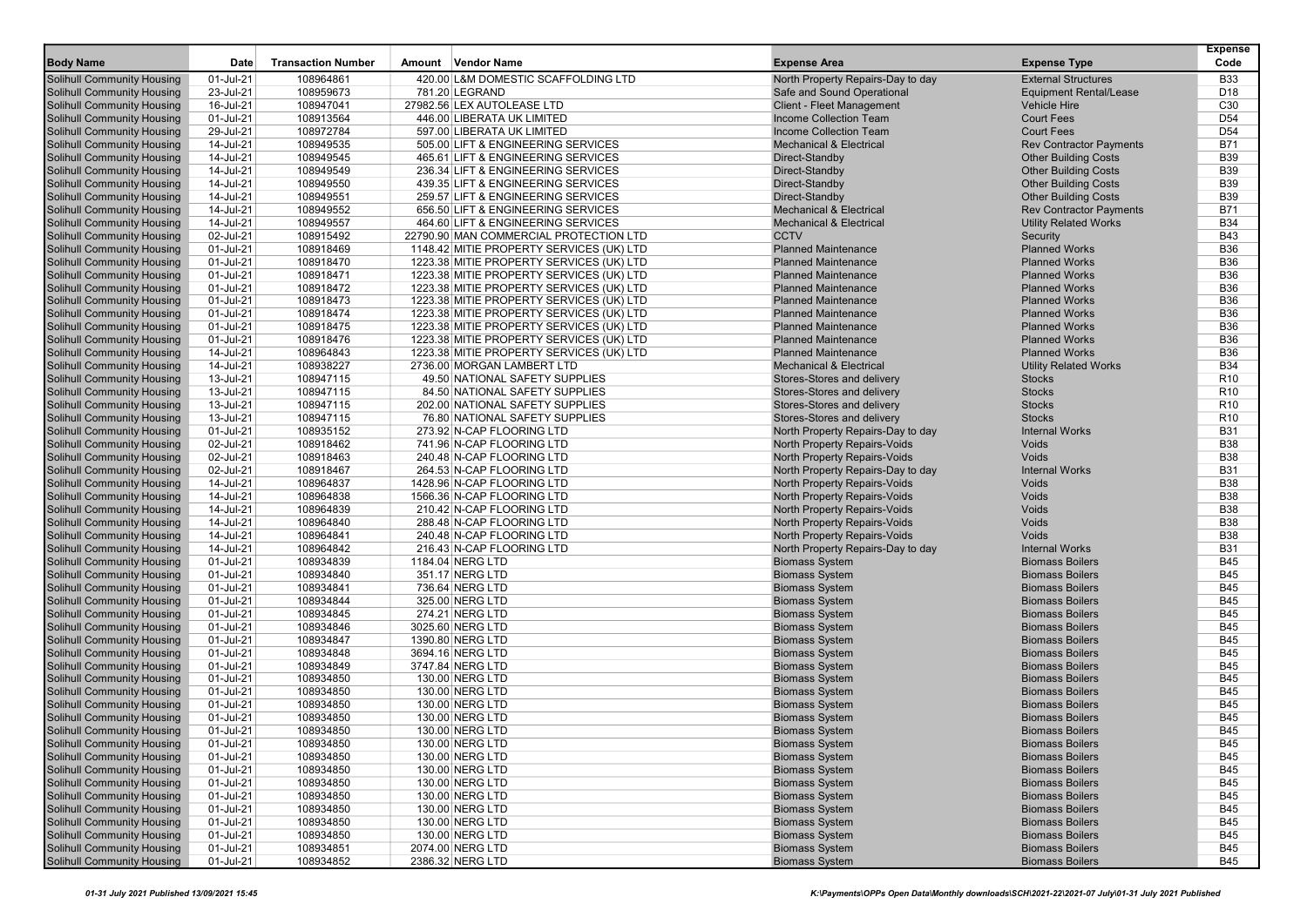|                                   |           |                           |                      |                                            |                                       | <b>Expense</b> |
|-----------------------------------|-----------|---------------------------|----------------------|--------------------------------------------|---------------------------------------|----------------|
| <b>Body Name</b>                  | Date      | <b>Transaction Number</b> | Amount Vendor Name   | <b>Expense Area</b>                        | <b>Expense Type</b>                   | Code           |
| <b>Solihull Community Housing</b> | 01-Jul-21 | 108934853                 | 1224.88 NERG LTD     | <b>Biomass System</b>                      | <b>Biomass Boilers</b>                | <b>B45</b>     |
| <b>Solihull Community Housing</b> | 01-Jul-21 | 108934854                 | 1473.76 NERG LTD     | <b>Biomass System</b>                      | <b>Biomass Boilers</b>                | <b>B45</b>     |
| <b>Solihull Community Housing</b> | 01-Jul-21 | 108934855                 | 1664.08 NERG LTD     | <b>Biomass System</b>                      | <b>Biomass Boilers</b>                | <b>B45</b>     |
| <b>Solihull Community Housing</b> | 01-Jul-21 | 108934856                 | 2610.80 NERG LTD     | <b>Biomass System</b>                      | <b>Biomass Boilers</b>                | <b>B45</b>     |
| <b>Solihull Community Housing</b> | 01-Jul-21 | 108934857                 | 2435.12 NERG LTD     | <b>Biomass System</b>                      | <b>Biomass Boilers</b>                | <b>B45</b>     |
| <b>Solihull Community Housing</b> | 01-Jul-21 | 108934858                 | 2166.72 NERG LTD     | <b>Biomass System</b>                      | <b>Biomass Boilers</b>                | <b>B45</b>     |
| <b>Solihull Community Housing</b> | 21-Jul-21 | 108953768                 | 1451.80 NIYAA PEOPLE | North Property Repairs-Day to day          | Pay: APT & C                          | A10            |
| <b>Solihull Community Housing</b> | 05-Jul-21 | 108918451                 | 1472.63 NIYAA PEOPLE | North Property Repairs-Day to day          | Pay: APT & C                          | A10            |
| <b>Solihull Community Housing</b> | 05-Jul-21 | 108918450                 | 847.88 NIYAA PEOPLE  | <b>MST Management</b>                      | <b>Agency Staff</b>                   | A60            |
| <b>Solihull Community Housing</b> | 21-Jul-21 | 108953757                 | 606.90 NIYAA PEOPLE  | <b>Capital Programmes</b>                  | <b>Agency Staff</b>                   | A60            |
| <b>Solihull Community Housing</b> | 15-Jul-21 | 108945476                 | 606.90 NIYAA PEOPLE  | <b>Capital Programmes</b>                  | <b>Agency Staff</b>                   | A60            |
| <b>Solihull Community Housing</b> | 15-Jul-21 | 108943760                 | 608.65 NIYAA PEOPLE  | Anti Graffiti Team                         | <b>Agency Staff</b>                   | A60            |
| <b>Solihull Community Housing</b> | 15-Jul-21 | 108941464                 | 608.65 NIYAA PEOPLE  | Anti Graffiti Team                         | <b>Agency Staff</b>                   | A60            |
| <b>Solihull Community Housing</b> | 16-Jul-21 | 108946464                 | 739.26 NIYAA PEOPLE  | North Property Repairs-Day to day          | <b>Agency Staff</b>                   | A60            |
| <b>Solihull Community Housing</b> | 16-Jul-21 | 108946468                 | 800.68 NIYAA PEOPLE  | North Property Repairs-Day to day          | <b>Agency Staff</b>                   | A60            |
| <b>Solihull Community Housing</b> | 01-Jul-21 | 108913614                 | 450.34 NIYAA PEOPLE  | North Property Repairs-Day to day          | Pay: APT & C                          | A10            |
| <b>Solihull Community Housing</b> | 01-Jul-21 | 108913614                 | 1049.06 NIYAA PEOPLE | North Property Repairs-Day to day          | Pay: APT & C                          | A10            |
| <b>Solihull Community Housing</b> | 16-Jul-21 | 108946465                 | 670.32 NIYAA PEOPLE  | North Property Repairs-Day to day          | <b>Agency Staff</b>                   | A60            |
| <b>Solihull Community Housing</b> | 07-Jul-21 | 108922638                 | 550.56 NIYAA PEOPLE  | <b>Mechanical &amp; Electrical</b>         | <b>Agency Staff</b>                   | A60            |
| <b>Solihull Community Housing</b> | 12-Jul-21 | 108932938                 | 3162.50 NIYAA PEOPLE | <b>IT Strategy</b>                         | ICT Services & Consultancy            | D38            |
| <b>Solihull Community Housing</b> | 01-Jul-21 | 108913110                 | 800.68 NIYAA PEOPLE  | North Property Repairs-Day to day          | <b>Agency Staff</b>                   | A60            |
| <b>Solihull Community Housing</b> | 01-Jul-21 | 108913109                 | 688.94 NIYAA PEOPLE  | North Property Repairs-Day to day          | <b>Agency Staff</b>                   | A60            |
| <b>Solihull Community Housing</b> | 01-Jul-21 | 108913520                 | 782.55 NIYAA PEOPLE  | North Property Repairs-Day to day          | <b>Agency Staff</b>                   | A60            |
| <b>Solihull Community Housing</b> | 01-Jul-21 | 108913615                 | 1505.35 NIYAA PEOPLE | North Property Repairs-Day to day          | Pay: APT & C                          | A10            |
| <b>Solihull Community Housing</b> | 01-Jul-21 | 108913521                 | 738.89 NIYAA PEOPLE  | North Property Repairs-Day to day          | <b>Agency Staff</b>                   | A60            |
| <b>Solihull Community Housing</b> | 01-Jul-21 | 108913112                 | 825.84 NIYAA PEOPLE  | North Property Repairs-Day to day          | <b>Agency Staff</b>                   | A60            |
| <b>Solihull Community Housing</b> | 01-Jul-21 | 108913113                 | 826.21 NIYAA PEOPLE  | North Property Repairs-Day to day          | <b>Agency Staff</b>                   | A60            |
| <b>Solihull Community Housing</b> | 07-Jul-21 | 108922644                 | 558.00 NIYAA PEOPLE  | <b>Mechanical &amp; Electrical</b>         | <b>Agency Staff</b>                   | A60            |
| <b>Solihull Community Housing</b> | 01-Jul-21 | 108913510                 | 647.36 NIYAA PEOPLE  | North Property Repairs-Day to day          | Pay: APT & C                          | A10            |
| <b>Solihull Community Housing</b> | 01-Jul-21 | 108913512                 | 821.10 NIYAA PEOPLE  | <b>MST Management</b>                      | <b>Agency Staff</b>                   | A60            |
| <b>Solihull Community Housing</b> | 01-Jul-21 | 108913522                 | 738.89 NIYAA PEOPLE  | North Property Repairs-Day to day          | <b>Agency Staff</b>                   | A60            |
| <b>Solihull Community Housing</b> | 01-Jul-21 | 108913114                 | 739.26 NIYAA PEOPLE  | North Property Repairs-Day to day          | <b>Agency Staff</b>                   | A60            |
| <b>Solihull Community Housing</b> | 12-Jul-21 | 108932464                 | 1234.33 NIYAA PEOPLE | Development Team / M & E                   | <b>Agency Staff</b>                   | A60            |
| <b>Solihull Community Housing</b> | 07-Jul-21 | 108923995                 | 569.25 NIYAA PEOPLE  | <b>Home Improvement Agency</b>             | <b>Agency Staff</b>                   | A60            |
| <b>Solihull Community Housing</b> | 09-Jul-21 | 108931893                 | 661.01 NIYAA PEOPLE  | North Property Repairs-Day to day          | <b>Agency Staff</b>                   | A60            |
| <b>Solihull Community Housing</b> | 09-Jul-21 | 108931891                 | 800.68 NIYAA PEOPLE  | North Property Repairs-Day to day          | <b>Agency Staff</b>                   | A60            |
| <b>Solihull Community Housing</b> | 07-Jul-21 | 108924571                 | 643.06 NIYAA PEOPLE  | Business Support - MST Back Office Support | <b>Agency Staff</b>                   | A60            |
| <b>Solihull Community Housing</b> | 07-Jul-21 | 108924567                 | 1800.63 NIYAA PEOPLE | <b>Retro fitting Sprinklers</b>            | <b>Agency Staff</b>                   | A60            |
| <b>Solihull Community Housing</b> | 07-Jul-21 | 108922642                 | 550.56 NIYAA PEOPLE  | <b>Mechanical &amp; Electrical</b>         | <b>Agency Staff</b>                   | A60            |
| <b>Solihull Community Housing</b> | 09-Jul-21 | 108931511                 | 664.02 NIYAA PEOPLE  | North Property Repairs-Day to day          | <b>Agency Staff</b>                   | A60            |
| <b>Solihull Community Housing</b> | 07-Jul-21 | 108924569                 | 1493.45 NIYAA PEOPLE | North Property Repairs-Day to day          | Pay: APT & C                          | A10            |
| <b>Solihull Community Housing</b> | 07-Jul-21 | 108924573                 | 830.03 NIYAA PEOPLE  | <b>MST Management</b>                      | <b>Agency Staff</b>                   | A60            |
| <b>Solihull Community Housing</b> | 09-Jul-21 | 108931498                 | 782.55 NIYAA PEOPLE  | North Property Repairs-Day to day          | <b>Agency Staff</b>                   | A60            |
| <b>Solihull Community Housing</b> | 09-Jul-21 | 108931896                 | 787.13 NIYAA PEOPLE  | North Property Repairs-Day to day          | <b>Agency Staff</b>                   | A60            |
| <b>Solihull Community Housing</b> | 07-Jul-21 | 108924572                 | 1294.13 NIYAA PEOPLE | <b>Retro fitting Sprinklers</b>            | <b>Agency Staff</b>                   | A60            |
| <b>Solihull Community Housing</b> | 09-Jul-21 | 108931900                 | 739.26 NIYAA PEOPLE  | North Property Repairs-Day to day          | <b>Agency Staff</b>                   | A60            |
| <b>Solihull Community Housing</b> | 12-Jul-21 | 108932937                 | 3162.50 NIYAA PEOPLE | <b>IT Strategy</b>                         | <b>ICT Services &amp; Consultancy</b> | D38            |
| <b>Solihull Community Housing</b> | 09-Jul-21 | 108931915                 | 738.89 NIYAA PEOPLE  | North Property Repairs-Day to day          | <b>Agency Staff</b>                   | A60            |
| <b>Solihull Community Housing</b> | 09-Jul-21 | 108931909                 | 738.89 NIYAA PEOPLE  | North Property Repairs-Day to day          | <b>Agency Staff</b>                   | A60            |
| <b>Solihull Community Housing</b> | 07-Jul-21 | 108922567                 | 1100.75 NIYAA PEOPLE | <b>Capital Programmes</b>                  | Pay: APT & C                          | A10            |
| <b>Solihull Community Housing</b> | 13-Jul-21 | 108935173                 | 758.63 NIYAA PEOPLE  | <b>Capital Programmes</b>                  | Pay: APT & C                          | A10            |
| <b>Solihull Community Housing</b> | 22-Jul-21 | 108957068                 | 1532.13 NIYAA PEOPLE | North Property Repairs-Day to day          | Pay: APT & C                          | A10            |
| Solihull Community Housing        | 21-Jul-21 | 108952503                 | 608.65 NIYAA PEOPLE  | Anti Graffiti Team                         | <b>Agency Staff</b>                   | A60            |
| <b>Solihull Community Housing</b> | 14-Jul-21 | 108938433                 | 688.94 NIYAA PEOPLE  | North Property Repairs-Day to day          | <b>Agency Staff</b>                   | A60            |
| <b>Solihull Community Housing</b> | 30-Jul-21 | 108976597                 | 936.10 NIYAA PEOPLE  | <b>Capital Programmes</b>                  | <b>Agency Staff</b>                   | A60            |
| <b>Solihull Community Housing</b> | 13-Jul-21 | 108935228                 | 856.80 NIYAA PEOPLE  | <b>MST Management</b>                      | <b>Agency Staff</b>                   | A60            |
| <b>Solihull Community Housing</b> | 13-Jul-21 | 108935221                 | 517.65 NIYAA PEOPLE  | <b>Retro fitting Sprinklers</b>            | <b>Agency Staff</b>                   | A60            |
| <b>Solihull Community Housing</b> | 13-Jul-21 | 108935230                 | 1100.75 NIYAA PEOPLE | <b>Capital Programmes</b>                  | <b>Agency Staff</b>                   | A60            |
| <b>Solihull Community Housing</b> | 13-Jul-21 | 108935177                 | 3162.50 NIYAA PEOPLE | <b>IT Strategy</b>                         | ICT Services & Consultancy            | D38            |
| <b>Solihull Community Housing</b> | 14-Jul-21 | 108938438                 | 738.89 NIYAA PEOPLE  | North Property Repairs-Day to day          | <b>Agency Staff</b>                   | A60            |
| <b>Solihull Community Housing</b> | 13-Jul-21 | 108935229                 | 643.06 NIYAA PEOPLE  | Business Support - MST Back Office Support | <b>Agency Staff</b>                   | A60            |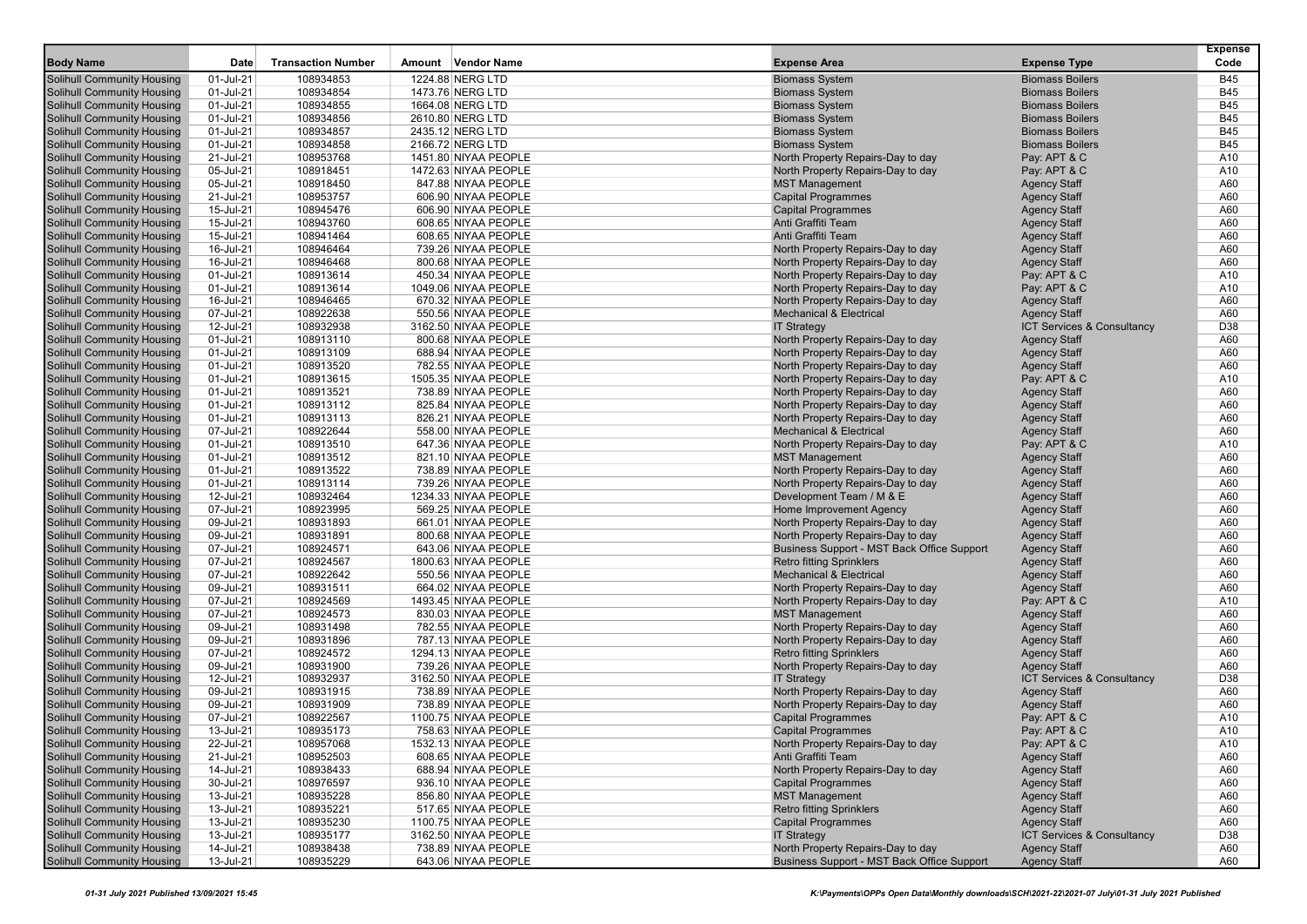| Amount Vendor Name<br>Solihull Community Housing<br>14-Jul-21<br>108938385<br>782.55 NIYAA PEOPLE<br>A60<br>North Property Repairs-Day to day<br><b>Agency Staff</b><br>Solihull Community Housing<br>14-Jul-21<br>108938435<br>798.30 NIYAA PEOPLE<br>North Property Repairs-Day to day<br><b>Agency Staff</b><br>A60<br>14-Jul-21<br>108938436<br>A60<br>Solihull Community Housing<br>739.26 NIYAA PEOPLE<br>North Property Repairs-Day to day<br><b>Agency Staff</b><br>Solihull Community Housing<br>14-Jul-21<br>108938437<br>738.89 NIYAA PEOPLE<br>North Property Repairs-Day to day<br><b>Agency Staff</b><br>A60<br>Solihull Community Housing<br>21-Jul-21<br>108953767<br>1514.28 NIYAA PEOPLE<br>North Property Repairs-Day to day<br>Pay: APT & C<br>A10<br>A60<br>Solihull Community Housing<br>21-Jul-21<br>108952501<br>758.63 NIYAA PEOPLE<br><b>Capital Programmes</b><br><b>Agency Staff</b><br>108952508<br>A60<br>Solihull Community Housing<br>21-Jul-21<br>856.80 NIYAA PEOPLE<br><b>MST Management</b><br><b>Agency Staff</b><br>A60<br>Solihull Community Housing<br>22-Jul-21<br>108957050<br>936.10 NIYAA PEOPLE<br><b>Capital Programmes</b><br><b>Agency Staff</b><br>D38<br>Solihull Community Housing<br>21-Jul-21<br>108953756<br>3162.50 NIYAA PEOPLE<br><b>IT Strategy</b><br>ICT Services & Consultancy<br>A60<br><b>Solihull Community Housing</b><br>21-Jul-21<br>108953758<br>643.06 NIYAA PEOPLE<br>Business Support - MST Back Office Support<br><b>Agency Staff</b><br>A60<br>Solihull Community Housing<br>21-Jul-21<br>108953762<br>1133.73 NIYAA PEOPLE<br><b>Retro fitting Sprinklers</b><br><b>Agency Staff</b><br>Solihull Community Housing<br>29-Jul-21<br>108975466<br>1526.18 NIYAA PEOPLE<br>North Property Repairs-Day to day<br>Pay: APT & C<br>A10<br>108972776<br>A60<br>Solihull Community Housing<br>29-Jul-21<br>1822.86 NIYAA PEOPLE<br><b>Retro fitting Sprinklers</b><br><b>Agency Staff</b><br>Solihull Community Housing<br>29-Jul-21<br>108972781<br>521.40 NIYAA PEOPLE<br>Business Support - MST Back Office Support<br><b>Agency Staff</b><br>A60<br>A60<br>Solihull Community Housing<br>29-Jul-21<br>108972815<br>1245.04 NIYAA PEOPLE<br>Development Team / M & E<br><b>Agency Staff</b><br>A60<br>Solihull Community Housing<br>29-Jul-21<br>108972778<br>919.28 NIYAA PEOPLE<br><b>MST Management</b><br><b>Agency Staff</b><br>A60<br>Solihull Community Housing<br>29-Jul-21<br>108972780<br>1294.13 NIYAA PEOPLE<br><b>Retro fitting Sprinklers</b><br><b>Agency Staff</b><br>108972772<br>A60<br>Solihull Community Housing<br>29-Jul-21<br>936.10 NIYAA PEOPLE<br><b>Capital Programmes</b><br><b>Agency Staff</b><br>Solihull Community Housing<br>29-Jul-21<br>108972785<br>758.63 NIYAA PEOPLE<br><b>Capital Programmes</b><br><b>Agency Staff</b><br>A60<br>D <sub>50</sub><br><b>Solihull Community Housing</b><br>21-Jul-21<br>108953751<br>1225.00 NORTHERN HOUSING CONSORTIUM LTD<br>Procurement<br><b>Professional Fees</b><br><b>B31</b><br>Solihull Community Housing<br>01-Jul-21<br>108918399<br>648.71 OAKLEAF COMMERCIAL SERVICES LTD<br>North Property Repairs-Day to day<br><b>Internal Works</b><br><b>B31</b><br>Solihull Community Housing<br>01-Jul-21<br>108918402<br>319.64 OAKLEAF COMMERCIAL SERVICES LTD<br>North Property Repairs-Day to day<br><b>Internal Works</b><br><b>B31</b><br>Solihull Community Housing<br>01-Jul-21<br>108918403<br>227.94 OAKLEAF COMMERCIAL SERVICES LTD<br>North Property Repairs-Day to day<br><b>Internal Works</b><br><b>B31</b><br>Solihull Community Housing<br>01-Jul-21<br>108918404<br>291.03 OAKLEAF COMMERCIAL SERVICES LTD<br>North Property Repairs-Day to day<br><b>Internal Works</b><br><b>B31</b><br>Solihull Community Housing<br>01-Jul-21<br>108918405<br>600.91 OAKLEAF COMMERCIAL SERVICES LTD<br>North Property Repairs-Day to day<br><b>Internal Works</b><br><b>B31</b><br>Solihull Community Housing<br>01-Jul-21<br>108918412<br>227.94 OAKLEAF COMMERCIAL SERVICES LTD<br>North Property Repairs-Day to day<br><b>Internal Works</b><br><b>B31</b><br>Solihull Community Housing<br>01-Jul-21<br>108918413<br>244.31 OAKLEAF COMMERCIAL SERVICES LTD<br>North Property Repairs-Day to day<br><b>Internal Works</b><br><b>B31</b><br>Solihull Community Housing<br>01-Jul-21<br>108918415<br>426.19 OAKLEAF COMMERCIAL SERVICES LTD<br>North Property Repairs-Day to day<br><b>Internal Works</b><br><b>B31</b><br>Solihull Community Housing<br>01-Jul-21<br>108918416<br>1004.77 OAKLEAF COMMERCIAL SERVICES LTD<br>North Property Repairs-Day to day<br><b>Internal Works</b><br><b>B31</b><br>Solihull Community Housing<br>01-Jul-21<br>108918421<br>426.19 OAKLEAF COMMERCIAL SERVICES LTD<br>North Property Repairs-Day to day<br><b>Internal Works</b><br><b>B31</b><br>Solihull Community Housing<br>01-Jul-21<br>108918424<br>227.94 OAKLEAF COMMERCIAL SERVICES LTD<br>North Property Repairs-Day to day<br><b>Internal Works</b><br><b>B31</b><br>Solihull Community Housing<br>01-Jul-21<br>108918426<br>313.83 OAKLEAF COMMERCIAL SERVICES LTD<br>North Property Repairs-Day to day<br><b>Internal Works</b><br><b>B31</b><br>Solihull Community Housing<br>01-Jul-21<br>108918430<br>745.83 OAKLEAF COMMERCIAL SERVICES LTD<br>North Property Repairs-Day to day<br><b>Internal Works</b><br><b>Solihull Community Housing</b><br><b>B31</b><br>01-Jul-21<br>108918431<br>1829.92 OAKLEAF COMMERCIAL SERVICES LTD<br>North Property Repairs-Day to day<br><b>Internal Works</b><br><b>B31</b><br>Solihull Community Housing<br>01-Jul-21<br>108918432<br>North Property Repairs-Day to day<br><b>Internal Works</b><br>426.19 OAKLEAF COMMERCIAL SERVICES LTD<br><b>B31</b><br>Solihull Community Housing<br>01-Jul-21<br>108918433<br>282.62 OAKLEAF COMMERCIAL SERVICES LTD<br>North Property Repairs-Day to day<br><b>Internal Works</b><br><b>B31</b><br>Solihull Community Housing<br>01-Jul-21<br>108942784<br>244.31 OAKLEAF COMMERCIAL SERVICES LTD<br>North Property Repairs-Day to day<br><b>Internal Works</b><br><b>B31</b><br>Solihull Community Housing<br>01-Jul-21<br>108918441<br>North Property Repairs-Day to day<br><b>Internal Works</b><br>457.40 OAKLEAF COMMERCIAL SERVICES LTD<br><b>Solihull Community Housing</b><br><b>B31</b><br>01-Jul-21<br>108942785<br>244.31 OAKLEAF COMMERCIAL SERVICES LTD<br>North Property Repairs-Day to day<br><b>Internal Works</b><br><b>B31</b><br>Solihull Community Housing<br>01-Jul-21<br>108942786<br><b>Internal Works</b><br>279.07 OAKLEAF COMMERCIAL SERVICES LTD<br>North Property Repairs-Day to day<br><b>B31</b><br>Solihull Community Housing<br>01-Jul-21<br>108918447<br>426.19 OAKLEAF COMMERCIAL SERVICES LTD<br>North Property Repairs-Day to day<br><b>Internal Works</b><br><b>B31</b><br>Solihull Community Housing<br>01-Jul-21<br>108918448<br>234.90 OAKLEAF COMMERCIAL SERVICES LTD<br>North Property Repairs-Day to day<br><b>Internal Works</b><br>108934824<br><b>B70</b><br>Solihull Community Housing<br>01-Jul-21<br>3635.75 OAKLEAF COMMERCIAL SERVICES LTD<br>Low Rise window Replacement<br><b>Contractor Payments</b><br><b>Solihull Community Housing</b><br><b>B70</b><br>01-Jul-21<br>108934825<br>2787.99 OAKLEAF COMMERCIAL SERVICES LTD<br>Low Rise window Replacement<br><b>Contractor Payments</b><br><b>B70</b><br>Solihull Community Housing<br>01-Jul-21<br>108934826<br>Low Rise window Replacement<br><b>Contractor Payments</b><br>3274.44 OAKLEAF COMMERCIAL SERVICES LTD<br><b>B70</b><br>Solihull Community Housing<br>01-Jul-21<br>108934827<br>3274.44 OAKLEAF COMMERCIAL SERVICES LTD<br>Low Rise window Replacement<br><b>Contractor Payments</b><br><b>B70</b><br>Solihull Community Housing<br>01-Jul-21<br>108934828<br>2787.99 OAKLEAF COMMERCIAL SERVICES LTD<br><b>High Rise Window Replacement</b><br><b>Contractor Payments</b><br>108934829<br><b>B70</b><br><b>Solihull Community Housing</b><br>01-Jul-21<br>Low Rise window Replacement<br><b>Contractor Payments</b><br>3096.84 OAKLEAF COMMERCIAL SERVICES LTD<br><b>Solihull Community Housing</b><br><b>B70</b><br>01-Jul-21<br>108934830<br>2787.99 OAKLEAF COMMERCIAL SERVICES LTD<br>Low Rise window Replacement<br><b>Contractor Payments</b><br><b>B70</b><br>Solihull Community Housing<br>01-Jul-21<br>108942787<br>Low Rise window Replacement<br><b>Contractor Payments</b><br>5412.08 OAKLEAF COMMERCIAL SERVICES LTD<br><b>B70</b><br><b>Solihull Community Housing</b><br>01-Jul-21<br>108942788<br>5769.26 OAKLEAF COMMERCIAL SERVICES LTD<br>Low Rise window Replacement<br><b>Contractor Payments</b><br><b>Solihull Community Housing</b><br>01-Jul-21<br>Low Rise window Replacement<br><b>Contractor Payments</b><br><b>B70</b><br>108942789<br>5935.16 OAKLEAF COMMERCIAL SERVICES LTD<br>108934831<br><b>B70</b><br><b>Solihull Community Housing</b><br>01-Jul-21<br>3096.84 OAKLEAF COMMERCIAL SERVICES LTD<br>Low Rise window Replacement<br><b>Contractor Payments</b><br><b>Solihull Community Housing</b><br>108934832<br>Low Rise window Replacement<br><b>Contractor Payments</b><br><b>B70</b><br>01-Jul-21<br>3262.51 OAKLEAF COMMERCIAL SERVICES LTD<br><b>Solihull Community Housing</b><br>01-Jul-21<br>108942790<br>Low Rise window Replacement<br><b>Contractor Payments</b><br><b>B70</b><br>5049.12 OAKLEAF COMMERCIAL SERVICES LTD<br>108934833<br><b>B70</b><br><b>Solihull Community Housing</b><br>01-Jul-21<br>2025.67 OAKLEAF COMMERCIAL SERVICES LTD<br>Low Rise window Replacement<br><b>Contractor Payments</b><br><b>Solihull Community Housing</b><br><b>B70</b><br>01-Jul-21<br>108942791<br>5706.66 OAKLEAF COMMERCIAL SERVICES LTD<br>Low Rise window Replacement<br><b>Contractor Payments</b><br>108921515<br>D <sub>26</sub><br>Solihull Community Housing<br>06-Jul-21<br>213.91 OASIS UK LTD<br><b>Endeavour House</b><br>File Storage<br><b>Solihull Community Housing</b><br><b>Mechanical &amp; Electrical</b><br><b>Rev Contractor Payments</b><br>01-Jul-21<br>108949578<br>2380.89 OPENVIEW SECURITY SOLUTIONS LTD<br><b>B71</b><br><b>B38</b><br><b>Solihull Community Housing</b><br>01-Jul-21<br>108955647<br>North Property Repairs-Voids<br>Voids<br>224.83 ORBIS PROTECT LIMITED<br><b>Solihull Community Housing</b><br>Voids<br><b>B38</b><br>01-Jul-21<br>108949579<br>614.71 ORBIS PROTECT LIMITED<br>North Property Repairs-Voids | <b>Body Name</b> | Date | <b>Transaction Number</b> |  | <b>Expense Area</b> | <b>Expense Type</b> | <b>Expense</b><br>Code |
|---------------------------------------------------------------------------------------------------------------------------------------------------------------------------------------------------------------------------------------------------------------------------------------------------------------------------------------------------------------------------------------------------------------------------------------------------------------------------------------------------------------------------------------------------------------------------------------------------------------------------------------------------------------------------------------------------------------------------------------------------------------------------------------------------------------------------------------------------------------------------------------------------------------------------------------------------------------------------------------------------------------------------------------------------------------------------------------------------------------------------------------------------------------------------------------------------------------------------------------------------------------------------------------------------------------------------------------------------------------------------------------------------------------------------------------------------------------------------------------------------------------------------------------------------------------------------------------------------------------------------------------------------------------------------------------------------------------------------------------------------------------------------------------------------------------------------------------------------------------------------------------------------------------------------------------------------------------------------------------------------------------------------------------------------------------------------------------------------------------------------------------------------------------------------------------------------------------------------------------------------------------------------------------------------------------------------------------------------------------------------------------------------------------------------------------------------------------------------------------------------------------------------------------------------------------------------------------------------------------------------------------------------------------------------------------------------------------------------------------------------------------------------------------------------------------------------------------------------------------------------------------------------------------------------------------------------------------------------------------------------------------------------------------------------------------------------------------------------------------------------------------------------------------------------------------------------------------------------------------------------------------------------------------------------------------------------------------------------------------------------------------------------------------------------------------------------------------------------------------------------------------------------------------------------------------------------------------------------------------------------------------------------------------------------------------------------------------------------------------------------------------------------------------------------------------------------------------------------------------------------------------------------------------------------------------------------------------------------------------------------------------------------------------------------------------------------------------------------------------------------------------------------------------------------------------------------------------------------------------------------------------------------------------------------------------------------------------------------------------------------------------------------------------------------------------------------------------------------------------------------------------------------------------------------------------------------------------------------------------------------------------------------------------------------------------------------------------------------------------------------------------------------------------------------------------------------------------------------------------------------------------------------------------------------------------------------------------------------------------------------------------------------------------------------------------------------------------------------------------------------------------------------------------------------------------------------------------------------------------------------------------------------------------------------------------------------------------------------------------------------------------------------------------------------------------------------------------------------------------------------------------------------------------------------------------------------------------------------------------------------------------------------------------------------------------------------------------------------------------------------------------------------------------------------------------------------------------------------------------------------------------------------------------------------------------------------------------------------------------------------------------------------------------------------------------------------------------------------------------------------------------------------------------------------------------------------------------------------------------------------------------------------------------------------------------------------------------------------------------------------------------------------------------------------------------------------------------------------------------------------------------------------------------------------------------------------------------------------------------------------------------------------------------------------------------------------------------------------------------------------------------------------------------------------------------------------------------------------------------------------------------------------------------------------------------------------------------------------------------------------------------------------------------------------------------------------------------------------------------------------------------------------------------------------------------------------------------------------------------------------------------------------------------------------------------------------------------------------------------------------------------------------------------------------------------------------------------------------------------------------------------------------------------------------------------------------------------------------------------------------------------------------------------------------------------------------------------------------------------------------------------------------------------------------------------------------------------------------------------------------------------------------------------------------------------------------------------------------------------------------------------------------------------------------------------------------------------------------------------------------------------------------------------------------------------------------------------------------------------------------------------------------------------------------------------------------------------------------------------------------------------------------------------------------------------------------------------------------------------------------------------------------------------------------------------------------------------------------------------------------------------------------------------------------------------------------------------------------------------------------------------------------------------------------------------------------------------------------------------------------------------------------------------------------------------------------------------------------------------------------------------------------------------------------------------------------------------------------------------------------------------------------------------------------------------------------------------------------------------------------------------------------------------------------------------------------------------------------------------------------------------------------------------------------------------------------------------------------------------------------------------------------------------------------------------------------------------------------------------------------------------------------------------------------------------------------------------------------------------------------------------------------------------------------------------------------------------------------------------------------------------------------------------------------------------------------------------------------------------------------------------------------------------------------------------------------------------------------------------------------------------------------------------------------------------------------------------------------------------------------------------------------------------------------------------------------------------------------------------------------------------------------------------------------------------------------------------------------------|------------------|------|---------------------------|--|---------------------|---------------------|------------------------|
|                                                                                                                                                                                                                                                                                                                                                                                                                                                                                                                                                                                                                                                                                                                                                                                                                                                                                                                                                                                                                                                                                                                                                                                                                                                                                                                                                                                                                                                                                                                                                                                                                                                                                                                                                                                                                                                                                                                                                                                                                                                                                                                                                                                                                                                                                                                                                                                                                                                                                                                                                                                                                                                                                                                                                                                                                                                                                                                                                                                                                                                                                                                                                                                                                                                                                                                                                                                                                                                                                                                                                                                                                                                                                                                                                                                                                                                                                                                                                                                                                                                                                                                                                                                                                                                                                                                                                                                                                                                                                                                                                                                                                                                                                                                                                                                                                                                                                                                                                                                                                                                                                                                                                                                                                                                                                                                                                                                                                                                                                                                                                                                                                                                                                                                                                                                                                                                                                                                                                                                                                                                                                                                                                                                                                                                                                                                                                                                                                                                                                                                                                                                                                                                                                                                                                                                                                                                                                                                                                                                                                                                                                                                                                                                                                                                                                                                                                                                                                                                                                                                                                                                                                                                                                                                                                                                                                                                                                                                                                                                                                                                                                                                                                                                                                                                                                                                                                                                                                                                                                                                                                                                                                                                                                                                                                                                                                                                                                                                                                                                                                                                                                                                                                                                                                                                                                                                                                                                                                                                                                                                                                                                                                                                                                                                                                                                                                                                                                                                                                                                                                                                                                                                                                                                                                                                                                                                                                                                                                                                                                 |                  |      |                           |  |                     |                     |                        |
|                                                                                                                                                                                                                                                                                                                                                                                                                                                                                                                                                                                                                                                                                                                                                                                                                                                                                                                                                                                                                                                                                                                                                                                                                                                                                                                                                                                                                                                                                                                                                                                                                                                                                                                                                                                                                                                                                                                                                                                                                                                                                                                                                                                                                                                                                                                                                                                                                                                                                                                                                                                                                                                                                                                                                                                                                                                                                                                                                                                                                                                                                                                                                                                                                                                                                                                                                                                                                                                                                                                                                                                                                                                                                                                                                                                                                                                                                                                                                                                                                                                                                                                                                                                                                                                                                                                                                                                                                                                                                                                                                                                                                                                                                                                                                                                                                                                                                                                                                                                                                                                                                                                                                                                                                                                                                                                                                                                                                                                                                                                                                                                                                                                                                                                                                                                                                                                                                                                                                                                                                                                                                                                                                                                                                                                                                                                                                                                                                                                                                                                                                                                                                                                                                                                                                                                                                                                                                                                                                                                                                                                                                                                                                                                                                                                                                                                                                                                                                                                                                                                                                                                                                                                                                                                                                                                                                                                                                                                                                                                                                                                                                                                                                                                                                                                                                                                                                                                                                                                                                                                                                                                                                                                                                                                                                                                                                                                                                                                                                                                                                                                                                                                                                                                                                                                                                                                                                                                                                                                                                                                                                                                                                                                                                                                                                                                                                                                                                                                                                                                                                                                                                                                                                                                                                                                                                                                                                                                                                                                                                 |                  |      |                           |  |                     |                     |                        |
|                                                                                                                                                                                                                                                                                                                                                                                                                                                                                                                                                                                                                                                                                                                                                                                                                                                                                                                                                                                                                                                                                                                                                                                                                                                                                                                                                                                                                                                                                                                                                                                                                                                                                                                                                                                                                                                                                                                                                                                                                                                                                                                                                                                                                                                                                                                                                                                                                                                                                                                                                                                                                                                                                                                                                                                                                                                                                                                                                                                                                                                                                                                                                                                                                                                                                                                                                                                                                                                                                                                                                                                                                                                                                                                                                                                                                                                                                                                                                                                                                                                                                                                                                                                                                                                                                                                                                                                                                                                                                                                                                                                                                                                                                                                                                                                                                                                                                                                                                                                                                                                                                                                                                                                                                                                                                                                                                                                                                                                                                                                                                                                                                                                                                                                                                                                                                                                                                                                                                                                                                                                                                                                                                                                                                                                                                                                                                                                                                                                                                                                                                                                                                                                                                                                                                                                                                                                                                                                                                                                                                                                                                                                                                                                                                                                                                                                                                                                                                                                                                                                                                                                                                                                                                                                                                                                                                                                                                                                                                                                                                                                                                                                                                                                                                                                                                                                                                                                                                                                                                                                                                                                                                                                                                                                                                                                                                                                                                                                                                                                                                                                                                                                                                                                                                                                                                                                                                                                                                                                                                                                                                                                                                                                                                                                                                                                                                                                                                                                                                                                                                                                                                                                                                                                                                                                                                                                                                                                                                                                                                 |                  |      |                           |  |                     |                     |                        |
|                                                                                                                                                                                                                                                                                                                                                                                                                                                                                                                                                                                                                                                                                                                                                                                                                                                                                                                                                                                                                                                                                                                                                                                                                                                                                                                                                                                                                                                                                                                                                                                                                                                                                                                                                                                                                                                                                                                                                                                                                                                                                                                                                                                                                                                                                                                                                                                                                                                                                                                                                                                                                                                                                                                                                                                                                                                                                                                                                                                                                                                                                                                                                                                                                                                                                                                                                                                                                                                                                                                                                                                                                                                                                                                                                                                                                                                                                                                                                                                                                                                                                                                                                                                                                                                                                                                                                                                                                                                                                                                                                                                                                                                                                                                                                                                                                                                                                                                                                                                                                                                                                                                                                                                                                                                                                                                                                                                                                                                                                                                                                                                                                                                                                                                                                                                                                                                                                                                                                                                                                                                                                                                                                                                                                                                                                                                                                                                                                                                                                                                                                                                                                                                                                                                                                                                                                                                                                                                                                                                                                                                                                                                                                                                                                                                                                                                                                                                                                                                                                                                                                                                                                                                                                                                                                                                                                                                                                                                                                                                                                                                                                                                                                                                                                                                                                                                                                                                                                                                                                                                                                                                                                                                                                                                                                                                                                                                                                                                                                                                                                                                                                                                                                                                                                                                                                                                                                                                                                                                                                                                                                                                                                                                                                                                                                                                                                                                                                                                                                                                                                                                                                                                                                                                                                                                                                                                                                                                                                                                                                 |                  |      |                           |  |                     |                     |                        |
|                                                                                                                                                                                                                                                                                                                                                                                                                                                                                                                                                                                                                                                                                                                                                                                                                                                                                                                                                                                                                                                                                                                                                                                                                                                                                                                                                                                                                                                                                                                                                                                                                                                                                                                                                                                                                                                                                                                                                                                                                                                                                                                                                                                                                                                                                                                                                                                                                                                                                                                                                                                                                                                                                                                                                                                                                                                                                                                                                                                                                                                                                                                                                                                                                                                                                                                                                                                                                                                                                                                                                                                                                                                                                                                                                                                                                                                                                                                                                                                                                                                                                                                                                                                                                                                                                                                                                                                                                                                                                                                                                                                                                                                                                                                                                                                                                                                                                                                                                                                                                                                                                                                                                                                                                                                                                                                                                                                                                                                                                                                                                                                                                                                                                                                                                                                                                                                                                                                                                                                                                                                                                                                                                                                                                                                                                                                                                                                                                                                                                                                                                                                                                                                                                                                                                                                                                                                                                                                                                                                                                                                                                                                                                                                                                                                                                                                                                                                                                                                                                                                                                                                                                                                                                                                                                                                                                                                                                                                                                                                                                                                                                                                                                                                                                                                                                                                                                                                                                                                                                                                                                                                                                                                                                                                                                                                                                                                                                                                                                                                                                                                                                                                                                                                                                                                                                                                                                                                                                                                                                                                                                                                                                                                                                                                                                                                                                                                                                                                                                                                                                                                                                                                                                                                                                                                                                                                                                                                                                                                                                 |                  |      |                           |  |                     |                     |                        |
|                                                                                                                                                                                                                                                                                                                                                                                                                                                                                                                                                                                                                                                                                                                                                                                                                                                                                                                                                                                                                                                                                                                                                                                                                                                                                                                                                                                                                                                                                                                                                                                                                                                                                                                                                                                                                                                                                                                                                                                                                                                                                                                                                                                                                                                                                                                                                                                                                                                                                                                                                                                                                                                                                                                                                                                                                                                                                                                                                                                                                                                                                                                                                                                                                                                                                                                                                                                                                                                                                                                                                                                                                                                                                                                                                                                                                                                                                                                                                                                                                                                                                                                                                                                                                                                                                                                                                                                                                                                                                                                                                                                                                                                                                                                                                                                                                                                                                                                                                                                                                                                                                                                                                                                                                                                                                                                                                                                                                                                                                                                                                                                                                                                                                                                                                                                                                                                                                                                                                                                                                                                                                                                                                                                                                                                                                                                                                                                                                                                                                                                                                                                                                                                                                                                                                                                                                                                                                                                                                                                                                                                                                                                                                                                                                                                                                                                                                                                                                                                                                                                                                                                                                                                                                                                                                                                                                                                                                                                                                                                                                                                                                                                                                                                                                                                                                                                                                                                                                                                                                                                                                                                                                                                                                                                                                                                                                                                                                                                                                                                                                                                                                                                                                                                                                                                                                                                                                                                                                                                                                                                                                                                                                                                                                                                                                                                                                                                                                                                                                                                                                                                                                                                                                                                                                                                                                                                                                                                                                                                                                 |                  |      |                           |  |                     |                     |                        |
|                                                                                                                                                                                                                                                                                                                                                                                                                                                                                                                                                                                                                                                                                                                                                                                                                                                                                                                                                                                                                                                                                                                                                                                                                                                                                                                                                                                                                                                                                                                                                                                                                                                                                                                                                                                                                                                                                                                                                                                                                                                                                                                                                                                                                                                                                                                                                                                                                                                                                                                                                                                                                                                                                                                                                                                                                                                                                                                                                                                                                                                                                                                                                                                                                                                                                                                                                                                                                                                                                                                                                                                                                                                                                                                                                                                                                                                                                                                                                                                                                                                                                                                                                                                                                                                                                                                                                                                                                                                                                                                                                                                                                                                                                                                                                                                                                                                                                                                                                                                                                                                                                                                                                                                                                                                                                                                                                                                                                                                                                                                                                                                                                                                                                                                                                                                                                                                                                                                                                                                                                                                                                                                                                                                                                                                                                                                                                                                                                                                                                                                                                                                                                                                                                                                                                                                                                                                                                                                                                                                                                                                                                                                                                                                                                                                                                                                                                                                                                                                                                                                                                                                                                                                                                                                                                                                                                                                                                                                                                                                                                                                                                                                                                                                                                                                                                                                                                                                                                                                                                                                                                                                                                                                                                                                                                                                                                                                                                                                                                                                                                                                                                                                                                                                                                                                                                                                                                                                                                                                                                                                                                                                                                                                                                                                                                                                                                                                                                                                                                                                                                                                                                                                                                                                                                                                                                                                                                                                                                                                                                 |                  |      |                           |  |                     |                     |                        |
|                                                                                                                                                                                                                                                                                                                                                                                                                                                                                                                                                                                                                                                                                                                                                                                                                                                                                                                                                                                                                                                                                                                                                                                                                                                                                                                                                                                                                                                                                                                                                                                                                                                                                                                                                                                                                                                                                                                                                                                                                                                                                                                                                                                                                                                                                                                                                                                                                                                                                                                                                                                                                                                                                                                                                                                                                                                                                                                                                                                                                                                                                                                                                                                                                                                                                                                                                                                                                                                                                                                                                                                                                                                                                                                                                                                                                                                                                                                                                                                                                                                                                                                                                                                                                                                                                                                                                                                                                                                                                                                                                                                                                                                                                                                                                                                                                                                                                                                                                                                                                                                                                                                                                                                                                                                                                                                                                                                                                                                                                                                                                                                                                                                                                                                                                                                                                                                                                                                                                                                                                                                                                                                                                                                                                                                                                                                                                                                                                                                                                                                                                                                                                                                                                                                                                                                                                                                                                                                                                                                                                                                                                                                                                                                                                                                                                                                                                                                                                                                                                                                                                                                                                                                                                                                                                                                                                                                                                                                                                                                                                                                                                                                                                                                                                                                                                                                                                                                                                                                                                                                                                                                                                                                                                                                                                                                                                                                                                                                                                                                                                                                                                                                                                                                                                                                                                                                                                                                                                                                                                                                                                                                                                                                                                                                                                                                                                                                                                                                                                                                                                                                                                                                                                                                                                                                                                                                                                                                                                                                                                 |                  |      |                           |  |                     |                     |                        |
|                                                                                                                                                                                                                                                                                                                                                                                                                                                                                                                                                                                                                                                                                                                                                                                                                                                                                                                                                                                                                                                                                                                                                                                                                                                                                                                                                                                                                                                                                                                                                                                                                                                                                                                                                                                                                                                                                                                                                                                                                                                                                                                                                                                                                                                                                                                                                                                                                                                                                                                                                                                                                                                                                                                                                                                                                                                                                                                                                                                                                                                                                                                                                                                                                                                                                                                                                                                                                                                                                                                                                                                                                                                                                                                                                                                                                                                                                                                                                                                                                                                                                                                                                                                                                                                                                                                                                                                                                                                                                                                                                                                                                                                                                                                                                                                                                                                                                                                                                                                                                                                                                                                                                                                                                                                                                                                                                                                                                                                                                                                                                                                                                                                                                                                                                                                                                                                                                                                                                                                                                                                                                                                                                                                                                                                                                                                                                                                                                                                                                                                                                                                                                                                                                                                                                                                                                                                                                                                                                                                                                                                                                                                                                                                                                                                                                                                                                                                                                                                                                                                                                                                                                                                                                                                                                                                                                                                                                                                                                                                                                                                                                                                                                                                                                                                                                                                                                                                                                                                                                                                                                                                                                                                                                                                                                                                                                                                                                                                                                                                                                                                                                                                                                                                                                                                                                                                                                                                                                                                                                                                                                                                                                                                                                                                                                                                                                                                                                                                                                                                                                                                                                                                                                                                                                                                                                                                                                                                                                                                                                 |                  |      |                           |  |                     |                     |                        |
|                                                                                                                                                                                                                                                                                                                                                                                                                                                                                                                                                                                                                                                                                                                                                                                                                                                                                                                                                                                                                                                                                                                                                                                                                                                                                                                                                                                                                                                                                                                                                                                                                                                                                                                                                                                                                                                                                                                                                                                                                                                                                                                                                                                                                                                                                                                                                                                                                                                                                                                                                                                                                                                                                                                                                                                                                                                                                                                                                                                                                                                                                                                                                                                                                                                                                                                                                                                                                                                                                                                                                                                                                                                                                                                                                                                                                                                                                                                                                                                                                                                                                                                                                                                                                                                                                                                                                                                                                                                                                                                                                                                                                                                                                                                                                                                                                                                                                                                                                                                                                                                                                                                                                                                                                                                                                                                                                                                                                                                                                                                                                                                                                                                                                                                                                                                                                                                                                                                                                                                                                                                                                                                                                                                                                                                                                                                                                                                                                                                                                                                                                                                                                                                                                                                                                                                                                                                                                                                                                                                                                                                                                                                                                                                                                                                                                                                                                                                                                                                                                                                                                                                                                                                                                                                                                                                                                                                                                                                                                                                                                                                                                                                                                                                                                                                                                                                                                                                                                                                                                                                                                                                                                                                                                                                                                                                                                                                                                                                                                                                                                                                                                                                                                                                                                                                                                                                                                                                                                                                                                                                                                                                                                                                                                                                                                                                                                                                                                                                                                                                                                                                                                                                                                                                                                                                                                                                                                                                                                                                                                 |                  |      |                           |  |                     |                     |                        |
|                                                                                                                                                                                                                                                                                                                                                                                                                                                                                                                                                                                                                                                                                                                                                                                                                                                                                                                                                                                                                                                                                                                                                                                                                                                                                                                                                                                                                                                                                                                                                                                                                                                                                                                                                                                                                                                                                                                                                                                                                                                                                                                                                                                                                                                                                                                                                                                                                                                                                                                                                                                                                                                                                                                                                                                                                                                                                                                                                                                                                                                                                                                                                                                                                                                                                                                                                                                                                                                                                                                                                                                                                                                                                                                                                                                                                                                                                                                                                                                                                                                                                                                                                                                                                                                                                                                                                                                                                                                                                                                                                                                                                                                                                                                                                                                                                                                                                                                                                                                                                                                                                                                                                                                                                                                                                                                                                                                                                                                                                                                                                                                                                                                                                                                                                                                                                                                                                                                                                                                                                                                                                                                                                                                                                                                                                                                                                                                                                                                                                                                                                                                                                                                                                                                                                                                                                                                                                                                                                                                                                                                                                                                                                                                                                                                                                                                                                                                                                                                                                                                                                                                                                                                                                                                                                                                                                                                                                                                                                                                                                                                                                                                                                                                                                                                                                                                                                                                                                                                                                                                                                                                                                                                                                                                                                                                                                                                                                                                                                                                                                                                                                                                                                                                                                                                                                                                                                                                                                                                                                                                                                                                                                                                                                                                                                                                                                                                                                                                                                                                                                                                                                                                                                                                                                                                                                                                                                                                                                                                                                 |                  |      |                           |  |                     |                     |                        |
|                                                                                                                                                                                                                                                                                                                                                                                                                                                                                                                                                                                                                                                                                                                                                                                                                                                                                                                                                                                                                                                                                                                                                                                                                                                                                                                                                                                                                                                                                                                                                                                                                                                                                                                                                                                                                                                                                                                                                                                                                                                                                                                                                                                                                                                                                                                                                                                                                                                                                                                                                                                                                                                                                                                                                                                                                                                                                                                                                                                                                                                                                                                                                                                                                                                                                                                                                                                                                                                                                                                                                                                                                                                                                                                                                                                                                                                                                                                                                                                                                                                                                                                                                                                                                                                                                                                                                                                                                                                                                                                                                                                                                                                                                                                                                                                                                                                                                                                                                                                                                                                                                                                                                                                                                                                                                                                                                                                                                                                                                                                                                                                                                                                                                                                                                                                                                                                                                                                                                                                                                                                                                                                                                                                                                                                                                                                                                                                                                                                                                                                                                                                                                                                                                                                                                                                                                                                                                                                                                                                                                                                                                                                                                                                                                                                                                                                                                                                                                                                                                                                                                                                                                                                                                                                                                                                                                                                                                                                                                                                                                                                                                                                                                                                                                                                                                                                                                                                                                                                                                                                                                                                                                                                                                                                                                                                                                                                                                                                                                                                                                                                                                                                                                                                                                                                                                                                                                                                                                                                                                                                                                                                                                                                                                                                                                                                                                                                                                                                                                                                                                                                                                                                                                                                                                                                                                                                                                                                                                                                                                 |                  |      |                           |  |                     |                     |                        |
|                                                                                                                                                                                                                                                                                                                                                                                                                                                                                                                                                                                                                                                                                                                                                                                                                                                                                                                                                                                                                                                                                                                                                                                                                                                                                                                                                                                                                                                                                                                                                                                                                                                                                                                                                                                                                                                                                                                                                                                                                                                                                                                                                                                                                                                                                                                                                                                                                                                                                                                                                                                                                                                                                                                                                                                                                                                                                                                                                                                                                                                                                                                                                                                                                                                                                                                                                                                                                                                                                                                                                                                                                                                                                                                                                                                                                                                                                                                                                                                                                                                                                                                                                                                                                                                                                                                                                                                                                                                                                                                                                                                                                                                                                                                                                                                                                                                                                                                                                                                                                                                                                                                                                                                                                                                                                                                                                                                                                                                                                                                                                                                                                                                                                                                                                                                                                                                                                                                                                                                                                                                                                                                                                                                                                                                                                                                                                                                                                                                                                                                                                                                                                                                                                                                                                                                                                                                                                                                                                                                                                                                                                                                                                                                                                                                                                                                                                                                                                                                                                                                                                                                                                                                                                                                                                                                                                                                                                                                                                                                                                                                                                                                                                                                                                                                                                                                                                                                                                                                                                                                                                                                                                                                                                                                                                                                                                                                                                                                                                                                                                                                                                                                                                                                                                                                                                                                                                                                                                                                                                                                                                                                                                                                                                                                                                                                                                                                                                                                                                                                                                                                                                                                                                                                                                                                                                                                                                                                                                                                                                 |                  |      |                           |  |                     |                     |                        |
|                                                                                                                                                                                                                                                                                                                                                                                                                                                                                                                                                                                                                                                                                                                                                                                                                                                                                                                                                                                                                                                                                                                                                                                                                                                                                                                                                                                                                                                                                                                                                                                                                                                                                                                                                                                                                                                                                                                                                                                                                                                                                                                                                                                                                                                                                                                                                                                                                                                                                                                                                                                                                                                                                                                                                                                                                                                                                                                                                                                                                                                                                                                                                                                                                                                                                                                                                                                                                                                                                                                                                                                                                                                                                                                                                                                                                                                                                                                                                                                                                                                                                                                                                                                                                                                                                                                                                                                                                                                                                                                                                                                                                                                                                                                                                                                                                                                                                                                                                                                                                                                                                                                                                                                                                                                                                                                                                                                                                                                                                                                                                                                                                                                                                                                                                                                                                                                                                                                                                                                                                                                                                                                                                                                                                                                                                                                                                                                                                                                                                                                                                                                                                                                                                                                                                                                                                                                                                                                                                                                                                                                                                                                                                                                                                                                                                                                                                                                                                                                                                                                                                                                                                                                                                                                                                                                                                                                                                                                                                                                                                                                                                                                                                                                                                                                                                                                                                                                                                                                                                                                                                                                                                                                                                                                                                                                                                                                                                                                                                                                                                                                                                                                                                                                                                                                                                                                                                                                                                                                                                                                                                                                                                                                                                                                                                                                                                                                                                                                                                                                                                                                                                                                                                                                                                                                                                                                                                                                                                                                                                 |                  |      |                           |  |                     |                     |                        |
|                                                                                                                                                                                                                                                                                                                                                                                                                                                                                                                                                                                                                                                                                                                                                                                                                                                                                                                                                                                                                                                                                                                                                                                                                                                                                                                                                                                                                                                                                                                                                                                                                                                                                                                                                                                                                                                                                                                                                                                                                                                                                                                                                                                                                                                                                                                                                                                                                                                                                                                                                                                                                                                                                                                                                                                                                                                                                                                                                                                                                                                                                                                                                                                                                                                                                                                                                                                                                                                                                                                                                                                                                                                                                                                                                                                                                                                                                                                                                                                                                                                                                                                                                                                                                                                                                                                                                                                                                                                                                                                                                                                                                                                                                                                                                                                                                                                                                                                                                                                                                                                                                                                                                                                                                                                                                                                                                                                                                                                                                                                                                                                                                                                                                                                                                                                                                                                                                                                                                                                                                                                                                                                                                                                                                                                                                                                                                                                                                                                                                                                                                                                                                                                                                                                                                                                                                                                                                                                                                                                                                                                                                                                                                                                                                                                                                                                                                                                                                                                                                                                                                                                                                                                                                                                                                                                                                                                                                                                                                                                                                                                                                                                                                                                                                                                                                                                                                                                                                                                                                                                                                                                                                                                                                                                                                                                                                                                                                                                                                                                                                                                                                                                                                                                                                                                                                                                                                                                                                                                                                                                                                                                                                                                                                                                                                                                                                                                                                                                                                                                                                                                                                                                                                                                                                                                                                                                                                                                                                                                                                 |                  |      |                           |  |                     |                     |                        |
|                                                                                                                                                                                                                                                                                                                                                                                                                                                                                                                                                                                                                                                                                                                                                                                                                                                                                                                                                                                                                                                                                                                                                                                                                                                                                                                                                                                                                                                                                                                                                                                                                                                                                                                                                                                                                                                                                                                                                                                                                                                                                                                                                                                                                                                                                                                                                                                                                                                                                                                                                                                                                                                                                                                                                                                                                                                                                                                                                                                                                                                                                                                                                                                                                                                                                                                                                                                                                                                                                                                                                                                                                                                                                                                                                                                                                                                                                                                                                                                                                                                                                                                                                                                                                                                                                                                                                                                                                                                                                                                                                                                                                                                                                                                                                                                                                                                                                                                                                                                                                                                                                                                                                                                                                                                                                                                                                                                                                                                                                                                                                                                                                                                                                                                                                                                                                                                                                                                                                                                                                                                                                                                                                                                                                                                                                                                                                                                                                                                                                                                                                                                                                                                                                                                                                                                                                                                                                                                                                                                                                                                                                                                                                                                                                                                                                                                                                                                                                                                                                                                                                                                                                                                                                                                                                                                                                                                                                                                                                                                                                                                                                                                                                                                                                                                                                                                                                                                                                                                                                                                                                                                                                                                                                                                                                                                                                                                                                                                                                                                                                                                                                                                                                                                                                                                                                                                                                                                                                                                                                                                                                                                                                                                                                                                                                                                                                                                                                                                                                                                                                                                                                                                                                                                                                                                                                                                                                                                                                                                                                 |                  |      |                           |  |                     |                     |                        |
|                                                                                                                                                                                                                                                                                                                                                                                                                                                                                                                                                                                                                                                                                                                                                                                                                                                                                                                                                                                                                                                                                                                                                                                                                                                                                                                                                                                                                                                                                                                                                                                                                                                                                                                                                                                                                                                                                                                                                                                                                                                                                                                                                                                                                                                                                                                                                                                                                                                                                                                                                                                                                                                                                                                                                                                                                                                                                                                                                                                                                                                                                                                                                                                                                                                                                                                                                                                                                                                                                                                                                                                                                                                                                                                                                                                                                                                                                                                                                                                                                                                                                                                                                                                                                                                                                                                                                                                                                                                                                                                                                                                                                                                                                                                                                                                                                                                                                                                                                                                                                                                                                                                                                                                                                                                                                                                                                                                                                                                                                                                                                                                                                                                                                                                                                                                                                                                                                                                                                                                                                                                                                                                                                                                                                                                                                                                                                                                                                                                                                                                                                                                                                                                                                                                                                                                                                                                                                                                                                                                                                                                                                                                                                                                                                                                                                                                                                                                                                                                                                                                                                                                                                                                                                                                                                                                                                                                                                                                                                                                                                                                                                                                                                                                                                                                                                                                                                                                                                                                                                                                                                                                                                                                                                                                                                                                                                                                                                                                                                                                                                                                                                                                                                                                                                                                                                                                                                                                                                                                                                                                                                                                                                                                                                                                                                                                                                                                                                                                                                                                                                                                                                                                                                                                                                                                                                                                                                                                                                                                                                 |                  |      |                           |  |                     |                     |                        |
|                                                                                                                                                                                                                                                                                                                                                                                                                                                                                                                                                                                                                                                                                                                                                                                                                                                                                                                                                                                                                                                                                                                                                                                                                                                                                                                                                                                                                                                                                                                                                                                                                                                                                                                                                                                                                                                                                                                                                                                                                                                                                                                                                                                                                                                                                                                                                                                                                                                                                                                                                                                                                                                                                                                                                                                                                                                                                                                                                                                                                                                                                                                                                                                                                                                                                                                                                                                                                                                                                                                                                                                                                                                                                                                                                                                                                                                                                                                                                                                                                                                                                                                                                                                                                                                                                                                                                                                                                                                                                                                                                                                                                                                                                                                                                                                                                                                                                                                                                                                                                                                                                                                                                                                                                                                                                                                                                                                                                                                                                                                                                                                                                                                                                                                                                                                                                                                                                                                                                                                                                                                                                                                                                                                                                                                                                                                                                                                                                                                                                                                                                                                                                                                                                                                                                                                                                                                                                                                                                                                                                                                                                                                                                                                                                                                                                                                                                                                                                                                                                                                                                                                                                                                                                                                                                                                                                                                                                                                                                                                                                                                                                                                                                                                                                                                                                                                                                                                                                                                                                                                                                                                                                                                                                                                                                                                                                                                                                                                                                                                                                                                                                                                                                                                                                                                                                                                                                                                                                                                                                                                                                                                                                                                                                                                                                                                                                                                                                                                                                                                                                                                                                                                                                                                                                                                                                                                                                                                                                                                                                 |                  |      |                           |  |                     |                     |                        |
|                                                                                                                                                                                                                                                                                                                                                                                                                                                                                                                                                                                                                                                                                                                                                                                                                                                                                                                                                                                                                                                                                                                                                                                                                                                                                                                                                                                                                                                                                                                                                                                                                                                                                                                                                                                                                                                                                                                                                                                                                                                                                                                                                                                                                                                                                                                                                                                                                                                                                                                                                                                                                                                                                                                                                                                                                                                                                                                                                                                                                                                                                                                                                                                                                                                                                                                                                                                                                                                                                                                                                                                                                                                                                                                                                                                                                                                                                                                                                                                                                                                                                                                                                                                                                                                                                                                                                                                                                                                                                                                                                                                                                                                                                                                                                                                                                                                                                                                                                                                                                                                                                                                                                                                                                                                                                                                                                                                                                                                                                                                                                                                                                                                                                                                                                                                                                                                                                                                                                                                                                                                                                                                                                                                                                                                                                                                                                                                                                                                                                                                                                                                                                                                                                                                                                                                                                                                                                                                                                                                                                                                                                                                                                                                                                                                                                                                                                                                                                                                                                                                                                                                                                                                                                                                                                                                                                                                                                                                                                                                                                                                                                                                                                                                                                                                                                                                                                                                                                                                                                                                                                                                                                                                                                                                                                                                                                                                                                                                                                                                                                                                                                                                                                                                                                                                                                                                                                                                                                                                                                                                                                                                                                                                                                                                                                                                                                                                                                                                                                                                                                                                                                                                                                                                                                                                                                                                                                                                                                                                                                 |                  |      |                           |  |                     |                     |                        |
|                                                                                                                                                                                                                                                                                                                                                                                                                                                                                                                                                                                                                                                                                                                                                                                                                                                                                                                                                                                                                                                                                                                                                                                                                                                                                                                                                                                                                                                                                                                                                                                                                                                                                                                                                                                                                                                                                                                                                                                                                                                                                                                                                                                                                                                                                                                                                                                                                                                                                                                                                                                                                                                                                                                                                                                                                                                                                                                                                                                                                                                                                                                                                                                                                                                                                                                                                                                                                                                                                                                                                                                                                                                                                                                                                                                                                                                                                                                                                                                                                                                                                                                                                                                                                                                                                                                                                                                                                                                                                                                                                                                                                                                                                                                                                                                                                                                                                                                                                                                                                                                                                                                                                                                                                                                                                                                                                                                                                                                                                                                                                                                                                                                                                                                                                                                                                                                                                                                                                                                                                                                                                                                                                                                                                                                                                                                                                                                                                                                                                                                                                                                                                                                                                                                                                                                                                                                                                                                                                                                                                                                                                                                                                                                                                                                                                                                                                                                                                                                                                                                                                                                                                                                                                                                                                                                                                                                                                                                                                                                                                                                                                                                                                                                                                                                                                                                                                                                                                                                                                                                                                                                                                                                                                                                                                                                                                                                                                                                                                                                                                                                                                                                                                                                                                                                                                                                                                                                                                                                                                                                                                                                                                                                                                                                                                                                                                                                                                                                                                                                                                                                                                                                                                                                                                                                                                                                                                                                                                                                                                 |                  |      |                           |  |                     |                     |                        |
|                                                                                                                                                                                                                                                                                                                                                                                                                                                                                                                                                                                                                                                                                                                                                                                                                                                                                                                                                                                                                                                                                                                                                                                                                                                                                                                                                                                                                                                                                                                                                                                                                                                                                                                                                                                                                                                                                                                                                                                                                                                                                                                                                                                                                                                                                                                                                                                                                                                                                                                                                                                                                                                                                                                                                                                                                                                                                                                                                                                                                                                                                                                                                                                                                                                                                                                                                                                                                                                                                                                                                                                                                                                                                                                                                                                                                                                                                                                                                                                                                                                                                                                                                                                                                                                                                                                                                                                                                                                                                                                                                                                                                                                                                                                                                                                                                                                                                                                                                                                                                                                                                                                                                                                                                                                                                                                                                                                                                                                                                                                                                                                                                                                                                                                                                                                                                                                                                                                                                                                                                                                                                                                                                                                                                                                                                                                                                                                                                                                                                                                                                                                                                                                                                                                                                                                                                                                                                                                                                                                                                                                                                                                                                                                                                                                                                                                                                                                                                                                                                                                                                                                                                                                                                                                                                                                                                                                                                                                                                                                                                                                                                                                                                                                                                                                                                                                                                                                                                                                                                                                                                                                                                                                                                                                                                                                                                                                                                                                                                                                                                                                                                                                                                                                                                                                                                                                                                                                                                                                                                                                                                                                                                                                                                                                                                                                                                                                                                                                                                                                                                                                                                                                                                                                                                                                                                                                                                                                                                                                                                 |                  |      |                           |  |                     |                     |                        |
|                                                                                                                                                                                                                                                                                                                                                                                                                                                                                                                                                                                                                                                                                                                                                                                                                                                                                                                                                                                                                                                                                                                                                                                                                                                                                                                                                                                                                                                                                                                                                                                                                                                                                                                                                                                                                                                                                                                                                                                                                                                                                                                                                                                                                                                                                                                                                                                                                                                                                                                                                                                                                                                                                                                                                                                                                                                                                                                                                                                                                                                                                                                                                                                                                                                                                                                                                                                                                                                                                                                                                                                                                                                                                                                                                                                                                                                                                                                                                                                                                                                                                                                                                                                                                                                                                                                                                                                                                                                                                                                                                                                                                                                                                                                                                                                                                                                                                                                                                                                                                                                                                                                                                                                                                                                                                                                                                                                                                                                                                                                                                                                                                                                                                                                                                                                                                                                                                                                                                                                                                                                                                                                                                                                                                                                                                                                                                                                                                                                                                                                                                                                                                                                                                                                                                                                                                                                                                                                                                                                                                                                                                                                                                                                                                                                                                                                                                                                                                                                                                                                                                                                                                                                                                                                                                                                                                                                                                                                                                                                                                                                                                                                                                                                                                                                                                                                                                                                                                                                                                                                                                                                                                                                                                                                                                                                                                                                                                                                                                                                                                                                                                                                                                                                                                                                                                                                                                                                                                                                                                                                                                                                                                                                                                                                                                                                                                                                                                                                                                                                                                                                                                                                                                                                                                                                                                                                                                                                                                                                                                 |                  |      |                           |  |                     |                     |                        |
|                                                                                                                                                                                                                                                                                                                                                                                                                                                                                                                                                                                                                                                                                                                                                                                                                                                                                                                                                                                                                                                                                                                                                                                                                                                                                                                                                                                                                                                                                                                                                                                                                                                                                                                                                                                                                                                                                                                                                                                                                                                                                                                                                                                                                                                                                                                                                                                                                                                                                                                                                                                                                                                                                                                                                                                                                                                                                                                                                                                                                                                                                                                                                                                                                                                                                                                                                                                                                                                                                                                                                                                                                                                                                                                                                                                                                                                                                                                                                                                                                                                                                                                                                                                                                                                                                                                                                                                                                                                                                                                                                                                                                                                                                                                                                                                                                                                                                                                                                                                                                                                                                                                                                                                                                                                                                                                                                                                                                                                                                                                                                                                                                                                                                                                                                                                                                                                                                                                                                                                                                                                                                                                                                                                                                                                                                                                                                                                                                                                                                                                                                                                                                                                                                                                                                                                                                                                                                                                                                                                                                                                                                                                                                                                                                                                                                                                                                                                                                                                                                                                                                                                                                                                                                                                                                                                                                                                                                                                                                                                                                                                                                                                                                                                                                                                                                                                                                                                                                                                                                                                                                                                                                                                                                                                                                                                                                                                                                                                                                                                                                                                                                                                                                                                                                                                                                                                                                                                                                                                                                                                                                                                                                                                                                                                                                                                                                                                                                                                                                                                                                                                                                                                                                                                                                                                                                                                                                                                                                                                                                 |                  |      |                           |  |                     |                     |                        |
|                                                                                                                                                                                                                                                                                                                                                                                                                                                                                                                                                                                                                                                                                                                                                                                                                                                                                                                                                                                                                                                                                                                                                                                                                                                                                                                                                                                                                                                                                                                                                                                                                                                                                                                                                                                                                                                                                                                                                                                                                                                                                                                                                                                                                                                                                                                                                                                                                                                                                                                                                                                                                                                                                                                                                                                                                                                                                                                                                                                                                                                                                                                                                                                                                                                                                                                                                                                                                                                                                                                                                                                                                                                                                                                                                                                                                                                                                                                                                                                                                                                                                                                                                                                                                                                                                                                                                                                                                                                                                                                                                                                                                                                                                                                                                                                                                                                                                                                                                                                                                                                                                                                                                                                                                                                                                                                                                                                                                                                                                                                                                                                                                                                                                                                                                                                                                                                                                                                                                                                                                                                                                                                                                                                                                                                                                                                                                                                                                                                                                                                                                                                                                                                                                                                                                                                                                                                                                                                                                                                                                                                                                                                                                                                                                                                                                                                                                                                                                                                                                                                                                                                                                                                                                                                                                                                                                                                                                                                                                                                                                                                                                                                                                                                                                                                                                                                                                                                                                                                                                                                                                                                                                                                                                                                                                                                                                                                                                                                                                                                                                                                                                                                                                                                                                                                                                                                                                                                                                                                                                                                                                                                                                                                                                                                                                                                                                                                                                                                                                                                                                                                                                                                                                                                                                                                                                                                                                                                                                                                                                 |                  |      |                           |  |                     |                     |                        |
|                                                                                                                                                                                                                                                                                                                                                                                                                                                                                                                                                                                                                                                                                                                                                                                                                                                                                                                                                                                                                                                                                                                                                                                                                                                                                                                                                                                                                                                                                                                                                                                                                                                                                                                                                                                                                                                                                                                                                                                                                                                                                                                                                                                                                                                                                                                                                                                                                                                                                                                                                                                                                                                                                                                                                                                                                                                                                                                                                                                                                                                                                                                                                                                                                                                                                                                                                                                                                                                                                                                                                                                                                                                                                                                                                                                                                                                                                                                                                                                                                                                                                                                                                                                                                                                                                                                                                                                                                                                                                                                                                                                                                                                                                                                                                                                                                                                                                                                                                                                                                                                                                                                                                                                                                                                                                                                                                                                                                                                                                                                                                                                                                                                                                                                                                                                                                                                                                                                                                                                                                                                                                                                                                                                                                                                                                                                                                                                                                                                                                                                                                                                                                                                                                                                                                                                                                                                                                                                                                                                                                                                                                                                                                                                                                                                                                                                                                                                                                                                                                                                                                                                                                                                                                                                                                                                                                                                                                                                                                                                                                                                                                                                                                                                                                                                                                                                                                                                                                                                                                                                                                                                                                                                                                                                                                                                                                                                                                                                                                                                                                                                                                                                                                                                                                                                                                                                                                                                                                                                                                                                                                                                                                                                                                                                                                                                                                                                                                                                                                                                                                                                                                                                                                                                                                                                                                                                                                                                                                                                                                 |                  |      |                           |  |                     |                     |                        |
|                                                                                                                                                                                                                                                                                                                                                                                                                                                                                                                                                                                                                                                                                                                                                                                                                                                                                                                                                                                                                                                                                                                                                                                                                                                                                                                                                                                                                                                                                                                                                                                                                                                                                                                                                                                                                                                                                                                                                                                                                                                                                                                                                                                                                                                                                                                                                                                                                                                                                                                                                                                                                                                                                                                                                                                                                                                                                                                                                                                                                                                                                                                                                                                                                                                                                                                                                                                                                                                                                                                                                                                                                                                                                                                                                                                                                                                                                                                                                                                                                                                                                                                                                                                                                                                                                                                                                                                                                                                                                                                                                                                                                                                                                                                                                                                                                                                                                                                                                                                                                                                                                                                                                                                                                                                                                                                                                                                                                                                                                                                                                                                                                                                                                                                                                                                                                                                                                                                                                                                                                                                                                                                                                                                                                                                                                                                                                                                                                                                                                                                                                                                                                                                                                                                                                                                                                                                                                                                                                                                                                                                                                                                                                                                                                                                                                                                                                                                                                                                                                                                                                                                                                                                                                                                                                                                                                                                                                                                                                                                                                                                                                                                                                                                                                                                                                                                                                                                                                                                                                                                                                                                                                                                                                                                                                                                                                                                                                                                                                                                                                                                                                                                                                                                                                                                                                                                                                                                                                                                                                                                                                                                                                                                                                                                                                                                                                                                                                                                                                                                                                                                                                                                                                                                                                                                                                                                                                                                                                                                                                 |                  |      |                           |  |                     |                     |                        |
|                                                                                                                                                                                                                                                                                                                                                                                                                                                                                                                                                                                                                                                                                                                                                                                                                                                                                                                                                                                                                                                                                                                                                                                                                                                                                                                                                                                                                                                                                                                                                                                                                                                                                                                                                                                                                                                                                                                                                                                                                                                                                                                                                                                                                                                                                                                                                                                                                                                                                                                                                                                                                                                                                                                                                                                                                                                                                                                                                                                                                                                                                                                                                                                                                                                                                                                                                                                                                                                                                                                                                                                                                                                                                                                                                                                                                                                                                                                                                                                                                                                                                                                                                                                                                                                                                                                                                                                                                                                                                                                                                                                                                                                                                                                                                                                                                                                                                                                                                                                                                                                                                                                                                                                                                                                                                                                                                                                                                                                                                                                                                                                                                                                                                                                                                                                                                                                                                                                                                                                                                                                                                                                                                                                                                                                                                                                                                                                                                                                                                                                                                                                                                                                                                                                                                                                                                                                                                                                                                                                                                                                                                                                                                                                                                                                                                                                                                                                                                                                                                                                                                                                                                                                                                                                                                                                                                                                                                                                                                                                                                                                                                                                                                                                                                                                                                                                                                                                                                                                                                                                                                                                                                                                                                                                                                                                                                                                                                                                                                                                                                                                                                                                                                                                                                                                                                                                                                                                                                                                                                                                                                                                                                                                                                                                                                                                                                                                                                                                                                                                                                                                                                                                                                                                                                                                                                                                                                                                                                                                                                 |                  |      |                           |  |                     |                     |                        |
|                                                                                                                                                                                                                                                                                                                                                                                                                                                                                                                                                                                                                                                                                                                                                                                                                                                                                                                                                                                                                                                                                                                                                                                                                                                                                                                                                                                                                                                                                                                                                                                                                                                                                                                                                                                                                                                                                                                                                                                                                                                                                                                                                                                                                                                                                                                                                                                                                                                                                                                                                                                                                                                                                                                                                                                                                                                                                                                                                                                                                                                                                                                                                                                                                                                                                                                                                                                                                                                                                                                                                                                                                                                                                                                                                                                                                                                                                                                                                                                                                                                                                                                                                                                                                                                                                                                                                                                                                                                                                                                                                                                                                                                                                                                                                                                                                                                                                                                                                                                                                                                                                                                                                                                                                                                                                                                                                                                                                                                                                                                                                                                                                                                                                                                                                                                                                                                                                                                                                                                                                                                                                                                                                                                                                                                                                                                                                                                                                                                                                                                                                                                                                                                                                                                                                                                                                                                                                                                                                                                                                                                                                                                                                                                                                                                                                                                                                                                                                                                                                                                                                                                                                                                                                                                                                                                                                                                                                                                                                                                                                                                                                                                                                                                                                                                                                                                                                                                                                                                                                                                                                                                                                                                                                                                                                                                                                                                                                                                                                                                                                                                                                                                                                                                                                                                                                                                                                                                                                                                                                                                                                                                                                                                                                                                                                                                                                                                                                                                                                                                                                                                                                                                                                                                                                                                                                                                                                                                                                                                                                 |                  |      |                           |  |                     |                     |                        |
|                                                                                                                                                                                                                                                                                                                                                                                                                                                                                                                                                                                                                                                                                                                                                                                                                                                                                                                                                                                                                                                                                                                                                                                                                                                                                                                                                                                                                                                                                                                                                                                                                                                                                                                                                                                                                                                                                                                                                                                                                                                                                                                                                                                                                                                                                                                                                                                                                                                                                                                                                                                                                                                                                                                                                                                                                                                                                                                                                                                                                                                                                                                                                                                                                                                                                                                                                                                                                                                                                                                                                                                                                                                                                                                                                                                                                                                                                                                                                                                                                                                                                                                                                                                                                                                                                                                                                                                                                                                                                                                                                                                                                                                                                                                                                                                                                                                                                                                                                                                                                                                                                                                                                                                                                                                                                                                                                                                                                                                                                                                                                                                                                                                                                                                                                                                                                                                                                                                                                                                                                                                                                                                                                                                                                                                                                                                                                                                                                                                                                                                                                                                                                                                                                                                                                                                                                                                                                                                                                                                                                                                                                                                                                                                                                                                                                                                                                                                                                                                                                                                                                                                                                                                                                                                                                                                                                                                                                                                                                                                                                                                                                                                                                                                                                                                                                                                                                                                                                                                                                                                                                                                                                                                                                                                                                                                                                                                                                                                                                                                                                                                                                                                                                                                                                                                                                                                                                                                                                                                                                                                                                                                                                                                                                                                                                                                                                                                                                                                                                                                                                                                                                                                                                                                                                                                                                                                                                                                                                                                                                 |                  |      |                           |  |                     |                     |                        |
|                                                                                                                                                                                                                                                                                                                                                                                                                                                                                                                                                                                                                                                                                                                                                                                                                                                                                                                                                                                                                                                                                                                                                                                                                                                                                                                                                                                                                                                                                                                                                                                                                                                                                                                                                                                                                                                                                                                                                                                                                                                                                                                                                                                                                                                                                                                                                                                                                                                                                                                                                                                                                                                                                                                                                                                                                                                                                                                                                                                                                                                                                                                                                                                                                                                                                                                                                                                                                                                                                                                                                                                                                                                                                                                                                                                                                                                                                                                                                                                                                                                                                                                                                                                                                                                                                                                                                                                                                                                                                                                                                                                                                                                                                                                                                                                                                                                                                                                                                                                                                                                                                                                                                                                                                                                                                                                                                                                                                                                                                                                                                                                                                                                                                                                                                                                                                                                                                                                                                                                                                                                                                                                                                                                                                                                                                                                                                                                                                                                                                                                                                                                                                                                                                                                                                                                                                                                                                                                                                                                                                                                                                                                                                                                                                                                                                                                                                                                                                                                                                                                                                                                                                                                                                                                                                                                                                                                                                                                                                                                                                                                                                                                                                                                                                                                                                                                                                                                                                                                                                                                                                                                                                                                                                                                                                                                                                                                                                                                                                                                                                                                                                                                                                                                                                                                                                                                                                                                                                                                                                                                                                                                                                                                                                                                                                                                                                                                                                                                                                                                                                                                                                                                                                                                                                                                                                                                                                                                                                                                                                 |                  |      |                           |  |                     |                     |                        |
|                                                                                                                                                                                                                                                                                                                                                                                                                                                                                                                                                                                                                                                                                                                                                                                                                                                                                                                                                                                                                                                                                                                                                                                                                                                                                                                                                                                                                                                                                                                                                                                                                                                                                                                                                                                                                                                                                                                                                                                                                                                                                                                                                                                                                                                                                                                                                                                                                                                                                                                                                                                                                                                                                                                                                                                                                                                                                                                                                                                                                                                                                                                                                                                                                                                                                                                                                                                                                                                                                                                                                                                                                                                                                                                                                                                                                                                                                                                                                                                                                                                                                                                                                                                                                                                                                                                                                                                                                                                                                                                                                                                                                                                                                                                                                                                                                                                                                                                                                                                                                                                                                                                                                                                                                                                                                                                                                                                                                                                                                                                                                                                                                                                                                                                                                                                                                                                                                                                                                                                                                                                                                                                                                                                                                                                                                                                                                                                                                                                                                                                                                                                                                                                                                                                                                                                                                                                                                                                                                                                                                                                                                                                                                                                                                                                                                                                                                                                                                                                                                                                                                                                                                                                                                                                                                                                                                                                                                                                                                                                                                                                                                                                                                                                                                                                                                                                                                                                                                                                                                                                                                                                                                                                                                                                                                                                                                                                                                                                                                                                                                                                                                                                                                                                                                                                                                                                                                                                                                                                                                                                                                                                                                                                                                                                                                                                                                                                                                                                                                                                                                                                                                                                                                                                                                                                                                                                                                                                                                                                                                 |                  |      |                           |  |                     |                     |                        |
|                                                                                                                                                                                                                                                                                                                                                                                                                                                                                                                                                                                                                                                                                                                                                                                                                                                                                                                                                                                                                                                                                                                                                                                                                                                                                                                                                                                                                                                                                                                                                                                                                                                                                                                                                                                                                                                                                                                                                                                                                                                                                                                                                                                                                                                                                                                                                                                                                                                                                                                                                                                                                                                                                                                                                                                                                                                                                                                                                                                                                                                                                                                                                                                                                                                                                                                                                                                                                                                                                                                                                                                                                                                                                                                                                                                                                                                                                                                                                                                                                                                                                                                                                                                                                                                                                                                                                                                                                                                                                                                                                                                                                                                                                                                                                                                                                                                                                                                                                                                                                                                                                                                                                                                                                                                                                                                                                                                                                                                                                                                                                                                                                                                                                                                                                                                                                                                                                                                                                                                                                                                                                                                                                                                                                                                                                                                                                                                                                                                                                                                                                                                                                                                                                                                                                                                                                                                                                                                                                                                                                                                                                                                                                                                                                                                                                                                                                                                                                                                                                                                                                                                                                                                                                                                                                                                                                                                                                                                                                                                                                                                                                                                                                                                                                                                                                                                                                                                                                                                                                                                                                                                                                                                                                                                                                                                                                                                                                                                                                                                                                                                                                                                                                                                                                                                                                                                                                                                                                                                                                                                                                                                                                                                                                                                                                                                                                                                                                                                                                                                                                                                                                                                                                                                                                                                                                                                                                                                                                                                                                 |                  |      |                           |  |                     |                     |                        |
|                                                                                                                                                                                                                                                                                                                                                                                                                                                                                                                                                                                                                                                                                                                                                                                                                                                                                                                                                                                                                                                                                                                                                                                                                                                                                                                                                                                                                                                                                                                                                                                                                                                                                                                                                                                                                                                                                                                                                                                                                                                                                                                                                                                                                                                                                                                                                                                                                                                                                                                                                                                                                                                                                                                                                                                                                                                                                                                                                                                                                                                                                                                                                                                                                                                                                                                                                                                                                                                                                                                                                                                                                                                                                                                                                                                                                                                                                                                                                                                                                                                                                                                                                                                                                                                                                                                                                                                                                                                                                                                                                                                                                                                                                                                                                                                                                                                                                                                                                                                                                                                                                                                                                                                                                                                                                                                                                                                                                                                                                                                                                                                                                                                                                                                                                                                                                                                                                                                                                                                                                                                                                                                                                                                                                                                                                                                                                                                                                                                                                                                                                                                                                                                                                                                                                                                                                                                                                                                                                                                                                                                                                                                                                                                                                                                                                                                                                                                                                                                                                                                                                                                                                                                                                                                                                                                                                                                                                                                                                                                                                                                                                                                                                                                                                                                                                                                                                                                                                                                                                                                                                                                                                                                                                                                                                                                                                                                                                                                                                                                                                                                                                                                                                                                                                                                                                                                                                                                                                                                                                                                                                                                                                                                                                                                                                                                                                                                                                                                                                                                                                                                                                                                                                                                                                                                                                                                                                                                                                                                                                 |                  |      |                           |  |                     |                     |                        |
|                                                                                                                                                                                                                                                                                                                                                                                                                                                                                                                                                                                                                                                                                                                                                                                                                                                                                                                                                                                                                                                                                                                                                                                                                                                                                                                                                                                                                                                                                                                                                                                                                                                                                                                                                                                                                                                                                                                                                                                                                                                                                                                                                                                                                                                                                                                                                                                                                                                                                                                                                                                                                                                                                                                                                                                                                                                                                                                                                                                                                                                                                                                                                                                                                                                                                                                                                                                                                                                                                                                                                                                                                                                                                                                                                                                                                                                                                                                                                                                                                                                                                                                                                                                                                                                                                                                                                                                                                                                                                                                                                                                                                                                                                                                                                                                                                                                                                                                                                                                                                                                                                                                                                                                                                                                                                                                                                                                                                                                                                                                                                                                                                                                                                                                                                                                                                                                                                                                                                                                                                                                                                                                                                                                                                                                                                                                                                                                                                                                                                                                                                                                                                                                                                                                                                                                                                                                                                                                                                                                                                                                                                                                                                                                                                                                                                                                                                                                                                                                                                                                                                                                                                                                                                                                                                                                                                                                                                                                                                                                                                                                                                                                                                                                                                                                                                                                                                                                                                                                                                                                                                                                                                                                                                                                                                                                                                                                                                                                                                                                                                                                                                                                                                                                                                                                                                                                                                                                                                                                                                                                                                                                                                                                                                                                                                                                                                                                                                                                                                                                                                                                                                                                                                                                                                                                                                                                                                                                                                                                                                 |                  |      |                           |  |                     |                     |                        |
|                                                                                                                                                                                                                                                                                                                                                                                                                                                                                                                                                                                                                                                                                                                                                                                                                                                                                                                                                                                                                                                                                                                                                                                                                                                                                                                                                                                                                                                                                                                                                                                                                                                                                                                                                                                                                                                                                                                                                                                                                                                                                                                                                                                                                                                                                                                                                                                                                                                                                                                                                                                                                                                                                                                                                                                                                                                                                                                                                                                                                                                                                                                                                                                                                                                                                                                                                                                                                                                                                                                                                                                                                                                                                                                                                                                                                                                                                                                                                                                                                                                                                                                                                                                                                                                                                                                                                                                                                                                                                                                                                                                                                                                                                                                                                                                                                                                                                                                                                                                                                                                                                                                                                                                                                                                                                                                                                                                                                                                                                                                                                                                                                                                                                                                                                                                                                                                                                                                                                                                                                                                                                                                                                                                                                                                                                                                                                                                                                                                                                                                                                                                                                                                                                                                                                                                                                                                                                                                                                                                                                                                                                                                                                                                                                                                                                                                                                                                                                                                                                                                                                                                                                                                                                                                                                                                                                                                                                                                                                                                                                                                                                                                                                                                                                                                                                                                                                                                                                                                                                                                                                                                                                                                                                                                                                                                                                                                                                                                                                                                                                                                                                                                                                                                                                                                                                                                                                                                                                                                                                                                                                                                                                                                                                                                                                                                                                                                                                                                                                                                                                                                                                                                                                                                                                                                                                                                                                                                                                                                                                 |                  |      |                           |  |                     |                     |                        |
|                                                                                                                                                                                                                                                                                                                                                                                                                                                                                                                                                                                                                                                                                                                                                                                                                                                                                                                                                                                                                                                                                                                                                                                                                                                                                                                                                                                                                                                                                                                                                                                                                                                                                                                                                                                                                                                                                                                                                                                                                                                                                                                                                                                                                                                                                                                                                                                                                                                                                                                                                                                                                                                                                                                                                                                                                                                                                                                                                                                                                                                                                                                                                                                                                                                                                                                                                                                                                                                                                                                                                                                                                                                                                                                                                                                                                                                                                                                                                                                                                                                                                                                                                                                                                                                                                                                                                                                                                                                                                                                                                                                                                                                                                                                                                                                                                                                                                                                                                                                                                                                                                                                                                                                                                                                                                                                                                                                                                                                                                                                                                                                                                                                                                                                                                                                                                                                                                                                                                                                                                                                                                                                                                                                                                                                                                                                                                                                                                                                                                                                                                                                                                                                                                                                                                                                                                                                                                                                                                                                                                                                                                                                                                                                                                                                                                                                                                                                                                                                                                                                                                                                                                                                                                                                                                                                                                                                                                                                                                                                                                                                                                                                                                                                                                                                                                                                                                                                                                                                                                                                                                                                                                                                                                                                                                                                                                                                                                                                                                                                                                                                                                                                                                                                                                                                                                                                                                                                                                                                                                                                                                                                                                                                                                                                                                                                                                                                                                                                                                                                                                                                                                                                                                                                                                                                                                                                                                                                                                                                                                 |                  |      |                           |  |                     |                     |                        |
|                                                                                                                                                                                                                                                                                                                                                                                                                                                                                                                                                                                                                                                                                                                                                                                                                                                                                                                                                                                                                                                                                                                                                                                                                                                                                                                                                                                                                                                                                                                                                                                                                                                                                                                                                                                                                                                                                                                                                                                                                                                                                                                                                                                                                                                                                                                                                                                                                                                                                                                                                                                                                                                                                                                                                                                                                                                                                                                                                                                                                                                                                                                                                                                                                                                                                                                                                                                                                                                                                                                                                                                                                                                                                                                                                                                                                                                                                                                                                                                                                                                                                                                                                                                                                                                                                                                                                                                                                                                                                                                                                                                                                                                                                                                                                                                                                                                                                                                                                                                                                                                                                                                                                                                                                                                                                                                                                                                                                                                                                                                                                                                                                                                                                                                                                                                                                                                                                                                                                                                                                                                                                                                                                                                                                                                                                                                                                                                                                                                                                                                                                                                                                                                                                                                                                                                                                                                                                                                                                                                                                                                                                                                                                                                                                                                                                                                                                                                                                                                                                                                                                                                                                                                                                                                                                                                                                                                                                                                                                                                                                                                                                                                                                                                                                                                                                                                                                                                                                                                                                                                                                                                                                                                                                                                                                                                                                                                                                                                                                                                                                                                                                                                                                                                                                                                                                                                                                                                                                                                                                                                                                                                                                                                                                                                                                                                                                                                                                                                                                                                                                                                                                                                                                                                                                                                                                                                                                                                                                                                                                 |                  |      |                           |  |                     |                     |                        |
|                                                                                                                                                                                                                                                                                                                                                                                                                                                                                                                                                                                                                                                                                                                                                                                                                                                                                                                                                                                                                                                                                                                                                                                                                                                                                                                                                                                                                                                                                                                                                                                                                                                                                                                                                                                                                                                                                                                                                                                                                                                                                                                                                                                                                                                                                                                                                                                                                                                                                                                                                                                                                                                                                                                                                                                                                                                                                                                                                                                                                                                                                                                                                                                                                                                                                                                                                                                                                                                                                                                                                                                                                                                                                                                                                                                                                                                                                                                                                                                                                                                                                                                                                                                                                                                                                                                                                                                                                                                                                                                                                                                                                                                                                                                                                                                                                                                                                                                                                                                                                                                                                                                                                                                                                                                                                                                                                                                                                                                                                                                                                                                                                                                                                                                                                                                                                                                                                                                                                                                                                                                                                                                                                                                                                                                                                                                                                                                                                                                                                                                                                                                                                                                                                                                                                                                                                                                                                                                                                                                                                                                                                                                                                                                                                                                                                                                                                                                                                                                                                                                                                                                                                                                                                                                                                                                                                                                                                                                                                                                                                                                                                                                                                                                                                                                                                                                                                                                                                                                                                                                                                                                                                                                                                                                                                                                                                                                                                                                                                                                                                                                                                                                                                                                                                                                                                                                                                                                                                                                                                                                                                                                                                                                                                                                                                                                                                                                                                                                                                                                                                                                                                                                                                                                                                                                                                                                                                                                                                                                                                 |                  |      |                           |  |                     |                     |                        |
|                                                                                                                                                                                                                                                                                                                                                                                                                                                                                                                                                                                                                                                                                                                                                                                                                                                                                                                                                                                                                                                                                                                                                                                                                                                                                                                                                                                                                                                                                                                                                                                                                                                                                                                                                                                                                                                                                                                                                                                                                                                                                                                                                                                                                                                                                                                                                                                                                                                                                                                                                                                                                                                                                                                                                                                                                                                                                                                                                                                                                                                                                                                                                                                                                                                                                                                                                                                                                                                                                                                                                                                                                                                                                                                                                                                                                                                                                                                                                                                                                                                                                                                                                                                                                                                                                                                                                                                                                                                                                                                                                                                                                                                                                                                                                                                                                                                                                                                                                                                                                                                                                                                                                                                                                                                                                                                                                                                                                                                                                                                                                                                                                                                                                                                                                                                                                                                                                                                                                                                                                                                                                                                                                                                                                                                                                                                                                                                                                                                                                                                                                                                                                                                                                                                                                                                                                                                                                                                                                                                                                                                                                                                                                                                                                                                                                                                                                                                                                                                                                                                                                                                                                                                                                                                                                                                                                                                                                                                                                                                                                                                                                                                                                                                                                                                                                                                                                                                                                                                                                                                                                                                                                                                                                                                                                                                                                                                                                                                                                                                                                                                                                                                                                                                                                                                                                                                                                                                                                                                                                                                                                                                                                                                                                                                                                                                                                                                                                                                                                                                                                                                                                                                                                                                                                                                                                                                                                                                                                                                                                 |                  |      |                           |  |                     |                     |                        |
|                                                                                                                                                                                                                                                                                                                                                                                                                                                                                                                                                                                                                                                                                                                                                                                                                                                                                                                                                                                                                                                                                                                                                                                                                                                                                                                                                                                                                                                                                                                                                                                                                                                                                                                                                                                                                                                                                                                                                                                                                                                                                                                                                                                                                                                                                                                                                                                                                                                                                                                                                                                                                                                                                                                                                                                                                                                                                                                                                                                                                                                                                                                                                                                                                                                                                                                                                                                                                                                                                                                                                                                                                                                                                                                                                                                                                                                                                                                                                                                                                                                                                                                                                                                                                                                                                                                                                                                                                                                                                                                                                                                                                                                                                                                                                                                                                                                                                                                                                                                                                                                                                                                                                                                                                                                                                                                                                                                                                                                                                                                                                                                                                                                                                                                                                                                                                                                                                                                                                                                                                                                                                                                                                                                                                                                                                                                                                                                                                                                                                                                                                                                                                                                                                                                                                                                                                                                                                                                                                                                                                                                                                                                                                                                                                                                                                                                                                                                                                                                                                                                                                                                                                                                                                                                                                                                                                                                                                                                                                                                                                                                                                                                                                                                                                                                                                                                                                                                                                                                                                                                                                                                                                                                                                                                                                                                                                                                                                                                                                                                                                                                                                                                                                                                                                                                                                                                                                                                                                                                                                                                                                                                                                                                                                                                                                                                                                                                                                                                                                                                                                                                                                                                                                                                                                                                                                                                                                                                                                                                                                 |                  |      |                           |  |                     |                     |                        |
|                                                                                                                                                                                                                                                                                                                                                                                                                                                                                                                                                                                                                                                                                                                                                                                                                                                                                                                                                                                                                                                                                                                                                                                                                                                                                                                                                                                                                                                                                                                                                                                                                                                                                                                                                                                                                                                                                                                                                                                                                                                                                                                                                                                                                                                                                                                                                                                                                                                                                                                                                                                                                                                                                                                                                                                                                                                                                                                                                                                                                                                                                                                                                                                                                                                                                                                                                                                                                                                                                                                                                                                                                                                                                                                                                                                                                                                                                                                                                                                                                                                                                                                                                                                                                                                                                                                                                                                                                                                                                                                                                                                                                                                                                                                                                                                                                                                                                                                                                                                                                                                                                                                                                                                                                                                                                                                                                                                                                                                                                                                                                                                                                                                                                                                                                                                                                                                                                                                                                                                                                                                                                                                                                                                                                                                                                                                                                                                                                                                                                                                                                                                                                                                                                                                                                                                                                                                                                                                                                                                                                                                                                                                                                                                                                                                                                                                                                                                                                                                                                                                                                                                                                                                                                                                                                                                                                                                                                                                                                                                                                                                                                                                                                                                                                                                                                                                                                                                                                                                                                                                                                                                                                                                                                                                                                                                                                                                                                                                                                                                                                                                                                                                                                                                                                                                                                                                                                                                                                                                                                                                                                                                                                                                                                                                                                                                                                                                                                                                                                                                                                                                                                                                                                                                                                                                                                                                                                                                                                                                                                 |                  |      |                           |  |                     |                     |                        |
|                                                                                                                                                                                                                                                                                                                                                                                                                                                                                                                                                                                                                                                                                                                                                                                                                                                                                                                                                                                                                                                                                                                                                                                                                                                                                                                                                                                                                                                                                                                                                                                                                                                                                                                                                                                                                                                                                                                                                                                                                                                                                                                                                                                                                                                                                                                                                                                                                                                                                                                                                                                                                                                                                                                                                                                                                                                                                                                                                                                                                                                                                                                                                                                                                                                                                                                                                                                                                                                                                                                                                                                                                                                                                                                                                                                                                                                                                                                                                                                                                                                                                                                                                                                                                                                                                                                                                                                                                                                                                                                                                                                                                                                                                                                                                                                                                                                                                                                                                                                                                                                                                                                                                                                                                                                                                                                                                                                                                                                                                                                                                                                                                                                                                                                                                                                                                                                                                                                                                                                                                                                                                                                                                                                                                                                                                                                                                                                                                                                                                                                                                                                                                                                                                                                                                                                                                                                                                                                                                                                                                                                                                                                                                                                                                                                                                                                                                                                                                                                                                                                                                                                                                                                                                                                                                                                                                                                                                                                                                                                                                                                                                                                                                                                                                                                                                                                                                                                                                                                                                                                                                                                                                                                                                                                                                                                                                                                                                                                                                                                                                                                                                                                                                                                                                                                                                                                                                                                                                                                                                                                                                                                                                                                                                                                                                                                                                                                                                                                                                                                                                                                                                                                                                                                                                                                                                                                                                                                                                                                                                 |                  |      |                           |  |                     |                     |                        |
|                                                                                                                                                                                                                                                                                                                                                                                                                                                                                                                                                                                                                                                                                                                                                                                                                                                                                                                                                                                                                                                                                                                                                                                                                                                                                                                                                                                                                                                                                                                                                                                                                                                                                                                                                                                                                                                                                                                                                                                                                                                                                                                                                                                                                                                                                                                                                                                                                                                                                                                                                                                                                                                                                                                                                                                                                                                                                                                                                                                                                                                                                                                                                                                                                                                                                                                                                                                                                                                                                                                                                                                                                                                                                                                                                                                                                                                                                                                                                                                                                                                                                                                                                                                                                                                                                                                                                                                                                                                                                                                                                                                                                                                                                                                                                                                                                                                                                                                                                                                                                                                                                                                                                                                                                                                                                                                                                                                                                                                                                                                                                                                                                                                                                                                                                                                                                                                                                                                                                                                                                                                                                                                                                                                                                                                                                                                                                                                                                                                                                                                                                                                                                                                                                                                                                                                                                                                                                                                                                                                                                                                                                                                                                                                                                                                                                                                                                                                                                                                                                                                                                                                                                                                                                                                                                                                                                                                                                                                                                                                                                                                                                                                                                                                                                                                                                                                                                                                                                                                                                                                                                                                                                                                                                                                                                                                                                                                                                                                                                                                                                                                                                                                                                                                                                                                                                                                                                                                                                                                                                                                                                                                                                                                                                                                                                                                                                                                                                                                                                                                                                                                                                                                                                                                                                                                                                                                                                                                                                                                                                 |                  |      |                           |  |                     |                     |                        |
|                                                                                                                                                                                                                                                                                                                                                                                                                                                                                                                                                                                                                                                                                                                                                                                                                                                                                                                                                                                                                                                                                                                                                                                                                                                                                                                                                                                                                                                                                                                                                                                                                                                                                                                                                                                                                                                                                                                                                                                                                                                                                                                                                                                                                                                                                                                                                                                                                                                                                                                                                                                                                                                                                                                                                                                                                                                                                                                                                                                                                                                                                                                                                                                                                                                                                                                                                                                                                                                                                                                                                                                                                                                                                                                                                                                                                                                                                                                                                                                                                                                                                                                                                                                                                                                                                                                                                                                                                                                                                                                                                                                                                                                                                                                                                                                                                                                                                                                                                                                                                                                                                                                                                                                                                                                                                                                                                                                                                                                                                                                                                                                                                                                                                                                                                                                                                                                                                                                                                                                                                                                                                                                                                                                                                                                                                                                                                                                                                                                                                                                                                                                                                                                                                                                                                                                                                                                                                                                                                                                                                                                                                                                                                                                                                                                                                                                                                                                                                                                                                                                                                                                                                                                                                                                                                                                                                                                                                                                                                                                                                                                                                                                                                                                                                                                                                                                                                                                                                                                                                                                                                                                                                                                                                                                                                                                                                                                                                                                                                                                                                                                                                                                                                                                                                                                                                                                                                                                                                                                                                                                                                                                                                                                                                                                                                                                                                                                                                                                                                                                                                                                                                                                                                                                                                                                                                                                                                                                                                                                                                 |                  |      |                           |  |                     |                     |                        |
|                                                                                                                                                                                                                                                                                                                                                                                                                                                                                                                                                                                                                                                                                                                                                                                                                                                                                                                                                                                                                                                                                                                                                                                                                                                                                                                                                                                                                                                                                                                                                                                                                                                                                                                                                                                                                                                                                                                                                                                                                                                                                                                                                                                                                                                                                                                                                                                                                                                                                                                                                                                                                                                                                                                                                                                                                                                                                                                                                                                                                                                                                                                                                                                                                                                                                                                                                                                                                                                                                                                                                                                                                                                                                                                                                                                                                                                                                                                                                                                                                                                                                                                                                                                                                                                                                                                                                                                                                                                                                                                                                                                                                                                                                                                                                                                                                                                                                                                                                                                                                                                                                                                                                                                                                                                                                                                                                                                                                                                                                                                                                                                                                                                                                                                                                                                                                                                                                                                                                                                                                                                                                                                                                                                                                                                                                                                                                                                                                                                                                                                                                                                                                                                                                                                                                                                                                                                                                                                                                                                                                                                                                                                                                                                                                                                                                                                                                                                                                                                                                                                                                                                                                                                                                                                                                                                                                                                                                                                                                                                                                                                                                                                                                                                                                                                                                                                                                                                                                                                                                                                                                                                                                                                                                                                                                                                                                                                                                                                                                                                                                                                                                                                                                                                                                                                                                                                                                                                                                                                                                                                                                                                                                                                                                                                                                                                                                                                                                                                                                                                                                                                                                                                                                                                                                                                                                                                                                                                                                                                                                 |                  |      |                           |  |                     |                     |                        |
|                                                                                                                                                                                                                                                                                                                                                                                                                                                                                                                                                                                                                                                                                                                                                                                                                                                                                                                                                                                                                                                                                                                                                                                                                                                                                                                                                                                                                                                                                                                                                                                                                                                                                                                                                                                                                                                                                                                                                                                                                                                                                                                                                                                                                                                                                                                                                                                                                                                                                                                                                                                                                                                                                                                                                                                                                                                                                                                                                                                                                                                                                                                                                                                                                                                                                                                                                                                                                                                                                                                                                                                                                                                                                                                                                                                                                                                                                                                                                                                                                                                                                                                                                                                                                                                                                                                                                                                                                                                                                                                                                                                                                                                                                                                                                                                                                                                                                                                                                                                                                                                                                                                                                                                                                                                                                                                                                                                                                                                                                                                                                                                                                                                                                                                                                                                                                                                                                                                                                                                                                                                                                                                                                                                                                                                                                                                                                                                                                                                                                                                                                                                                                                                                                                                                                                                                                                                                                                                                                                                                                                                                                                                                                                                                                                                                                                                                                                                                                                                                                                                                                                                                                                                                                                                                                                                                                                                                                                                                                                                                                                                                                                                                                                                                                                                                                                                                                                                                                                                                                                                                                                                                                                                                                                                                                                                                                                                                                                                                                                                                                                                                                                                                                                                                                                                                                                                                                                                                                                                                                                                                                                                                                                                                                                                                                                                                                                                                                                                                                                                                                                                                                                                                                                                                                                                                                                                                                                                                                                                                                 |                  |      |                           |  |                     |                     |                        |
|                                                                                                                                                                                                                                                                                                                                                                                                                                                                                                                                                                                                                                                                                                                                                                                                                                                                                                                                                                                                                                                                                                                                                                                                                                                                                                                                                                                                                                                                                                                                                                                                                                                                                                                                                                                                                                                                                                                                                                                                                                                                                                                                                                                                                                                                                                                                                                                                                                                                                                                                                                                                                                                                                                                                                                                                                                                                                                                                                                                                                                                                                                                                                                                                                                                                                                                                                                                                                                                                                                                                                                                                                                                                                                                                                                                                                                                                                                                                                                                                                                                                                                                                                                                                                                                                                                                                                                                                                                                                                                                                                                                                                                                                                                                                                                                                                                                                                                                                                                                                                                                                                                                                                                                                                                                                                                                                                                                                                                                                                                                                                                                                                                                                                                                                                                                                                                                                                                                                                                                                                                                                                                                                                                                                                                                                                                                                                                                                                                                                                                                                                                                                                                                                                                                                                                                                                                                                                                                                                                                                                                                                                                                                                                                                                                                                                                                                                                                                                                                                                                                                                                                                                                                                                                                                                                                                                                                                                                                                                                                                                                                                                                                                                                                                                                                                                                                                                                                                                                                                                                                                                                                                                                                                                                                                                                                                                                                                                                                                                                                                                                                                                                                                                                                                                                                                                                                                                                                                                                                                                                                                                                                                                                                                                                                                                                                                                                                                                                                                                                                                                                                                                                                                                                                                                                                                                                                                                                                                                                                                                 |                  |      |                           |  |                     |                     |                        |
|                                                                                                                                                                                                                                                                                                                                                                                                                                                                                                                                                                                                                                                                                                                                                                                                                                                                                                                                                                                                                                                                                                                                                                                                                                                                                                                                                                                                                                                                                                                                                                                                                                                                                                                                                                                                                                                                                                                                                                                                                                                                                                                                                                                                                                                                                                                                                                                                                                                                                                                                                                                                                                                                                                                                                                                                                                                                                                                                                                                                                                                                                                                                                                                                                                                                                                                                                                                                                                                                                                                                                                                                                                                                                                                                                                                                                                                                                                                                                                                                                                                                                                                                                                                                                                                                                                                                                                                                                                                                                                                                                                                                                                                                                                                                                                                                                                                                                                                                                                                                                                                                                                                                                                                                                                                                                                                                                                                                                                                                                                                                                                                                                                                                                                                                                                                                                                                                                                                                                                                                                                                                                                                                                                                                                                                                                                                                                                                                                                                                                                                                                                                                                                                                                                                                                                                                                                                                                                                                                                                                                                                                                                                                                                                                                                                                                                                                                                                                                                                                                                                                                                                                                                                                                                                                                                                                                                                                                                                                                                                                                                                                                                                                                                                                                                                                                                                                                                                                                                                                                                                                                                                                                                                                                                                                                                                                                                                                                                                                                                                                                                                                                                                                                                                                                                                                                                                                                                                                                                                                                                                                                                                                                                                                                                                                                                                                                                                                                                                                                                                                                                                                                                                                                                                                                                                                                                                                                                                                                                                                                 |                  |      |                           |  |                     |                     |                        |
|                                                                                                                                                                                                                                                                                                                                                                                                                                                                                                                                                                                                                                                                                                                                                                                                                                                                                                                                                                                                                                                                                                                                                                                                                                                                                                                                                                                                                                                                                                                                                                                                                                                                                                                                                                                                                                                                                                                                                                                                                                                                                                                                                                                                                                                                                                                                                                                                                                                                                                                                                                                                                                                                                                                                                                                                                                                                                                                                                                                                                                                                                                                                                                                                                                                                                                                                                                                                                                                                                                                                                                                                                                                                                                                                                                                                                                                                                                                                                                                                                                                                                                                                                                                                                                                                                                                                                                                                                                                                                                                                                                                                                                                                                                                                                                                                                                                                                                                                                                                                                                                                                                                                                                                                                                                                                                                                                                                                                                                                                                                                                                                                                                                                                                                                                                                                                                                                                                                                                                                                                                                                                                                                                                                                                                                                                                                                                                                                                                                                                                                                                                                                                                                                                                                                                                                                                                                                                                                                                                                                                                                                                                                                                                                                                                                                                                                                                                                                                                                                                                                                                                                                                                                                                                                                                                                                                                                                                                                                                                                                                                                                                                                                                                                                                                                                                                                                                                                                                                                                                                                                                                                                                                                                                                                                                                                                                                                                                                                                                                                                                                                                                                                                                                                                                                                                                                                                                                                                                                                                                                                                                                                                                                                                                                                                                                                                                                                                                                                                                                                                                                                                                                                                                                                                                                                                                                                                                                                                                                                                                 |                  |      |                           |  |                     |                     |                        |
|                                                                                                                                                                                                                                                                                                                                                                                                                                                                                                                                                                                                                                                                                                                                                                                                                                                                                                                                                                                                                                                                                                                                                                                                                                                                                                                                                                                                                                                                                                                                                                                                                                                                                                                                                                                                                                                                                                                                                                                                                                                                                                                                                                                                                                                                                                                                                                                                                                                                                                                                                                                                                                                                                                                                                                                                                                                                                                                                                                                                                                                                                                                                                                                                                                                                                                                                                                                                                                                                                                                                                                                                                                                                                                                                                                                                                                                                                                                                                                                                                                                                                                                                                                                                                                                                                                                                                                                                                                                                                                                                                                                                                                                                                                                                                                                                                                                                                                                                                                                                                                                                                                                                                                                                                                                                                                                                                                                                                                                                                                                                                                                                                                                                                                                                                                                                                                                                                                                                                                                                                                                                                                                                                                                                                                                                                                                                                                                                                                                                                                                                                                                                                                                                                                                                                                                                                                                                                                                                                                                                                                                                                                                                                                                                                                                                                                                                                                                                                                                                                                                                                                                                                                                                                                                                                                                                                                                                                                                                                                                                                                                                                                                                                                                                                                                                                                                                                                                                                                                                                                                                                                                                                                                                                                                                                                                                                                                                                                                                                                                                                                                                                                                                                                                                                                                                                                                                                                                                                                                                                                                                                                                                                                                                                                                                                                                                                                                                                                                                                                                                                                                                                                                                                                                                                                                                                                                                                                                                                                                                                 |                  |      |                           |  |                     |                     |                        |
|                                                                                                                                                                                                                                                                                                                                                                                                                                                                                                                                                                                                                                                                                                                                                                                                                                                                                                                                                                                                                                                                                                                                                                                                                                                                                                                                                                                                                                                                                                                                                                                                                                                                                                                                                                                                                                                                                                                                                                                                                                                                                                                                                                                                                                                                                                                                                                                                                                                                                                                                                                                                                                                                                                                                                                                                                                                                                                                                                                                                                                                                                                                                                                                                                                                                                                                                                                                                                                                                                                                                                                                                                                                                                                                                                                                                                                                                                                                                                                                                                                                                                                                                                                                                                                                                                                                                                                                                                                                                                                                                                                                                                                                                                                                                                                                                                                                                                                                                                                                                                                                                                                                                                                                                                                                                                                                                                                                                                                                                                                                                                                                                                                                                                                                                                                                                                                                                                                                                                                                                                                                                                                                                                                                                                                                                                                                                                                                                                                                                                                                                                                                                                                                                                                                                                                                                                                                                                                                                                                                                                                                                                                                                                                                                                                                                                                                                                                                                                                                                                                                                                                                                                                                                                                                                                                                                                                                                                                                                                                                                                                                                                                                                                                                                                                                                                                                                                                                                                                                                                                                                                                                                                                                                                                                                                                                                                                                                                                                                                                                                                                                                                                                                                                                                                                                                                                                                                                                                                                                                                                                                                                                                                                                                                                                                                                                                                                                                                                                                                                                                                                                                                                                                                                                                                                                                                                                                                                                                                                                                                 |                  |      |                           |  |                     |                     |                        |
|                                                                                                                                                                                                                                                                                                                                                                                                                                                                                                                                                                                                                                                                                                                                                                                                                                                                                                                                                                                                                                                                                                                                                                                                                                                                                                                                                                                                                                                                                                                                                                                                                                                                                                                                                                                                                                                                                                                                                                                                                                                                                                                                                                                                                                                                                                                                                                                                                                                                                                                                                                                                                                                                                                                                                                                                                                                                                                                                                                                                                                                                                                                                                                                                                                                                                                                                                                                                                                                                                                                                                                                                                                                                                                                                                                                                                                                                                                                                                                                                                                                                                                                                                                                                                                                                                                                                                                                                                                                                                                                                                                                                                                                                                                                                                                                                                                                                                                                                                                                                                                                                                                                                                                                                                                                                                                                                                                                                                                                                                                                                                                                                                                                                                                                                                                                                                                                                                                                                                                                                                                                                                                                                                                                                                                                                                                                                                                                                                                                                                                                                                                                                                                                                                                                                                                                                                                                                                                                                                                                                                                                                                                                                                                                                                                                                                                                                                                                                                                                                                                                                                                                                                                                                                                                                                                                                                                                                                                                                                                                                                                                                                                                                                                                                                                                                                                                                                                                                                                                                                                                                                                                                                                                                                                                                                                                                                                                                                                                                                                                                                                                                                                                                                                                                                                                                                                                                                                                                                                                                                                                                                                                                                                                                                                                                                                                                                                                                                                                                                                                                                                                                                                                                                                                                                                                                                                                                                                                                                                                                                 |                  |      |                           |  |                     |                     |                        |
|                                                                                                                                                                                                                                                                                                                                                                                                                                                                                                                                                                                                                                                                                                                                                                                                                                                                                                                                                                                                                                                                                                                                                                                                                                                                                                                                                                                                                                                                                                                                                                                                                                                                                                                                                                                                                                                                                                                                                                                                                                                                                                                                                                                                                                                                                                                                                                                                                                                                                                                                                                                                                                                                                                                                                                                                                                                                                                                                                                                                                                                                                                                                                                                                                                                                                                                                                                                                                                                                                                                                                                                                                                                                                                                                                                                                                                                                                                                                                                                                                                                                                                                                                                                                                                                                                                                                                                                                                                                                                                                                                                                                                                                                                                                                                                                                                                                                                                                                                                                                                                                                                                                                                                                                                                                                                                                                                                                                                                                                                                                                                                                                                                                                                                                                                                                                                                                                                                                                                                                                                                                                                                                                                                                                                                                                                                                                                                                                                                                                                                                                                                                                                                                                                                                                                                                                                                                                                                                                                                                                                                                                                                                                                                                                                                                                                                                                                                                                                                                                                                                                                                                                                                                                                                                                                                                                                                                                                                                                                                                                                                                                                                                                                                                                                                                                                                                                                                                                                                                                                                                                                                                                                                                                                                                                                                                                                                                                                                                                                                                                                                                                                                                                                                                                                                                                                                                                                                                                                                                                                                                                                                                                                                                                                                                                                                                                                                                                                                                                                                                                                                                                                                                                                                                                                                                                                                                                                                                                                                                                                 |                  |      |                           |  |                     |                     |                        |
|                                                                                                                                                                                                                                                                                                                                                                                                                                                                                                                                                                                                                                                                                                                                                                                                                                                                                                                                                                                                                                                                                                                                                                                                                                                                                                                                                                                                                                                                                                                                                                                                                                                                                                                                                                                                                                                                                                                                                                                                                                                                                                                                                                                                                                                                                                                                                                                                                                                                                                                                                                                                                                                                                                                                                                                                                                                                                                                                                                                                                                                                                                                                                                                                                                                                                                                                                                                                                                                                                                                                                                                                                                                                                                                                                                                                                                                                                                                                                                                                                                                                                                                                                                                                                                                                                                                                                                                                                                                                                                                                                                                                                                                                                                                                                                                                                                                                                                                                                                                                                                                                                                                                                                                                                                                                                                                                                                                                                                                                                                                                                                                                                                                                                                                                                                                                                                                                                                                                                                                                                                                                                                                                                                                                                                                                                                                                                                                                                                                                                                                                                                                                                                                                                                                                                                                                                                                                                                                                                                                                                                                                                                                                                                                                                                                                                                                                                                                                                                                                                                                                                                                                                                                                                                                                                                                                                                                                                                                                                                                                                                                                                                                                                                                                                                                                                                                                                                                                                                                                                                                                                                                                                                                                                                                                                                                                                                                                                                                                                                                                                                                                                                                                                                                                                                                                                                                                                                                                                                                                                                                                                                                                                                                                                                                                                                                                                                                                                                                                                                                                                                                                                                                                                                                                                                                                                                                                                                                                                                                                                 |                  |      |                           |  |                     |                     |                        |
|                                                                                                                                                                                                                                                                                                                                                                                                                                                                                                                                                                                                                                                                                                                                                                                                                                                                                                                                                                                                                                                                                                                                                                                                                                                                                                                                                                                                                                                                                                                                                                                                                                                                                                                                                                                                                                                                                                                                                                                                                                                                                                                                                                                                                                                                                                                                                                                                                                                                                                                                                                                                                                                                                                                                                                                                                                                                                                                                                                                                                                                                                                                                                                                                                                                                                                                                                                                                                                                                                                                                                                                                                                                                                                                                                                                                                                                                                                                                                                                                                                                                                                                                                                                                                                                                                                                                                                                                                                                                                                                                                                                                                                                                                                                                                                                                                                                                                                                                                                                                                                                                                                                                                                                                                                                                                                                                                                                                                                                                                                                                                                                                                                                                                                                                                                                                                                                                                                                                                                                                                                                                                                                                                                                                                                                                                                                                                                                                                                                                                                                                                                                                                                                                                                                                                                                                                                                                                                                                                                                                                                                                                                                                                                                                                                                                                                                                                                                                                                                                                                                                                                                                                                                                                                                                                                                                                                                                                                                                                                                                                                                                                                                                                                                                                                                                                                                                                                                                                                                                                                                                                                                                                                                                                                                                                                                                                                                                                                                                                                                                                                                                                                                                                                                                                                                                                                                                                                                                                                                                                                                                                                                                                                                                                                                                                                                                                                                                                                                                                                                                                                                                                                                                                                                                                                                                                                                                                                                                                                                                                 |                  |      |                           |  |                     |                     |                        |
|                                                                                                                                                                                                                                                                                                                                                                                                                                                                                                                                                                                                                                                                                                                                                                                                                                                                                                                                                                                                                                                                                                                                                                                                                                                                                                                                                                                                                                                                                                                                                                                                                                                                                                                                                                                                                                                                                                                                                                                                                                                                                                                                                                                                                                                                                                                                                                                                                                                                                                                                                                                                                                                                                                                                                                                                                                                                                                                                                                                                                                                                                                                                                                                                                                                                                                                                                                                                                                                                                                                                                                                                                                                                                                                                                                                                                                                                                                                                                                                                                                                                                                                                                                                                                                                                                                                                                                                                                                                                                                                                                                                                                                                                                                                                                                                                                                                                                                                                                                                                                                                                                                                                                                                                                                                                                                                                                                                                                                                                                                                                                                                                                                                                                                                                                                                                                                                                                                                                                                                                                                                                                                                                                                                                                                                                                                                                                                                                                                                                                                                                                                                                                                                                                                                                                                                                                                                                                                                                                                                                                                                                                                                                                                                                                                                                                                                                                                                                                                                                                                                                                                                                                                                                                                                                                                                                                                                                                                                                                                                                                                                                                                                                                                                                                                                                                                                                                                                                                                                                                                                                                                                                                                                                                                                                                                                                                                                                                                                                                                                                                                                                                                                                                                                                                                                                                                                                                                                                                                                                                                                                                                                                                                                                                                                                                                                                                                                                                                                                                                                                                                                                                                                                                                                                                                                                                                                                                                                                                                                                                 |                  |      |                           |  |                     |                     |                        |
|                                                                                                                                                                                                                                                                                                                                                                                                                                                                                                                                                                                                                                                                                                                                                                                                                                                                                                                                                                                                                                                                                                                                                                                                                                                                                                                                                                                                                                                                                                                                                                                                                                                                                                                                                                                                                                                                                                                                                                                                                                                                                                                                                                                                                                                                                                                                                                                                                                                                                                                                                                                                                                                                                                                                                                                                                                                                                                                                                                                                                                                                                                                                                                                                                                                                                                                                                                                                                                                                                                                                                                                                                                                                                                                                                                                                                                                                                                                                                                                                                                                                                                                                                                                                                                                                                                                                                                                                                                                                                                                                                                                                                                                                                                                                                                                                                                                                                                                                                                                                                                                                                                                                                                                                                                                                                                                                                                                                                                                                                                                                                                                                                                                                                                                                                                                                                                                                                                                                                                                                                                                                                                                                                                                                                                                                                                                                                                                                                                                                                                                                                                                                                                                                                                                                                                                                                                                                                                                                                                                                                                                                                                                                                                                                                                                                                                                                                                                                                                                                                                                                                                                                                                                                                                                                                                                                                                                                                                                                                                                                                                                                                                                                                                                                                                                                                                                                                                                                                                                                                                                                                                                                                                                                                                                                                                                                                                                                                                                                                                                                                                                                                                                                                                                                                                                                                                                                                                                                                                                                                                                                                                                                                                                                                                                                                                                                                                                                                                                                                                                                                                                                                                                                                                                                                                                                                                                                                                                                                                                                                 |                  |      |                           |  |                     |                     |                        |
|                                                                                                                                                                                                                                                                                                                                                                                                                                                                                                                                                                                                                                                                                                                                                                                                                                                                                                                                                                                                                                                                                                                                                                                                                                                                                                                                                                                                                                                                                                                                                                                                                                                                                                                                                                                                                                                                                                                                                                                                                                                                                                                                                                                                                                                                                                                                                                                                                                                                                                                                                                                                                                                                                                                                                                                                                                                                                                                                                                                                                                                                                                                                                                                                                                                                                                                                                                                                                                                                                                                                                                                                                                                                                                                                                                                                                                                                                                                                                                                                                                                                                                                                                                                                                                                                                                                                                                                                                                                                                                                                                                                                                                                                                                                                                                                                                                                                                                                                                                                                                                                                                                                                                                                                                                                                                                                                                                                                                                                                                                                                                                                                                                                                                                                                                                                                                                                                                                                                                                                                                                                                                                                                                                                                                                                                                                                                                                                                                                                                                                                                                                                                                                                                                                                                                                                                                                                                                                                                                                                                                                                                                                                                                                                                                                                                                                                                                                                                                                                                                                                                                                                                                                                                                                                                                                                                                                                                                                                                                                                                                                                                                                                                                                                                                                                                                                                                                                                                                                                                                                                                                                                                                                                                                                                                                                                                                                                                                                                                                                                                                                                                                                                                                                                                                                                                                                                                                                                                                                                                                                                                                                                                                                                                                                                                                                                                                                                                                                                                                                                                                                                                                                                                                                                                                                                                                                                                                                                                                                                                                 |                  |      |                           |  |                     |                     |                        |
|                                                                                                                                                                                                                                                                                                                                                                                                                                                                                                                                                                                                                                                                                                                                                                                                                                                                                                                                                                                                                                                                                                                                                                                                                                                                                                                                                                                                                                                                                                                                                                                                                                                                                                                                                                                                                                                                                                                                                                                                                                                                                                                                                                                                                                                                                                                                                                                                                                                                                                                                                                                                                                                                                                                                                                                                                                                                                                                                                                                                                                                                                                                                                                                                                                                                                                                                                                                                                                                                                                                                                                                                                                                                                                                                                                                                                                                                                                                                                                                                                                                                                                                                                                                                                                                                                                                                                                                                                                                                                                                                                                                                                                                                                                                                                                                                                                                                                                                                                                                                                                                                                                                                                                                                                                                                                                                                                                                                                                                                                                                                                                                                                                                                                                                                                                                                                                                                                                                                                                                                                                                                                                                                                                                                                                                                                                                                                                                                                                                                                                                                                                                                                                                                                                                                                                                                                                                                                                                                                                                                                                                                                                                                                                                                                                                                                                                                                                                                                                                                                                                                                                                                                                                                                                                                                                                                                                                                                                                                                                                                                                                                                                                                                                                                                                                                                                                                                                                                                                                                                                                                                                                                                                                                                                                                                                                                                                                                                                                                                                                                                                                                                                                                                                                                                                                                                                                                                                                                                                                                                                                                                                                                                                                                                                                                                                                                                                                                                                                                                                                                                                                                                                                                                                                                                                                                                                                                                                                                                                                                                 |                  |      |                           |  |                     |                     |                        |
|                                                                                                                                                                                                                                                                                                                                                                                                                                                                                                                                                                                                                                                                                                                                                                                                                                                                                                                                                                                                                                                                                                                                                                                                                                                                                                                                                                                                                                                                                                                                                                                                                                                                                                                                                                                                                                                                                                                                                                                                                                                                                                                                                                                                                                                                                                                                                                                                                                                                                                                                                                                                                                                                                                                                                                                                                                                                                                                                                                                                                                                                                                                                                                                                                                                                                                                                                                                                                                                                                                                                                                                                                                                                                                                                                                                                                                                                                                                                                                                                                                                                                                                                                                                                                                                                                                                                                                                                                                                                                                                                                                                                                                                                                                                                                                                                                                                                                                                                                                                                                                                                                                                                                                                                                                                                                                                                                                                                                                                                                                                                                                                                                                                                                                                                                                                                                                                                                                                                                                                                                                                                                                                                                                                                                                                                                                                                                                                                                                                                                                                                                                                                                                                                                                                                                                                                                                                                                                                                                                                                                                                                                                                                                                                                                                                                                                                                                                                                                                                                                                                                                                                                                                                                                                                                                                                                                                                                                                                                                                                                                                                                                                                                                                                                                                                                                                                                                                                                                                                                                                                                                                                                                                                                                                                                                                                                                                                                                                                                                                                                                                                                                                                                                                                                                                                                                                                                                                                                                                                                                                                                                                                                                                                                                                                                                                                                                                                                                                                                                                                                                                                                                                                                                                                                                                                                                                                                                                                                                                                                                 |                  |      |                           |  |                     |                     |                        |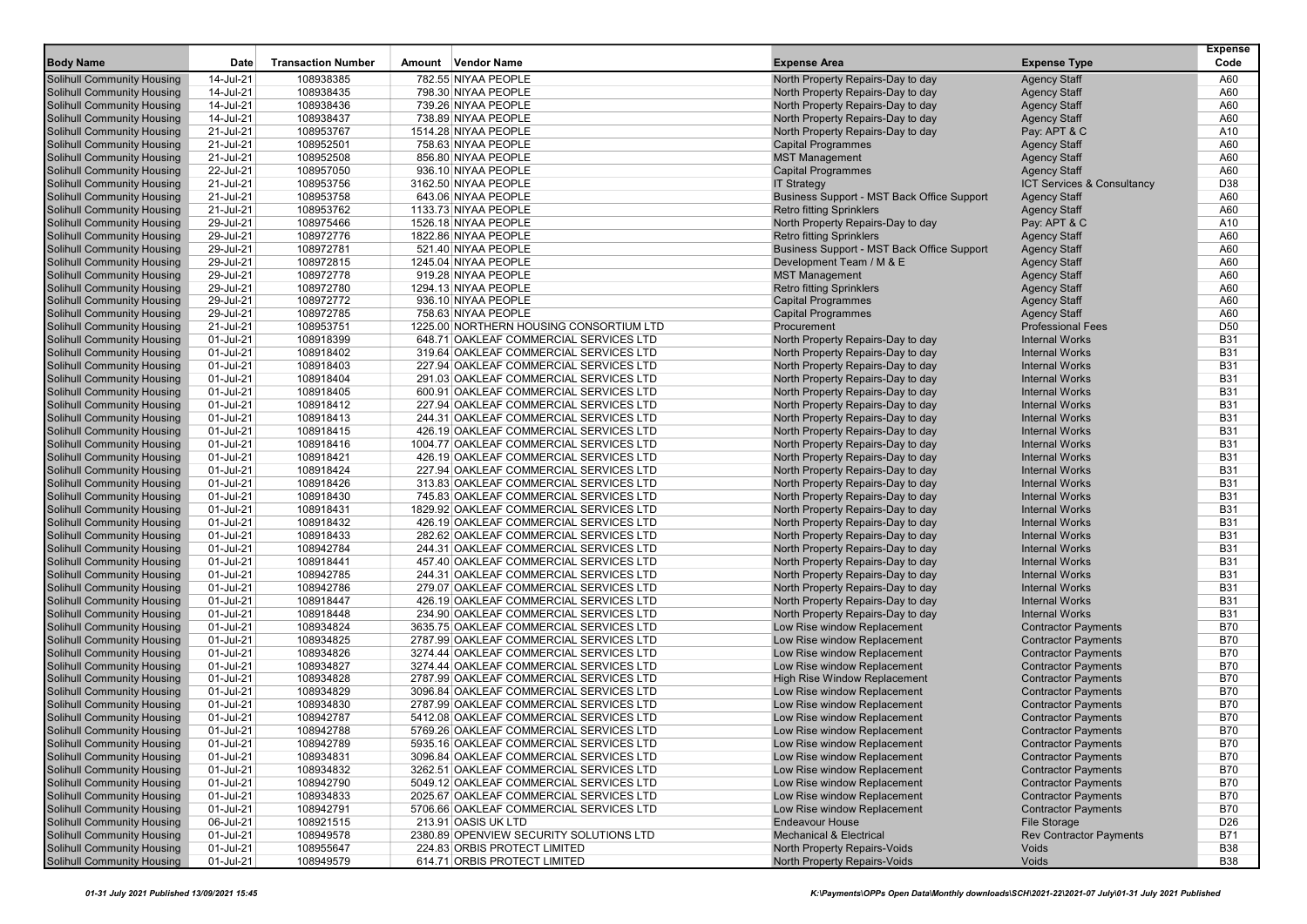| <b>Body Name</b>                  | Date      | <b>Transaction Number</b> | Vendor Name<br>Amount                          | <b>Expense Area</b>                 | <b>Expense Type</b>        | <b>Expense</b><br>Code |
|-----------------------------------|-----------|---------------------------|------------------------------------------------|-------------------------------------|----------------------------|------------------------|
| <b>Solihull Community Housing</b> | 01-Jul-21 | 108949581                 | 255.31 ORBIS PROTECT LIMITED                   | North Property Repairs-Voids        | <b>Voids</b>               | <b>B38</b>             |
| <b>Solihull Community Housing</b> | 01-Jul-21 | 108949582                 | 350.45 ORBIS PROTECT LIMITED                   | North Property Repairs-Voids        | Voids                      | <b>B38</b>             |
| <b>Solihull Community Housing</b> | 01-Jul-21 | 108934837                 | 417.04 ORBIS PROTECT LIMITED                   | North Property Repairs-Voids        | Voids                      | <b>B38</b>             |
| <b>Solihull Community Housing</b> | 01-Jul-21 | 108934838                 | 310.31 ORBIS PROTECT LIMITED                   | North Property Repairs-Voids        | Voids                      | <b>B38</b>             |
| <b>Solihull Community Housing</b> | 01-Jul-21 | 108949583                 | 884.26 ORBIS PROTECT LIMITED                   | North Property Repairs-Voids        | Voids                      | <b>B38</b>             |
| <b>Solihull Community Housing</b> | 15-Jul-21 | 108949592                 | 249.51 ORBIS PROTECT LIMITED                   | North Property Repairs-Voids        | Voids                      | <b>B38</b>             |
| <b>Solihull Community Housing</b> | 15-Jul-21 | 108964745                 | 377.20 ORBIS PROTECT LIMITED                   | North Property Repairs-Voids        | Voids                      | <b>B38</b>             |
| <b>Solihull Community Housing</b> | 15-Jul-21 | 108949601                 | 226.53 ORBIS PROTECT LIMITED                   | North Property Repairs-Voids        | Voids                      | <b>B38</b>             |
| <b>Solihull Community Housing</b> | 15-Jul-21 | 108949602                 | 336.50 ORBIS PROTECT LIMITED                   | North Property Repairs-Voids        | Voids                      | <b>B38</b>             |
| <b>Solihull Community Housing</b> | 15-Jul-21 | 108949615                 | 350.19 ORBIS PROTECT LIMITED                   | North Property Repairs-Voids        | Voids                      | <b>B38</b>             |
| <b>Solihull Community Housing</b> | 15-Jul-21 | 108964748                 | 351.39 ORBIS PROTECT LIMITED                   | North Property Repairs-Voids        | Voids                      | <b>B38</b>             |
| Solihull Community Housing        | 15-Jul-21 | 108949626                 | 255.31 ORBIS PROTECT LIMITED                   | North Property Repairs-Voids        | Voids                      | <b>B38</b>             |
| <b>Solihull Community Housing</b> | 15-Jul-21 | 108949633                 | 237.34 ORBIS PROTECT LIMITED                   | North Property Repairs-Voids        | Voids                      | <b>B38</b>             |
| <b>Solihull Community Housing</b> | 15-Jul-21 | 108949639                 | 255.31 ORBIS PROTECT LIMITED                   | North Property Repairs-Voids        | Voids                      | <b>B38</b>             |
| <b>Solihull Community Housing</b> | 15-Jul-21 | 108949643                 | 255.31 ORBIS PROTECT LIMITED                   | North Property Repairs-Voids        | Voids                      | <b>B38</b>             |
| <b>Solihull Community Housing</b> | 15-Jul-21 | 108949647                 | 363.13 ORBIS PROTECT LIMITED                   | North Property Repairs-Voids        | Voids                      | <b>B38</b>             |
| <b>Solihull Community Housing</b> | 15-Jul-21 | 108949649                 | 417.04 ORBIS PROTECT LIMITED                   | North Property Repairs-Voids        | Voids                      | <b>B38</b>             |
| <b>Solihull Community Housing</b> | 15-Jul-21 | 108949675                 | 255.62 ORBIS PROTECT LIMITED                   | North Property Repairs-Voids        | Voids                      | <b>B38</b>             |
| <b>Solihull Community Housing</b> | 15-Jul-21 | 108949679                 | 435.01 ORBIS PROTECT LIMITED                   | North Property Repairs-Voids        | Voids                      | <b>B38</b>             |
| <b>Solihull Community Housing</b> | 15-Jul-21 | 108949684                 | 794.41 ORBIS PROTECT LIMITED                   | North Property Repairs-Voids        | Voids                      | <b>B38</b>             |
| <b>Solihull Community Housing</b> | 15-Jul-21 | 108949689                 | 233.24 ORBIS PROTECT LIMITED                   | North Property Repairs-Voids        | Voids                      | <b>B38</b>             |
| Solihull Community Housing        | 19-Jul-21 | 108964752                 | 329.57 ORBIS PROTECT LIMITED                   | North Property Repairs-Voids        | Voids                      | <b>B38</b>             |
| <b>Solihull Community Housing</b> | 19-Jul-21 | 108964754                 | 435.01 ORBIS PROTECT LIMITED                   | North Property Repairs-Voids        | Voids                      | <b>B38</b>             |
| <b>Solihull Community Housing</b> | 19-Jul-21 | 108964755                 | 435.01 ORBIS PROTECT LIMITED                   | North Property Repairs-Voids        | Voids                      | <b>B38</b>             |
| <b>Solihull Community Housing</b> | 19-Jul-21 | 108964757                 | 329.27 ORBIS PROTECT LIMITED                   | North Property Repairs-Voids        | Voids                      | <b>B38</b>             |
| <b>Solihull Community Housing</b> | 19-Jul-21 | 108964758                 | 280.77 ORBIS PROTECT LIMITED                   | North Property Repairs-Voids        | Voids                      | <b>B38</b>             |
| <b>Solihull Community Housing</b> | 19-Jul-21 | 108964759                 | 237.34 ORBIS PROTECT LIMITED                   | North Property Repairs-Voids        | Voids                      | <b>B38</b>             |
| <b>Solihull Community Housing</b> | 19-Jul-21 | 108964760                 | 350.51 ORBIS PROTECT LIMITED                   | North Property Repairs-Voids        | Voids                      | <b>B38</b>             |
| <b>Solihull Community Housing</b> | 19-Jul-21 | 108964761                 | 533.98 ORBIS PROTECT LIMITED                   | North Property Repairs-Voids        | Voids                      | <b>B38</b>             |
| <b>Solihull Community Housing</b> | 19-Jul-21 | 108964762                 | 323.46 ORBIS PROTECT LIMITED                   | North Property Repairs-Voids        | Voids                      | <b>B38</b>             |
| <b>Solihull Community Housing</b> | 19-Jul-21 | 108964764                 | 330.36 ORBIS PROTECT LIMITED                   | North Property Repairs-Voids        | Voids                      | <b>B38</b>             |
| Solihull Community Housing        | 19-Jul-21 | 108964765                 | 304.02 ORBIS PROTECT LIMITED                   | North Property Repairs-Voids        | Voids                      | <b>B38</b>             |
| <b>Solihull Community Housing</b> | 19-Jul-21 | 108964766                 | 291.25 ORBIS PROTECT LIMITED                   | North Property Repairs-Voids        | Voids                      | <b>B38</b>             |
| <b>Solihull Community Housing</b> | 19-Jul-21 | 108964767                 | 298.69 ORBIS PROTECT LIMITED                   | North Property Repairs-Voids        | Voids                      | <b>B38</b>             |
| <b>Solihull Community Housing</b> | 19-Jul-21 | 108964768                 | 374.52 ORBIS PROTECT LIMITED                   | North Property Repairs-Voids        | Voids                      | <b>B38</b>             |
| <b>Solihull Community Housing</b> | 19-Jul-21 | 108964769                 | 345.16 ORBIS PROTECT LIMITED                   | North Property Repairs-Voids        | Voids                      | <b>B38</b>             |
| <b>Solihull Community Housing</b> | 19-Jul-21 | 108964770                 | 381.10 ORBIS PROTECT LIMITED                   | North Property Repairs-Voids        | Voids                      | <b>B38</b>             |
| <b>Solihull Community Housing</b> | 19-Jul-21 | 108964771                 | 262.27 ORBIS PROTECT LIMITED                   | <b>North Property Repairs-Voids</b> | Voids                      | <b>B38</b>             |
| <b>Solihull Community Housing</b> | 19-Jul-21 | 108964772                 | 417.04 ORBIS PROTECT LIMITED                   | North Property Repairs-Voids        | Voids                      | <b>B38</b>             |
| <b>Solihull Community Housing</b> | 19-Jul-21 | 108964773                 | 354.45 ORBIS PROTECT LIMITED                   | North Property Repairs-Voids        | Voids                      | <b>B38</b>             |
| <b>Solihull Community Housing</b> | 19-Jul-21 | 108964774                 | 298.69 ORBIS PROTECT LIMITED                   | North Property Repairs-Voids        | Voids                      | <b>B38</b>             |
| <b>Solihull Community Housing</b> | 19-Jul-21 | 108964776                 | 365.85 ORBIS PROTECT LIMITED                   | North Property Repairs-Voids        | Voids                      | <b>B38</b>             |
| <b>Solihull Community Housing</b> | 19-Jul-21 | 108964777                 | 329.81 ORBIS PROTECT LIMITED                   | <b>North Property Repairs-Voids</b> | Voids                      | <b>B38</b>             |
| <b>Solihull Community Housing</b> | 19-Jul-21 | 108964778                 | 435.01 ORBIS PROTECT LIMITED                   | North Property Repairs-Voids        | Voids                      | <b>B38</b>             |
| Solihull Community Housing        | 19-Jul-21 | 108964779                 | 220.72 ORBIS PROTECT LIMITED                   | North Property Repairs-Voids        | Voids                      | <b>B38</b>             |
| <b>Solihull Community Housing</b> | 19-Jul-21 | 108964780                 | 758.47 ORBIS PROTECT LIMITED                   | North Property Repairs-Voids        | Voids                      | <b>B38</b>             |
| <b>Solihull Community Housing</b> | 05-Jul-21 | 108919491                 | 5060.00 ORBIS PROTECT LIMITED                  | <b>Call Centre</b>                  | Other Fees & Charges       | D <sub>59</sub>        |
| <b>Solihull Community Housing</b> | 01-Jul-21 | 108964873                 | 296.11 P K HYGIENE SERVICES LTD                | North Property Repairs-Voids        | Voids                      | <b>B38</b>             |
| <b>Solihull Community Housing</b> | 01-Jul-21 | 108918480                 | 4296.36 P K HYGIENE SERVICES LTD               | <b>MST-Structural Works</b>         | <b>Contractor Payments</b> | <b>B70</b>             |
| <b>Solihull Community Housing</b> | 01-Jul-21 | 108918481                 | 3447.89 P K HYGIENE SERVICES LTD               | <b>MST-Structural Works</b>         | <b>Contractor Payments</b> | <b>B70</b>             |
| <b>Solihull Community Housing</b> | 06-Jul-21 | 108932102                 | 7255.78 PACE PETROLEUM LTD                     | Stores-Stores and delivery          | <b>Stocks</b>              | R <sub>10</sub>        |
| <b>Solihull Community Housing</b> | 14-Jul-21 | 108938205                 | 895.00 PARTRIDGE HOMES                         | <b>Syrian Family Properties</b>     | Rents                      | <b>B22</b>             |
| Solihull Community Housing        | 09-Jul-21 | 108931947                 | 895.00 PARTRIDGE HOMES                         | <b>Syrian Family Properties</b>     | Rents                      | <b>B22</b>             |
| <b>Solihull Community Housing</b> | 26-Jul-21 | 108962928                 | 835.00 QUADIENT                                | <b>Endeavour House</b>              | Postages                   | D <sub>21</sub>        |
| <b>Solihull Community Housing</b> | 01-Jul-21 | 108938248                 | 4776.54 R S MILLER ROOFING(WOLVERHAMPTON) LTD  | <b>Pitched Re-roofing</b>           | <b>Contractor Payments</b> | <b>B70</b>             |
| <b>Solihull Community Housing</b> | 01-Jul-21 | 108938248                 | 4882.40 R S MILLER ROOFING(WOLVERHAMPTON) LTD  | <b>Pitched Re-roofing</b>           | <b>Contractor Payments</b> | <b>B70</b>             |
| <b>Solihull Community Housing</b> | 01-Jul-21 | 108938248                 | 4850.54 R S MILLER ROOFING(WOLVERHAMPTON) LTD  | <b>Pitched Re-roofing</b>           | <b>Contractor Payments</b> | <b>B70</b>             |
| Solihull Community Housing        | 01-Jul-21 | 108938248                 | 4816.54 R S MILLER ROOFING(WOLVERHAMPTON) LTD  | <b>Pitched Re-roofing</b>           | <b>Contractor Payments</b> | <b>B70</b>             |
| <b>Solihull Community Housing</b> | 01-Jul-21 | 108938248                 | 4279.54 R S MILLER ROOFING (WOLVERHAMPTON) LTD | <b>Pitched Re-roofing</b>           | <b>Contractor Payments</b> | <b>B70</b>             |
| <b>Solihull Community Housing</b> | 01-Jul-21 | 108938248                 | 4279.54 R S MILLER ROOFING(WOLVERHAMPTON) LTD  | <b>Pitched Re-roofing</b>           | <b>Contractor Payments</b> | <b>B70</b>             |
| <b>Solihull Community Housing</b> | 01-Jul-21 | 108938248                 | 4850.54 R S MILLER ROOFING(WOLVERHAMPTON) LTD  | <b>Pitched Re-roofing</b>           | <b>Contractor Payments</b> | <b>B70</b>             |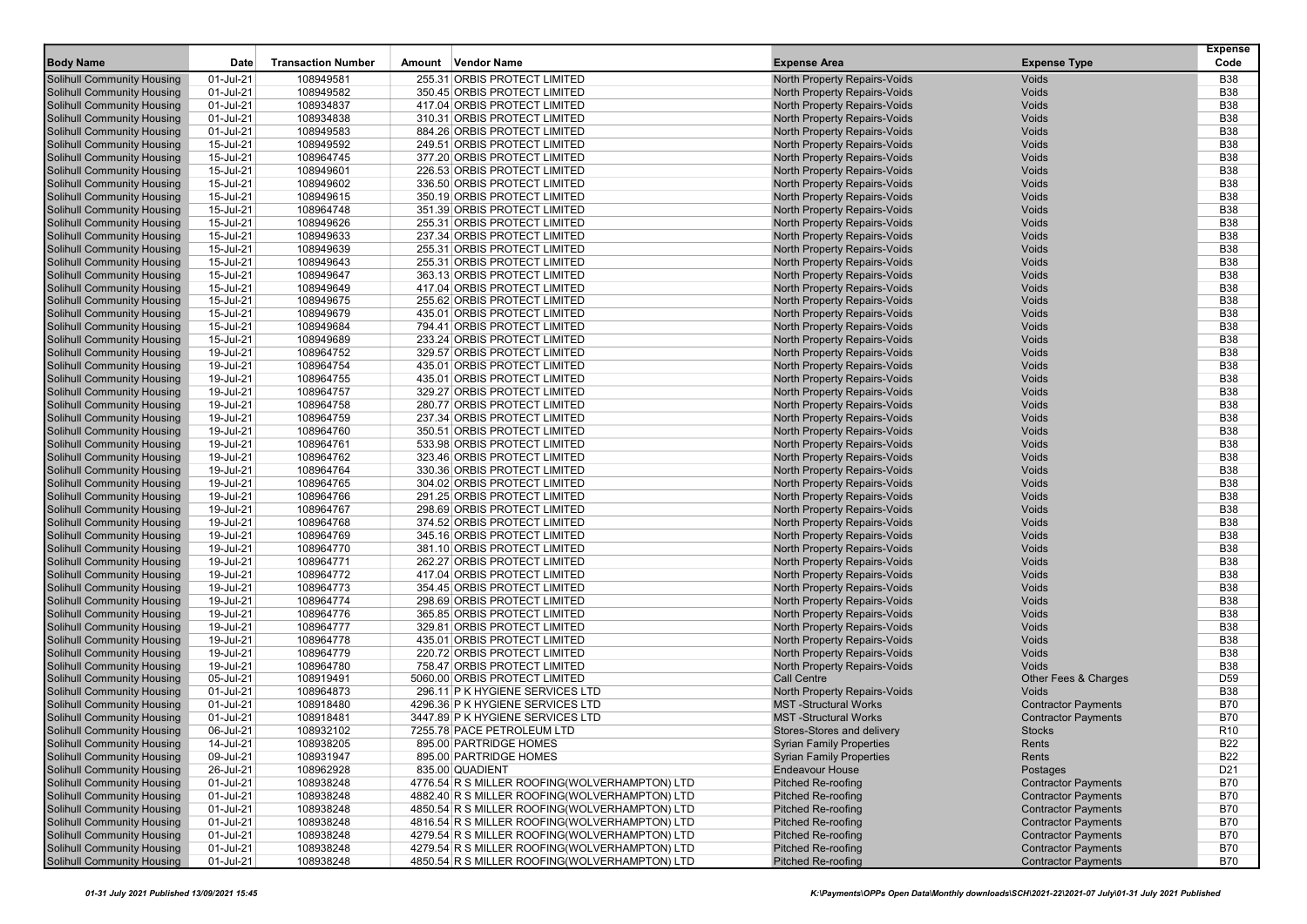|                                                                 |                        |                           |                                                                                |                                              |                                                   | <b>Expense</b>           |
|-----------------------------------------------------------------|------------------------|---------------------------|--------------------------------------------------------------------------------|----------------------------------------------|---------------------------------------------------|--------------------------|
| <b>Body Name</b>                                                | Date                   | <b>Transaction Number</b> | Amount Vendor Name                                                             | <b>Expense Area</b>                          | <b>Expense Type</b>                               | Code                     |
| <b>Solihull Community Housing</b>                               | 01-Jul-21              | 108938248                 | 5025.12 R S MILLER ROOFING(WOLVERHAMPTON) LTD                                  | Pitched Re-roofing                           | <b>Contractor Payments</b>                        | <b>B70</b>               |
| Solihull Community Housing                                      | 01-Jul-21              | 108938248                 | 4984.54 R S MILLER ROOFING(WOLVERHAMPTON) LTD                                  | <b>Pitched Re-roofing</b>                    | <b>Contractor Payments</b>                        | <b>B70</b>               |
| <b>Solihull Community Housing</b>                               | 01-Jul-21              | 108938248                 | 4984.54 R S MILLER ROOFING(WOLVERHAMPTON) LTD                                  | <b>Pitched Re-roofing</b>                    | <b>Contractor Payments</b>                        | <b>B70</b>               |
| <b>Solihull Community Housing</b>                               | 01-Jul-21              | 108938248                 | 5025.12 R S MILLER ROOFING(WOLVERHAMPTON) LTD                                  | <b>Pitched Re-roofing</b>                    | <b>Contractor Payments</b>                        | <b>B70</b>               |
| <b>Solihull Community Housing</b>                               | 01-Jul-21              | 108938248                 | 4984.54 R S MILLER ROOFING(WOLVERHAMPTON) LTD                                  | <b>Pitched Re-roofing</b>                    | <b>Contractor Payments</b>                        | <b>B70</b>               |
| Solihull Community Housing                                      | 02-Jul-21              | 108916473                 | 250.00 RAPIDE COMMUNICATION LIMITED                                            | North Property Repairs-Day to day            | <b>Materials</b>                                  | D <sub>13</sub>          |
| Solihull Community Housing                                      | 02-Jul-21              | 108915041                 | 1000.00 REDACTED PERSONAL INFORMATION                                          | New Build - Lakeside                         | <b>Relocation Costs</b>                           | <b>B82</b>               |
| <b>Solihull Community Housing</b>                               | 07-Jul-21              | 108924578                 | 1446.00 REDACTED PERSONAL INFORMATION                                          | <b>Private Sector Leasing</b>                | Rents                                             | <b>B22</b>               |
| <b>Solihull Community Housing</b>                               | 23-Jul-21              | 108959690                 | 6451.30 REDACTED PERSONAL INFORMATION                                          | New Build - Lakeside<br>New Build - Lakeside | <b>Relocation Costs</b>                           | <b>B82</b><br><b>B82</b> |
| <b>Solihull Community Housing</b><br>Solihull Community Housing | 01-Jul-21<br>05-Jul-21 | 108913878<br>108918554    | 1000.00 REDACTED PERSONAL INFORMATION<br>1499.23 REDACTED PERSONAL INFORMATION | Housing Aid & Homelessness                   | <b>Relocation Costs</b><br><b>Tenant Medicals</b> | D63                      |
| <b>Solihull Community Housing</b>                               | 07-Jul-21              | 108924581                 | 4038.84 REDACTED PERSONAL INFORMATION                                          | <b>Private Sector Leasing</b>                | Rents                                             | <b>B22</b>               |
| <b>Solihull Community Housing</b>                               | 02-Jul-21              | 108915042                 | 1000.00 REDACTED PERSONAL INFORMATION                                          | New Build - Lakeside                         | <b>Relocation Costs</b>                           | <b>B82</b>               |
| <b>Solihull Community Housing</b>                               | 22-Jul-21              | 108957478                 | 6500.00 REDACTED PERSONAL INFORMATION                                          | New Build - Lakeside                         | <b>Relocation Costs</b>                           | <b>B82</b>               |
| <b>Solihull Community Housing</b>                               | 13-Jul-21              | 108935218                 | 6500.00 REDACTED PERSONAL INFORMATION                                          | <b>Kingshurst Project</b>                    | <b>Relocation Costs</b>                           | <b>B82</b>               |
| Solihull Community Housing                                      | 28-Jul-21              | 108970262                 | 4038.84 REDACTED PERSONAL INFORMATION                                          | <b>Private Sector Leasing</b>                | Rents                                             | <b>B22</b>               |
| Solihull Community Housing                                      | 21-Jul-21              | 108953755                 | 6500.00 REDACTED PERSONAL INFORMATION                                          | <b>Kingshurst Project</b>                    | <b>Relocation Costs</b>                           | <b>B82</b>               |
| <b>Solihull Community Housing</b>                               | 09-Jul-21              | 108931945                 | 1000.00 REDACTED PERSONAL INFORMATION                                          | <b>Kingshurst Project</b>                    | <b>Relocation Costs</b>                           | <b>B82</b>               |
| <b>Solihull Community Housing</b>                               | 05-Jul-21              | 108918552                 | 6162.86 REDACTED PERSONAL INFORMATION                                          | <b>Kingshurst Project</b>                    | <b>Relocation Costs</b>                           | <b>B82</b>               |
| <b>Solihull Community Housing</b>                               | 14-Jul-21              | 108937719                 | 9000.00 REDACTED PERSONAL INFORMATION                                          | Private Sector - Disabled Facilities Grants  | <b>Contractor Payments</b>                        | <b>B70</b>               |
| Solihull Community Housing                                      | 01-Jul-21              | 108913850                 | 1000.00 REDACTED PERSONAL INFORMATION                                          | New Build - Lakeside                         | <b>Relocation Costs</b>                           | <b>B82</b>               |
| <b>Solihull Community Housing</b>                               | 01-Jul-21              | 108913850                 | 1000.00 REDACTED PERSONAL INFORMATION                                          | <b>Kingshurst Project</b>                    | <b>Relocation Costs</b>                           | <b>B82</b>               |
| <b>Solihull Community Housing</b>                               | 01-Jul-21              | 108913850                 | -1000.00 REDACTED PERSONAL INFORMATION                                         | New Build - Lakeside                         | <b>Relocation Costs</b>                           | <b>B82</b>               |
| <b>Solihull Community Housing</b>                               | 21-Jul-21              | 108953754                 | 6500.00 REDACTED PERSONAL INFORMATION                                          | <b>Kingshurst Project</b>                    | <b>Relocation Costs</b>                           | <b>B82</b>               |
| <b>Solihull Community Housing</b>                               | 30-Jul-21              | 108976589                 | 10000.00 REDACTED PERSONAL INFORMATION                                         | Private Sector - Disabled Facilities Grants  | <b>Contractor Payments</b>                        | <b>B70</b>               |
| Solihull Community Housing                                      | 09-Jul-21              | 108932005                 | 696.40 REDACTED PERSONAL INFORMATION                                           | <b>Kingshurst Project</b>                    | <b>Relocation Costs</b>                           | <b>B82</b>               |
| Solihull Community Housing                                      | 30-Jul-21              | 108976590                 | 10000.00 REDACTED PERSONAL INFORMATION                                         | Private Sector - Disabled Facilities Grants  | <b>Contractor Payments</b>                        | <b>B70</b>               |
| <b>Solihull Community Housing</b>                               | 26-Jul-21              | 108962796                 | 337.12 REDACTED PERSONAL INFORMATION                                           | <b>Movement Incentive Scheme</b>             | <b>Other Building Costs</b>                       | <b>B39</b>               |
| <b>Solihull Community Housing</b>                               | 07-Jul-21              | 108922868                 | 1000.00 REDACTED PERSONAL INFORMATION                                          | New Build - Lakeside                         | <b>Relocation Costs</b>                           | <b>B82</b>               |
| <b>Solihull Community Housing</b>                               | 22-Jul-21              | 108957483                 | 6466.10 REDACTED PERSONAL INFORMATION                                          | New Build - Lakeside                         | <b>Relocation Costs</b>                           | <b>B82</b>               |
| Solihull Community Housing                                      | 05-Jul-21              | 108918513                 | 1166.67 REDWINGS LODGE                                                         | <b>Housing Aid &amp; Homelessness</b>        | <b>B&amp;B Accommodation</b>                      | <b>B23</b>               |
| <b>Solihull Community Housing</b>                               | 13-Jul-21              | 108935258                 | 533.33 REDWINGS LODGE                                                          | <b>Housing Aid &amp; Homelessness</b>        | <b>B&amp;B Accommodation</b>                      | <b>B23</b>               |
| <b>Solihull Community Housing</b>                               | 26-Jul-21              | 108962816                 | 704.76 REDWINGS LODGE                                                          | Housing Aid & Homelessness                   | <b>B&amp;B Accommodation</b>                      | <b>B23</b>               |
| Solihull Community Housing                                      | 05-Jul-21              | 108919494                 | 304.40 REED                                                                    | <b>Call Centre</b>                           | <b>Agency Staff</b>                               | A60                      |
| <b>Solihull Community Housing</b>                               | 05-Jul-21              | 108919495                 | 585.38 REED                                                                    | <b>Call Centre</b>                           | <b>Agency Staff</b>                               | A60                      |
| Solihull Community Housing                                      | 05-Jul-21              | 108919496                 | 468.30 REED                                                                    | <b>Call Centre</b>                           | <b>Agency Staff</b>                               | A60                      |
| <b>Solihull Community Housing</b>                               | 05-Jul-21              | 108919497                 | 442.23 REED                                                                    | <b>Call Centre</b>                           | <b>Agency Staff</b>                               | A60                      |
| <b>Solihull Community Housing</b>                               | 12-Jul-21              | 108932767                 | 468.30 REED                                                                    | <b>Call Centre</b>                           | <b>Agency Staff</b>                               | A60                      |
| <b>Solihull Community Housing</b>                               | 12-Jul-21              | 108932769                 | 585.38 REED                                                                    | <b>Call Centre</b>                           | <b>Agency Staff</b>                               | A60                      |
| <b>Solihull Community Housing</b>                               | 19-Jul-21              | 108948480                 | 468.30 REED<br>585.38 REED                                                     | <b>Call Centre</b><br><b>Call Centre</b>     | <b>Agency Staff</b>                               | A60<br>A60               |
| Solihull Community Housing<br><b>Solihull Community Housing</b> | 19-Jul-21<br>26-Jul-21 | 108948482<br>108962766    | 569.77 REED                                                                    | <b>Call Centre</b>                           | <b>Agency Staff</b>                               | A60                      |
| <b>Solihull Community Housing</b>                               | 26-Jul-21              | 108962773                 | 234.15 REED                                                                    | <b>Call Centre</b>                           | <b>Agency Staff</b><br><b>Agency Staff</b>        | A60                      |
| Solihull Community Housing                                      | 26-Jul-21              | 108962774                 | 585.38 REED                                                                    | <b>Call Centre</b>                           | <b>Agency Staff</b>                               | A60                      |
| <b>Solihull Community Housing</b>                               | 28-Jul-21              | 108970257                 | 550.00 RESOURCE PRINT SOLUTIONS                                                | Customer, Communication & Information Team   | <b>Other Communication Costs</b>                  | D49                      |
| Solihull Community Housing                                      | 23-Jul-21              | 108959686                 | 1500.00 RG+P                                                                   | <b>Feasibility Works</b>                     | <b>Contractor Payments</b>                        | <b>B70</b>               |
| <b>Solihull Community Housing</b>                               | 06-Jul-21              | 108921494                 | 1204.07 ROYAL MAIL                                                             | <b>Endeavour House</b>                       | Postages                                          | D <sub>21</sub>          |
| <b>Solihull Community Housing</b>                               | 16-Jul-21              | 108947046                 | 1148.12 ROYAL MAIL                                                             | <b>Endeavour House</b>                       | Postages                                          | D <sub>21</sub>          |
| Solihull Community Housing                                      | 01-Jul-21              | 108913616                 | 6450.00 RSM UK TAX & ACCOUNTING LTD                                            | <b>SMBC Support Services</b>                 | <b>Audit Fees</b>                                 | D <sub>51</sub>          |
| <b>Solihull Community Housing</b>                               | 22-Jul-21              | 108957060                 | 36250.00 SAVILLS (UK) LTD                                                      | <b>Retro fitting Sprinklers</b>              | <b>Contractor Payments</b>                        | <b>B70</b>               |
| <b>Solihull Community Housing</b>                               | 14-Jul-21              | 108938439                 | 1339.12 SEVERN TRENT WATER LTD                                                 | Homelessness                                 | Water                                             | <b>B12</b>               |
| Solihull Community Housing                                      | 14-Jul-21              | 108938439                 | -669.56 SEVERN TRENT WATER LTD                                                 | Homelessness                                 | Water                                             | <b>B12</b>               |
| <b>Solihull Community Housing</b>                               | 29-Jul-21              | 108972806                 | 1995.98 SEVERN TRENT WATER LTD                                                 | North Property Repairs-Day to day            | <b>Other Works</b>                                | <b>B32</b>               |
| <b>Solihull Community Housing</b>                               | 29-Jul-21              | 108972814                 | 568.28 SEVERN TRENT WATER LTD                                                  | <b>Private Sector Leasing</b>                | Water                                             | <b>B12</b>               |
| <b>Solihull Community Housing</b>                               | 01-Jul-21              | 108913514                 | 400.00 SITE DATA SURVEYS                                                       | <b>Feasibility Works</b>                     | <b>Contractor Payments</b>                        | <b>B70</b>               |
| Solihull Community Housing                                      | 15-Jul-21              | 108943877                 | 450.00 SOLIHULL COMMUNITY HOUSING                                              | Homelessness                                 | Electricity                                       | <b>B11</b>               |
| <b>Solihull Community Housing</b>                               | 01-Jul-21              | 108913513                 | 1341.50 SOLIHULL MBC                                                           | New Build - Brackleys Way                    | <b>Contractor Payments</b>                        | <b>B70</b>               |
| <b>Solihull Community Housing</b>                               | 01-Jul-21              | 108913513                 | 557.50 SOLIHULL MBC                                                            | New Build - Willow Way                       | <b>Contractor Payments</b>                        | <b>B70</b>               |
| <b>Solihull Community Housing</b>                               | 20-Jul-21              | 108950577                 | 10000.00 SOLIHULL MBC                                                          | <b>Completion of Star Survey</b>             | <b>Grants &amp; Subscriptions</b>                 | D92                      |
| <b>Solihull Community Housing</b>                               | 07-Jul-21              | 108924562                 | 305.93 SOLIHULL MBC                                                            | Kingshurst Project                           | <b>Relocation Costs</b>                           | B82                      |
| <b>Solihull Community Housing</b>                               | 29-Jul-21              | 108972803                 | 430420.54 SOLIHULL METROPOLITAN BOROUGH COUNCIL                                | <b>Central Administration</b>                | Employee Insurance                                | A92                      |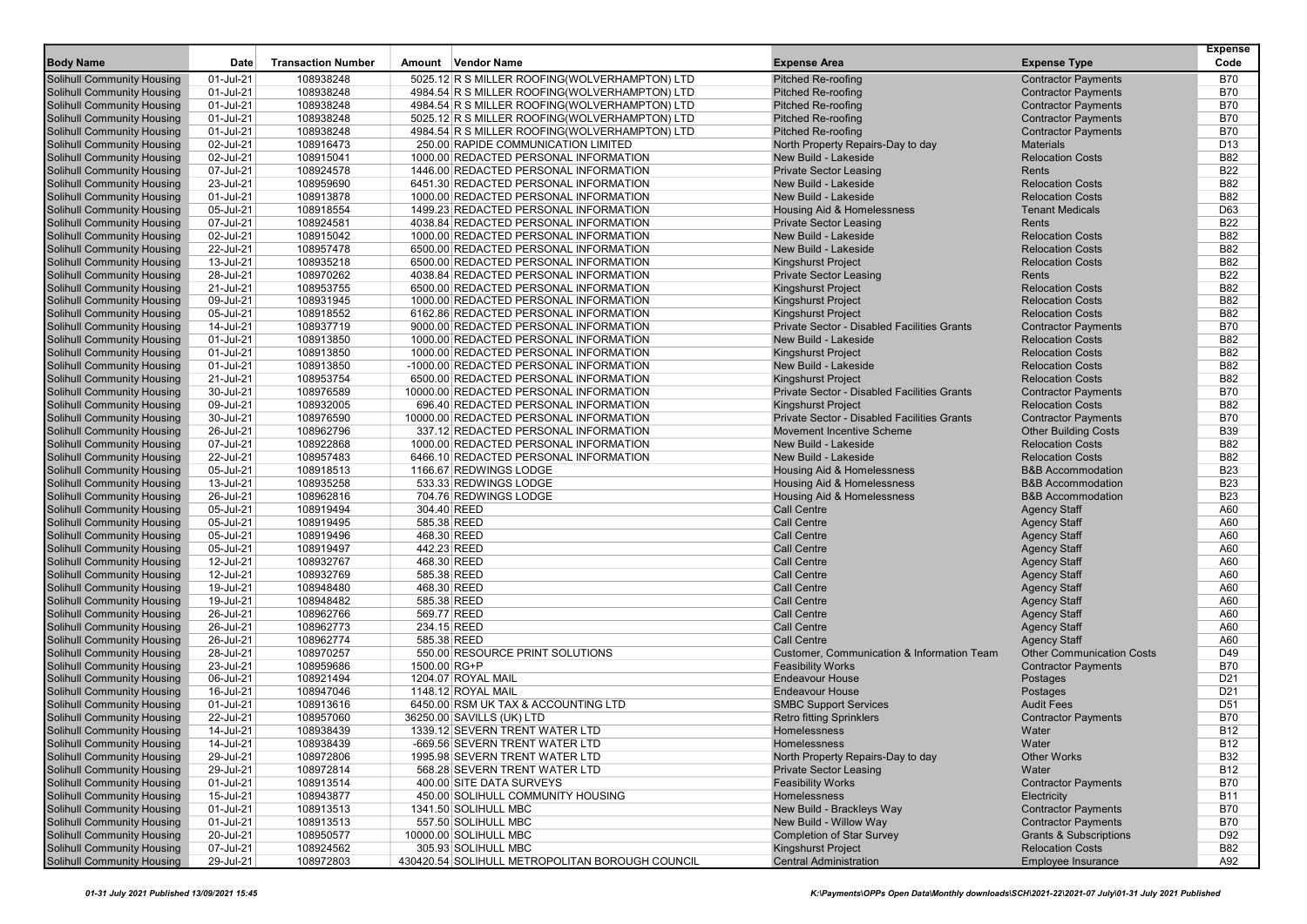| <b>Body Name</b>                                                       | Date                   | <b>Transaction Number</b> | Amount Vendor Name                                     | <b>Expense Area</b>                                        | <b>Expense Type</b>                                      | <b>Expense</b><br>Code             |
|------------------------------------------------------------------------|------------------------|---------------------------|--------------------------------------------------------|------------------------------------------------------------|----------------------------------------------------------|------------------------------------|
|                                                                        |                        |                           |                                                        |                                                            |                                                          |                                    |
| Solihull Community Housing                                             | 06-Jul-21              | 108920603                 | 775.00 SOLIHULL UNITED REFORMED CHURCH                 | <b>Syrian Family Properties</b>                            | Rents                                                    | <b>B22</b>                         |
| Solihull Community Housing                                             | 20-Jul-21              | 108949464                 | 8965.50 SOPRA STERIA LTD                               | <b>Completion of Star Survey</b>                           | <b>Professional Fees</b>                                 | D <sub>50</sub>                    |
| <b>Solihull Community Housing</b>                                      | 05-Jul-21              | 108918561                 | 290.86 SSE                                             | <b>Private Sector Leasing</b>                              | Electricity                                              | <b>B11</b>                         |
| <b>Solihull Community Housing</b><br><b>Solihull Community Housing</b> | 01-Jul-21<br>01-Jul-21 | 108932100<br>108932101    | 2517.60 SUPRA UK LTD<br>2517.60 SUPRA UK LTD           | Stores-Stores and delivery<br>Stores-Stores and delivery   | <b>Stocks</b><br><b>Stocks</b>                           | R <sub>10</sub><br>R <sub>10</sub> |
| Solihull Community Housing                                             | 14-Jul-21              | 108938219                 | 17453.71 TOTAL GAS & POWER LTD                         | Low Rise (inc. Safe & Sound)                               | Electricity                                              | <b>B11</b>                         |
| Solihull Community Housing                                             | 14-Jul-21              | 108938219                 | -8001.36 TOTAL GAS & POWER LTD                         | Low Rise (inc. Safe & Sound)                               | Electricity                                              | <b>B11</b>                         |
| <b>Solihull Community Housing</b>                                      | 09-Jul-21              | 108931989                 | 37998.64 TOTAL GAS & POWER LTD                         | Low Rise (inc. Safe & Sound)                               | Electricity                                              | <b>B11</b>                         |
| <b>Solihull Community Housing</b>                                      | 29-Jul-21              | 108972795                 | 39979.74 TOTAL GAS & POWER LTD                         | Low Rise (inc. Safe & Sound)                               | Electricity                                              | <b>B11</b>                         |
| <b>Solihull Community Housing</b>                                      | 15-Jul-21              | 108943749                 | 3534.15 TOTAL GAS & POWER LTD                          | <b>Biomass System</b>                                      | Electricity                                              | <b>B11</b>                         |
| Solihull Community Housing                                             | 15-Jul-21              | 108943758                 | 3427.43 TOTAL GAS & POWER LTD                          | <b>Biomass System</b>                                      | Electricity                                              | <b>B11</b>                         |
| Solihull Community Housing                                             | 30-Jul-21              | 108977850                 | 5831.78 TOTAL GAS & POWER LTD                          | <b>Biomass System</b>                                      | Gas                                                      | <b>B10</b>                         |
| <b>Solihull Community Housing</b>                                      | 15-Jul-21              | 108945473                 | 2313.36 TOTAL GAS & POWER LTD                          | <b>Biomass System</b>                                      | Gas                                                      | <b>B10</b>                         |
| <b>Solihull Community Housing</b>                                      | 15-Jul-21              | 108945474                 | 3309.38 TOTAL GAS & POWER LTD                          | <b>Biomass System</b>                                      | Gas                                                      | <b>B10</b>                         |
| <b>Solihull Community Housing</b>                                      | 29-Jul-21              | 108972793                 | 3741.78 TOTAL GAS & POWER LTD                          | Low Rise (inc. Safe & Sound)                               | Gas                                                      | <b>B10</b>                         |
| Solihull Community Housing                                             | 09-Jul-21              | 108932015                 | 3928.39 TOTAL GAS & POWER LTD                          | Low Rise (inc. Safe & Sound)                               | Gas                                                      | <b>B10</b>                         |
| Solihull Community Housing                                             | 19-Jul-21              | 108948565                 | 825.00 TOUCHWOOD LETTINGS                              | <b>Syrian Family Properties</b>                            | Rents                                                    | <b>B22</b>                         |
| <b>Solihull Community Housing</b>                                      | 21-Jul-21              | 108953348                 | 300.00 TPAS LTD                                        | <b>Completion of Star Survey</b>                           | <b>Professional Fees</b>                                 | D <sub>50</sub>                    |
| <b>Solihull Community Housing</b>                                      | 22-Jul-21              | 108957376                 | 3000.00 TRANSUNION INTERNATIONAL UK LTD                | <b>Completion of Star Survey</b>                           | <b>Grants &amp; Subscriptions</b>                        | D92                                |
| <b>Solihull Community Housing</b>                                      | 09-Jul-21              | 108929464                 | 18698.13 TRAVELODGE                                    | Housing Aid & Homelessness                                 | <b>B&amp;B Accommodation</b>                             | <b>B23</b>                         |
| Solihull Community Housing                                             | 09-Jul-21              | 108929489                 | 5912.97 TRAVELODGE                                     | Housing Aid & Homelessness                                 | <b>B&amp;B Accommodation</b>                             | <b>B23</b>                         |
| Solihull Community Housing                                             | 01-Jul-21              | 108918484                 | 23821.62 TYRER BUILDING CONTRACTORS                    | <b>MST-Structural Works</b>                                | <b>Contractor Payments</b>                               | <b>B70</b>                         |
| <b>Solihull Community Housing</b>                                      | 01-Jul-21              | 108918485                 | 1380.42 TYRER BUILDING CONTRACTORS                     | <b>MST-Structural Works</b>                                | <b>Contractor Payments</b>                               | <b>B70</b>                         |
| <b>Solihull Community Housing</b>                                      | 01-Jul-21              | 108964877                 | 9477.42 TYRER BUILDING CONTRACTORS                     | <b>Public Sector - Major Adaptations</b>                   | <b>Contractor Payments</b>                               | <b>B70</b>                         |
| <b>Solihull Community Housing</b>                                      | 01-Jul-21              | 108935156                 | 4796.69 TYRER BUILDING CONTRACTORS                     | Private Sector - Disabled Facilities Grants                | <b>Contractor Payments</b>                               | <b>B70</b>                         |
| Solihull Community Housing                                             | 01-Jul-21              | 108935157                 | 4905.77 TYRER BUILDING CONTRACTORS                     | Private Sector - Disabled Facilities Grants                | <b>Contractor Payments</b>                               | <b>B70</b>                         |
| Solihull Community Housing                                             | 01-Jul-21              | 108918486                 | 12994.15 TYRER BUILDING CONTRACTORS                    | <b>MST-Structural Works</b>                                | <b>Contractor Payments</b>                               | <b>B70</b>                         |
| <b>Solihull Community Housing</b>                                      | 05-Jul-21              | 108917464                 | 8226.84 TYRER BUILDING CONTRACTORS                     | Private Sector - Disabled Facilities Grants                | <b>Contractor Payments</b>                               | <b>B70</b>                         |
| <b>Solihull Community Housing</b>                                      | 19-Jul-21              | 108948684                 | 319.52 UTILITA ENERGY LTD                              | Homelessness                                               | Electricity                                              | <b>B11</b>                         |
| <b>Solihull Community Housing</b>                                      | 01-Jul-21              | 108913729                 | 1921.36 UTILITA ENERGY LTD                             | <b>Private Sector Leasing</b>                              | Electricity                                              | <b>B11</b>                         |
| Solihull Community Housing                                             | 01-Jul-21              | 108913125                 | 581.80 UTILITA ENERGY LTD                              | Homelessness                                               | Gas                                                      | <b>B10</b>                         |
| Solihull Community Housing                                             | 28-Jul-21              | 108970264                 | 643.34 UTILITA ENERGY LTD                              | <b>Private Sector Leasing</b>                              | Gas                                                      | <b>B10</b>                         |
| <b>Solihull Community Housing</b>                                      | 12-Jul-21              | 108932804                 | 449.13 UTILITA ENERGY LTD                              | Homelessness                                               | Gas                                                      | <b>B10</b>                         |
| Solihull Community Housing                                             | 13-Jul-21<br>12-Jul-21 | 108935995<br>108932934    | 331.39 UTILITA ENERGY LTD<br>253.20 UTILITA ENERGY LTD | Homelessness<br>Homelessness                               | Electricity<br>Gas                                       | <b>B11</b><br><b>B10</b>           |
| <b>Solihull Community Housing</b><br>Solihull Community Housing        | 05-Jul-21              | 108918568                 | 269.24 UTILITA ENERGY LTD                              | Homelessness                                               | Gas                                                      | <b>B10</b>                         |
| Solihull Community Housing                                             | 05-Jul-21              | 108918582                 | 1003.70 UTILITA ENERGY LTD                             | <b>Private Sector Leasing</b>                              | Gas                                                      | <b>B10</b>                         |
| <b>Solihull Community Housing</b>                                      | 05-Jul-21              | 108918582                 | 1451.88 UTILITA ENERGY LTD                             | <b>Private Sector Leasing</b>                              | Electricity                                              | <b>B11</b>                         |
| Solihull Community Housing                                             | 13-Jul-21              | 108935240                 | 626.31 UTILITA ENERGY LTD                              | Homelessness                                               | Gas                                                      | <b>B10</b>                         |
| <b>Solihull Community Housing</b>                                      | 13-Jul-21              | 108935240                 | 17.42 UTILITA ENERGY LTD                               | Homelessness                                               | Electricity                                              | <b>B11</b>                         |
| Solihull Community Housing                                             | 01-Jul-21              | 108913124                 | 1222.37 UTILITA ENERGY LTD                             | Homelessness                                               | Gas                                                      | <b>B10</b>                         |
| Solihull Community Housing                                             | 20-Jul-21              | 108950566                 | 284.87 WATER PLUS                                      | Whar Hall Farm Community Hall                              | Water                                                    | <b>B12</b>                         |
| <b>Solihull Community Housing</b>                                      | 01-Jul-21              | 108934784                 | 2831.87 WATES CONSTRUCTION LTD                         | <b>Cyclical Maintenance</b>                                | <b>Contractor Payments</b>                               | <b>B70</b>                         |
| Solihull Community Housing                                             | 01-Jul-21              | 108934785                 | 1005.85 WATES CONSTRUCTION LTD                         | <b>Cyclical Maintenance</b>                                | <b>Contractor Payments</b>                               | <b>B70</b>                         |
| <b>Solihull Community Housing</b>                                      | 01-Jul-21              | 108934787                 | 2511.90 WATES CONSTRUCTION LTD                         | <b>Cyclical Maintenance</b>                                | <b>Contractor Payments</b>                               | <b>B70</b>                         |
| Solihull Community Housing                                             | 01-Jul-21              | 108912782                 | 2607.82 WATES CONSTRUCTION LTD                         | <b>Cyclical Maintenance</b>                                | <b>Contractor Payments</b>                               | <b>B70</b>                         |
| Solihull Community Housing                                             | 01-Jul-21              | 108934788                 | 1609.07 WATES CONSTRUCTION LTD                         | <b>Cyclical Maintenance</b>                                | <b>Contractor Payments</b>                               | <b>B70</b>                         |
| <b>Solihull Community Housing</b>                                      | 01-Jul-21              | 108912783                 | 2423.85 WATES CONSTRUCTION LTD                         | <b>Cyclical Maintenance</b>                                | <b>Contractor Payments</b>                               | <b>B70</b>                         |
| Solihull Community Housing                                             | 01-Jul-21              | 108912784                 | 1304.77 WATES CONSTRUCTION LTD                         | <b>Cyclical Maintenance</b>                                | <b>Contractor Payments</b>                               | <b>B70</b>                         |
| <b>Solihull Community Housing</b>                                      | 01-Jul-21              | 108964644                 | 1110.67 WATES CONSTRUCTION LTD                         | <b>Cyclical Maintenance</b>                                | <b>Contractor Payments</b>                               | <b>B70</b>                         |
| <b>Solihull Community Housing</b>                                      | 01-Jul-21              | 108964645                 | 1110.67 WATES CONSTRUCTION LTD                         | <b>Cyclical Maintenance</b>                                | <b>Contractor Payments</b>                               | <b>B70</b>                         |
| <b>Solihull Community Housing</b>                                      | 01-Jul-21              | 108964646                 | 1110.67 WATES CONSTRUCTION LTD                         | <b>Cyclical Maintenance</b>                                | <b>Contractor Payments</b>                               | <b>B70</b>                         |
| <b>Solihull Community Housing</b>                                      | 01-Jul-21              | 108964647                 | 1200.23 WATES CONSTRUCTION LTD                         | <b>Cyclical Maintenance</b>                                | <b>Contractor Payments</b>                               | <b>B70</b>                         |
| <b>Solihull Community Housing</b>                                      | 01-Jul-21              | 108964648                 | 1276.38 WATES CONSTRUCTION LTD                         | <b>Cyclical Maintenance</b>                                | <b>Contractor Payments</b>                               | <b>B70</b>                         |
| <b>Solihull Community Housing</b>                                      | 01-Jul-21              | 108964649                 | 7650.64 WATES CONSTRUCTION LTD                         | <b>Cyclical Maintenance</b>                                | <b>Contractor Payments</b>                               | <b>B70</b>                         |
| <b>Solihull Community Housing</b>                                      | 01-Jul-21              | 108964650                 | 5277.63 WATES CONSTRUCTION LTD                         | <b>Cyclical Maintenance</b>                                | <b>Contractor Payments</b>                               | <b>B70</b>                         |
| Solihull Community Housing                                             | 01-Jul-21              | 108964651                 | 1110.67 WATES CONSTRUCTION LTD                         | <b>Cyclical Maintenance</b>                                | <b>Contractor Payments</b>                               | <b>B70</b>                         |
| <b>Solihull Community Housing</b>                                      | 01-Jul-21              | 108912785                 | 1005.85 WATES CONSTRUCTION LTD                         | <b>Cyclical Maintenance</b>                                | <b>Contractor Payments</b>                               | <b>B70</b>                         |
| <b>Solihull Community Housing</b>                                      | 01-Jul-21              | 108964652                 | 1769.29 WATES CONSTRUCTION LTD                         | <b>Cyclical Maintenance</b><br><b>Cyclical Maintenance</b> | <b>Contractor Payments</b>                               | <b>B70</b>                         |
| <b>Solihull Community Housing</b><br><b>Solihull Community Housing</b> | 01-Jul-21              | 108964653                 | 2609.03 WATES CONSTRUCTION LTD                         | <b>Cyclical Maintenance</b>                                | <b>Contractor Payments</b><br><b>Contractor Payments</b> | <b>B70</b><br><b>B70</b>           |
|                                                                        | 01-Jul-21              | 108912786                 | 1005.85 WATES CONSTRUCTION LTD                         |                                                            |                                                          |                                    |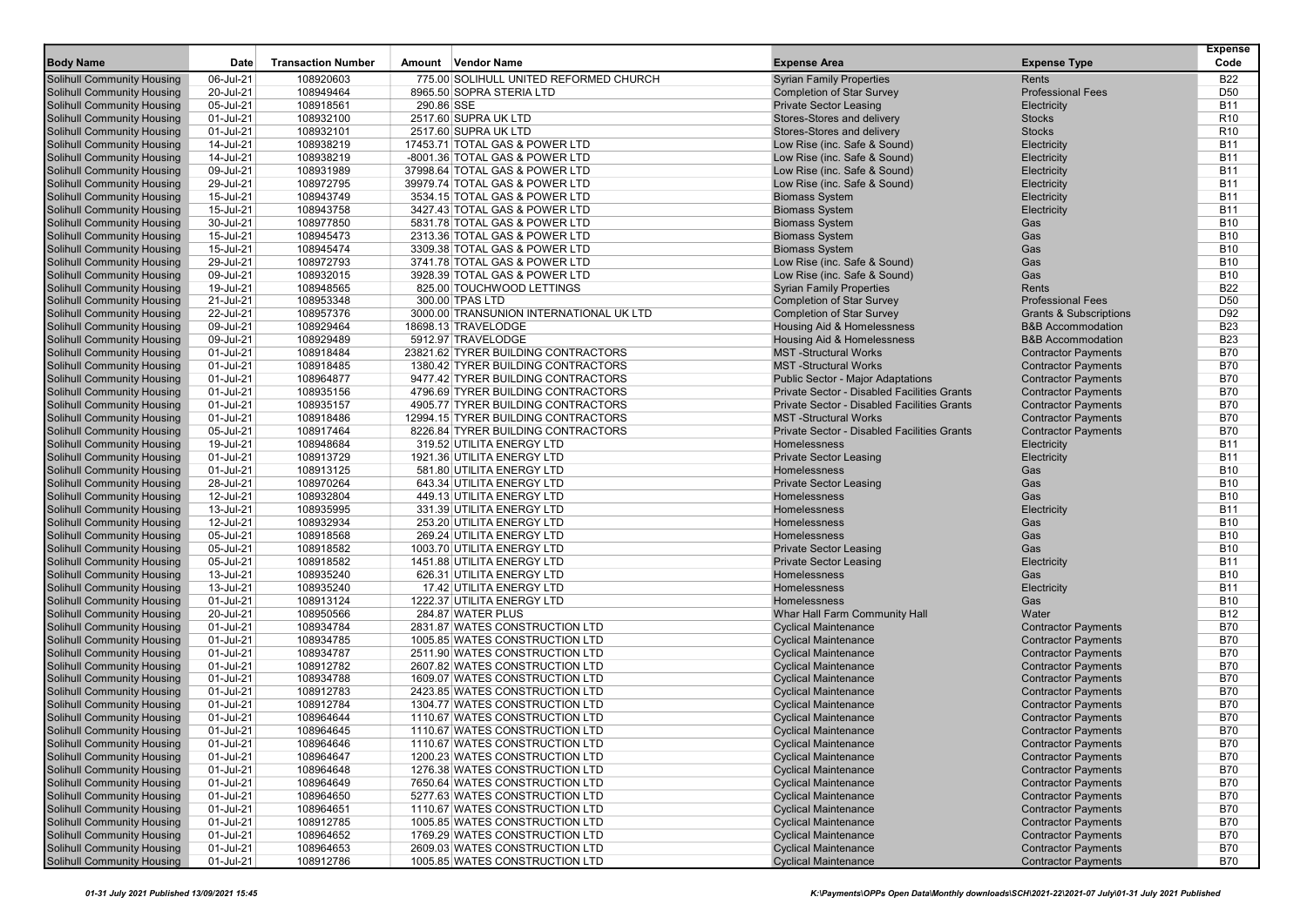| <b>Body Name</b>                                                       | Date                   | <b>Transaction Number</b> | Amount Vendor Name                                               | <b>Expense Area</b>                                        | <b>Expense Type</b>                                      | <b>Expense</b><br>Code   |
|------------------------------------------------------------------------|------------------------|---------------------------|------------------------------------------------------------------|------------------------------------------------------------|----------------------------------------------------------|--------------------------|
|                                                                        | 01-Jul-21              | 108934789                 | 1227.66 WATES CONSTRUCTION LTD                                   | <b>Cyclical Maintenance</b>                                |                                                          | <b>B70</b>               |
| <b>Solihull Community Housing</b><br><b>Solihull Community Housing</b> | 01-Jul-21              | 108934790                 | 792.31 WATES CONSTRUCTION LTD                                    | <b>Cyclical Maintenance</b>                                | <b>Contractor Payments</b><br><b>Contractor Payments</b> | <b>B70</b>               |
| <b>Solihull Community Housing</b>                                      | 26-Jul-21              | 108964654                 | 2000.00 WATES CONSTRUCTION LTD                                   | <b>Cyclical Maintenance</b>                                | <b>Contractor Payments</b>                               | <b>B70</b>               |
| <b>Solihull Community Housing</b>                                      | 26-Jul-21              | 108964655                 | 2000.00 WATES CONSTRUCTION LTD                                   | <b>Cyclical Maintenance</b>                                | <b>Contractor Payments</b>                               | <b>B70</b>               |
| <b>Solihull Community Housing</b>                                      | 26-Jul-21              | 108964656                 | 2000.00 WATES CONSTRUCTION LTD                                   | <b>Cyclical Maintenance</b>                                | <b>Contractor Payments</b>                               | <b>B70</b>               |
| <b>Solihull Community Housing</b>                                      | 26-Jul-21              | 108964657                 | 2000.00 WATES CONSTRUCTION LTD                                   | <b>Cyclical Maintenance</b>                                | <b>Contractor Payments</b>                               | <b>B70</b>               |
| <b>Solihull Community Housing</b>                                      | 26-Jul-21              | 108964658                 | 2000.00 WATES CONSTRUCTION LTD                                   | <b>Cyclical Maintenance</b>                                | <b>Contractor Payments</b>                               | <b>B70</b>               |
| <b>Solihull Community Housing</b>                                      | 26-Jul-21              | 108964659                 | 2000.00 WATES CONSTRUCTION LTD                                   | <b>Cyclical Maintenance</b>                                | <b>Contractor Payments</b>                               | <b>B70</b>               |
| <b>Solihull Community Housing</b>                                      | 26-Jul-21              | 108964660                 | 2000.00 WATES CONSTRUCTION LTD                                   | <b>Cyclical Maintenance</b>                                | <b>Contractor Payments</b>                               | <b>B70</b>               |
| <b>Solihull Community Housing</b>                                      | 26-Jul-21              | 108964661                 | 2000.00 WATES CONSTRUCTION LTD                                   | <b>Cyclical Maintenance</b>                                | <b>Contractor Payments</b>                               | <b>B70</b>               |
| <b>Solihull Community Housing</b>                                      | 26-Jul-21              | 108964662                 | 2000.00 WATES CONSTRUCTION LTD                                   | <b>Cyclical Maintenance</b>                                | <b>Contractor Payments</b>                               | <b>B70</b>               |
| <b>Solihull Community Housing</b>                                      | 26-Jul-21              | 108964663                 | 2000.00 WATES CONSTRUCTION LTD                                   | <b>Cyclical Maintenance</b>                                | <b>Contractor Payments</b>                               | <b>B70</b>               |
| <b>Solihull Community Housing</b>                                      | 26-Jul-21              | 108964664                 | 2000.00 WATES CONSTRUCTION LTD                                   | <b>Cyclical Maintenance</b>                                | <b>Contractor Payments</b>                               | <b>B70</b>               |
| <b>Solihull Community Housing</b>                                      | 26-Jul-21              | 108964665                 | 2000.00 WATES CONSTRUCTION LTD                                   | <b>Cyclical Maintenance</b>                                | <b>Contractor Payments</b>                               | <b>B70</b>               |
| <b>Solihull Community Housing</b>                                      | 26-Jul-21              | 108964666                 | 2000.00 WATES CONSTRUCTION LTD                                   | <b>Cyclical Maintenance</b>                                | <b>Contractor Payments</b>                               | <b>B70</b>               |
| <b>Solihull Community Housing</b>                                      | 26-Jul-21              | 108964667                 | 2000.00 WATES CONSTRUCTION LTD                                   | <b>Cyclical Maintenance</b>                                | <b>Contractor Payments</b>                               | <b>B70</b>               |
| <b>Solihull Community Housing</b>                                      | 26-Jul-21              | 108964668                 | 2000.00 WATES CONSTRUCTION LTD                                   | <b>Cyclical Maintenance</b>                                | <b>Contractor Payments</b>                               | <b>B70</b>               |
| <b>Solihull Community Housing</b>                                      | 26-Jul-21              | 108964669                 | 2000.00 WATES CONSTRUCTION LTD                                   | <b>Cyclical Maintenance</b>                                | <b>Contractor Payments</b>                               | <b>B70</b>               |
| <b>Solihull Community Housing</b>                                      | 26-Jul-21              | 108964670                 | 2000.00 WATES CONSTRUCTION LTD                                   | <b>Cyclical Maintenance</b>                                | <b>Contractor Payments</b>                               | <b>B70</b>               |
| <b>Solihull Community Housing</b>                                      | 01-Jul-21              | 108934791                 | 1298.84 WATES CONSTRUCTION LTD                                   | <b>Cyclical Maintenance</b>                                | <b>Contractor Payments</b>                               | <b>B70</b>               |
| <b>Solihull Community Housing</b>                                      | 01-Jul-21              | 108912787                 | 2672.70 WATES CONSTRUCTION LTD                                   | <b>Cyclical Maintenance</b>                                | <b>Contractor Payments</b>                               | <b>B70</b>               |
| <b>Solihull Community Housing</b>                                      | 09-Jul-21              | 108964671                 | 3922.34 WATES CONSTRUCTION LTD                                   | <b>Cyclical Maintenance</b>                                | <b>Contractor Payments</b>                               | <b>B70</b>               |
| <b>Solihull Community Housing</b>                                      | 09-Jul-21              | 108964672                 | 2211.77 WATES CONSTRUCTION LTD                                   | <b>Cyclical Maintenance</b>                                | <b>Contractor Payments</b>                               | <b>B70</b>               |
| <b>Solihull Community Housing</b>                                      | 09-Jul-21              | 108964673                 | 4465.72 WATES CONSTRUCTION LTD                                   | <b>Cyclical Maintenance</b>                                | <b>Contractor Payments</b>                               | <b>B70</b>               |
| <b>Solihull Community Housing</b>                                      | 09-Jul-21              | 108949512                 | 2000.00 WATES CONSTRUCTION LTD                                   | <b>Cyclical Maintenance</b>                                | <b>Contractor Payments</b>                               | <b>B70</b>               |
| <b>Solihull Community Housing</b>                                      | 09-Jul-21              | 108949513                 | 2000.00 WATES CONSTRUCTION LTD                                   | <b>Cyclical Maintenance</b>                                | <b>Contractor Payments</b>                               | <b>B70</b>               |
| <b>Solihull Community Housing</b>                                      | 09-Jul-21              | 108964674                 | 2309.97 WATES CONSTRUCTION LTD                                   | <b>Cyclical Maintenance</b>                                | <b>Contractor Payments</b>                               | <b>B70</b>               |
| <b>Solihull Community Housing</b>                                      | 09-Jul-21              | 108949514                 | 1418.50 WATES CONSTRUCTION LTD                                   | <b>Cyclical Maintenance</b>                                | <b>Contractor Payments</b>                               | <b>B70</b>               |
| <b>Solihull Community Housing</b><br><b>Solihull Community Housing</b> | 09-Jul-21              | 108949515                 | 2000.00 WATES CONSTRUCTION LTD<br>2000.00 WATES CONSTRUCTION LTD | <b>Cyclical Maintenance</b>                                | <b>Contractor Payments</b>                               | <b>B70</b><br><b>B70</b> |
| <b>Solihull Community Housing</b>                                      | 09-Jul-21<br>09-Jul-21 | 108949516<br>108949517    | 2000.00 WATES CONSTRUCTION LTD                                   | <b>Cyclical Maintenance</b><br><b>Cyclical Maintenance</b> | <b>Contractor Payments</b><br><b>Contractor Payments</b> | <b>B70</b>               |
| <b>Solihull Community Housing</b>                                      | 09-Jul-21              | 108964675                 | 4734.93 WATES CONSTRUCTION LTD                                   | <b>Cyclical Maintenance</b>                                | <b>Contractor Payments</b>                               | <b>B70</b>               |
| <b>Solihull Community Housing</b>                                      | 09-Jul-21              | 108949518                 | 2000.00 WATES CONSTRUCTION LTD                                   | <b>Cyclical Maintenance</b>                                | <b>Contractor Payments</b>                               | <b>B70</b>               |
| <b>Solihull Community Housing</b>                                      | 09-Jul-21              | 108964676                 | 4409.61 WATES CONSTRUCTION LTD                                   | <b>Cyclical Maintenance</b>                                | <b>Contractor Payments</b>                               | <b>B70</b>               |
| <b>Solihull Community Housing</b>                                      | 09-Jul-21              | 108949519                 | 2000.00 WATES CONSTRUCTION LTD                                   | <b>Cyclical Maintenance</b>                                | <b>Contractor Payments</b>                               | <b>B70</b>               |
| <b>Solihull Community Housing</b>                                      | 09-Jul-21              | 108949520                 | 2000.00 WATES CONSTRUCTION LTD                                   | <b>Cyclical Maintenance</b>                                | <b>Contractor Payments</b>                               | <b>B70</b>               |
| <b>Solihull Community Housing</b>                                      | 09-Jul-21              | 108964677                 | 2583.25 WATES CONSTRUCTION LTD                                   | <b>Cyclical Maintenance</b>                                | <b>Contractor Payments</b>                               | <b>B70</b>               |
| <b>Solihull Community Housing</b>                                      | 09-Jul-21              | 108949521                 | 2000.00 WATES CONSTRUCTION LTD                                   | <b>Cyclical Maintenance</b>                                | <b>Contractor Payments</b>                               | <b>B70</b>               |
| <b>Solihull Community Housing</b>                                      | 09-Jul-21              | 108949522                 | 2456.82 WATES CONSTRUCTION LTD                                   | <b>Cyclical Maintenance</b>                                | <b>Contractor Payments</b>                               | <b>B70</b>               |
| <b>Solihull Community Housing</b>                                      | 09-Jul-21              | 108964678                 | 1500.00 WATES CONSTRUCTION LTD                                   | <b>Cyclical Maintenance</b>                                | <b>Contractor Payments</b>                               | <b>B70</b>               |
| <b>Solihull Community Housing</b>                                      | 09-Jul-21              | 108964679                 | 5731.43 WATES CONSTRUCTION LTD                                   | <b>Cyclical Maintenance</b>                                | <b>Contractor Payments</b>                               | <b>B70</b>               |
| <b>Solihull Community Housing</b>                                      | 09-Jul-21              | 108949523                 | 1984.03 WATES CONSTRUCTION LTD                                   | <b>Cyclical Maintenance</b>                                | <b>Contractor Payments</b>                               | <b>B70</b>               |
| <b>Solihull Community Housing</b>                                      | 01-Jul-21              | 108934792                 | 5000.00 WATES CONSTRUCTION LTD                                   | Low Rise Overcladding                                      | <b>Contractor Payments</b>                               | <b>B70</b>               |
| <b>Solihull Community Housing</b>                                      | 01-Jul-21              | 108934793                 | 5000.00 WATES CONSTRUCTION LTD                                   | Low Rise Overcladding                                      | <b>Contractor Payments</b>                               | <b>B70</b>               |
| <b>Solihull Community Housing</b>                                      | 01-Jul-21              | 108934794                 | 5000.00 WATES CONSTRUCTION LTD                                   | Low Rise Overcladding                                      | <b>Contractor Payments</b>                               | <b>B70</b>               |
| <b>Solihull Community Housing</b>                                      | 01-Jul-21              | 108942850                 | 443.60 WESSEX LIFT CO LTD                                        | <b>Public Sector - Major Adaptations</b>                   | <b>Contractor Payments</b>                               | <b>B70</b>               |
| <b>Solihull Community Housing</b>                                      | 01-Jul-21              | 108964801                 | 865.32 WESSEX LIFT CO LTD                                        | <b>Public Sector - Major Adaptations</b>                   | <b>Contractor Payments</b>                               | <b>B70</b>               |
| <b>Solihull Community Housing</b>                                      | 06-Jul-21              | 108922355                 | 695.00 WEST MIDLANDS PENSION FUND                                | <b>Central Administration</b>                              | <b>Professional Fees</b>                                 | D <sub>50</sub>          |
| <b>Solihull Community Housing</b>                                      | 19-Jul-21              | 108948570                 | 770.04 WETTONS CLEANING SERVICES LTD                             | <b>Saxon Court</b>                                         | <b>Other Premises Costs</b>                              | <b>B90</b>               |
| <b>Solihull Community Housing</b>                                      | 14-Jul-21              | 108939482                 | 312.68 WETTONS CLEANING SERVICES LTD                             | Business Support - MST Back Office Support                 | Cleaning                                                 | <b>B50</b>               |
| <b>Solihull Community Housing</b>                                      | 09-Jul-21              | 108931982                 | 61098.21 WETTONS CLEANING SERVICES LTD                           | Low Rise (inc. Safe & Sound)                               | Cleaning                                                 | <b>B50</b>               |
| <b>Solihull Community Housing</b>                                      | 05-Jul-21              | 108918531                 | 2624.63 WETTONS CLEANING SERVICES LTD                            | Saxon Court                                                | Cleaning                                                 | <b>B50</b>               |
| <b>Solihull Community Housing</b>                                      | 01-Jul-21              | 108913119                 | 396.47 WETTONS CLEANING SERVICES LTD                             | <b>Private Sector Leasing</b>                              | Cleaning                                                 | <b>B50</b>               |
| <b>Solihull Community Housing</b>                                      | 01-Jul-21              | 108913117                 | 226.20 WETTONS CLEANING SERVICES LTD                             | <b>Private Sector Leasing</b>                              | Cleaning                                                 | <b>B50</b>               |
| <b>Solihull Community Housing</b>                                      | 05-Jul-21              | 108918536                 | 249.92 WETTONS CLEANING SERVICES LTD                             | Saxon Court                                                | Cleaning                                                 | <b>B50</b>               |
| <b>Solihull Community Housing</b>                                      | 01-Jul-21              | 108935154                 | 760.24 WIRELESS LOGIC                                            | <b>Mechanical &amp; Electrical</b>                         | <b>Rev Contractor Payments</b>                           | <b>B71</b>               |
| <b>Solihull Community Housing</b>                                      | 01-Jul-21              | 108942851                 | 1424.31 WOODHULL ROOFING LTD                                     | North Property Repairs-Day to day                          | <b>External Structures</b>                               | <b>B33</b>               |
| <b>Solihull Community Housing</b>                                      | 01-Jul-21              | 108942854                 | 942.01 WOODHULL ROOFING LTD                                      | North Property Repairs-Day to day                          | <b>External Structures</b>                               | <b>B33</b>               |
| <b>Solihull Community Housing</b>                                      | 01-Jul-21              | 108942854                 | 942.01 WOODHULL ROOFING LTD                                      | North Property Repairs-Day to day                          | <b>External Structures</b>                               | <b>B33</b>               |
| <b>Solihull Community Housing</b>                                      | 01-Jul-21              | 108942854                 | -942.01 WOODHULL ROOFING LTD                                     | North Property Repairs-Day to day                          | <b>External Structures</b>                               | <b>B33</b>               |
| <b>Solihull Community Housing</b>                                      | 01-Jul-21              | 108942855                 | 957.97 WOODHULL ROOFING LTD                                      | North Property Repairs-Day to day                          | <b>External Structures</b>                               | <b>B33</b>               |